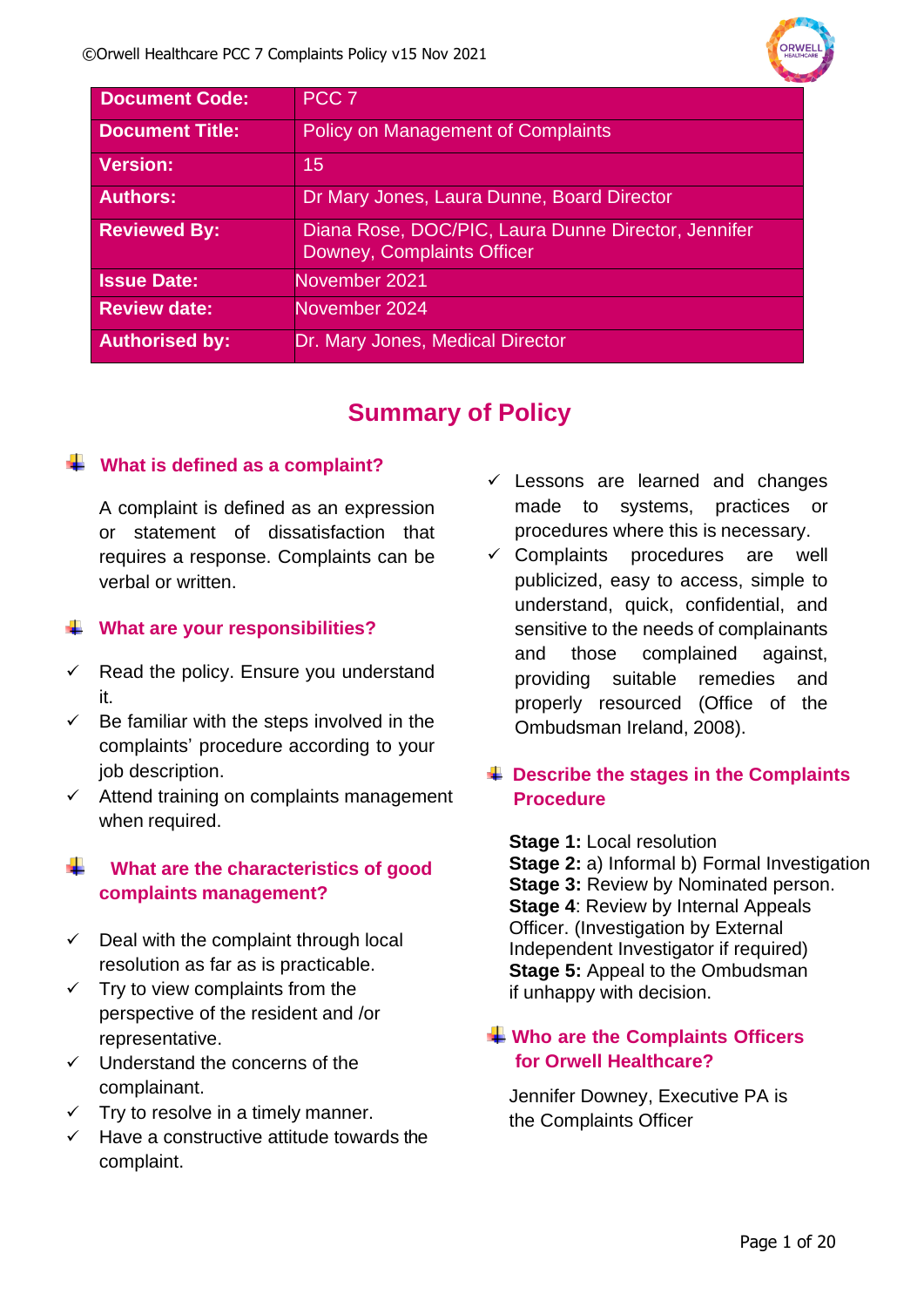

### **TABLE OF CONTENTS**

| 1.0                                                              |                                                                                |  |  |  |
|------------------------------------------------------------------|--------------------------------------------------------------------------------|--|--|--|
| 2.0                                                              |                                                                                |  |  |  |
| 3.0                                                              |                                                                                |  |  |  |
| 4.0                                                              |                                                                                |  |  |  |
| 5.0                                                              |                                                                                |  |  |  |
| 6.0                                                              |                                                                                |  |  |  |
| 7.0                                                              |                                                                                |  |  |  |
| 8.0                                                              |                                                                                |  |  |  |
| 9.0                                                              |                                                                                |  |  |  |
| 10.0                                                             |                                                                                |  |  |  |
| 11.0                                                             |                                                                                |  |  |  |
| 12.0                                                             |                                                                                |  |  |  |
| 13.0                                                             |                                                                                |  |  |  |
| 14.0                                                             |                                                                                |  |  |  |
| 15.0                                                             |                                                                                |  |  |  |
|                                                                  |                                                                                |  |  |  |
|                                                                  |                                                                                |  |  |  |
|                                                                  | Appendix 1: Agencies who deal with complaints relating to residential care  26 |  |  |  |
|                                                                  |                                                                                |  |  |  |
|                                                                  |                                                                                |  |  |  |
|                                                                  |                                                                                |  |  |  |
| Appendix 5: Referral of Issues arising from pre-investigation 36 |                                                                                |  |  |  |
|                                                                  |                                                                                |  |  |  |
|                                                                  |                                                                                |  |  |  |
|                                                                  |                                                                                |  |  |  |
|                                                                  |                                                                                |  |  |  |
|                                                                  |                                                                                |  |  |  |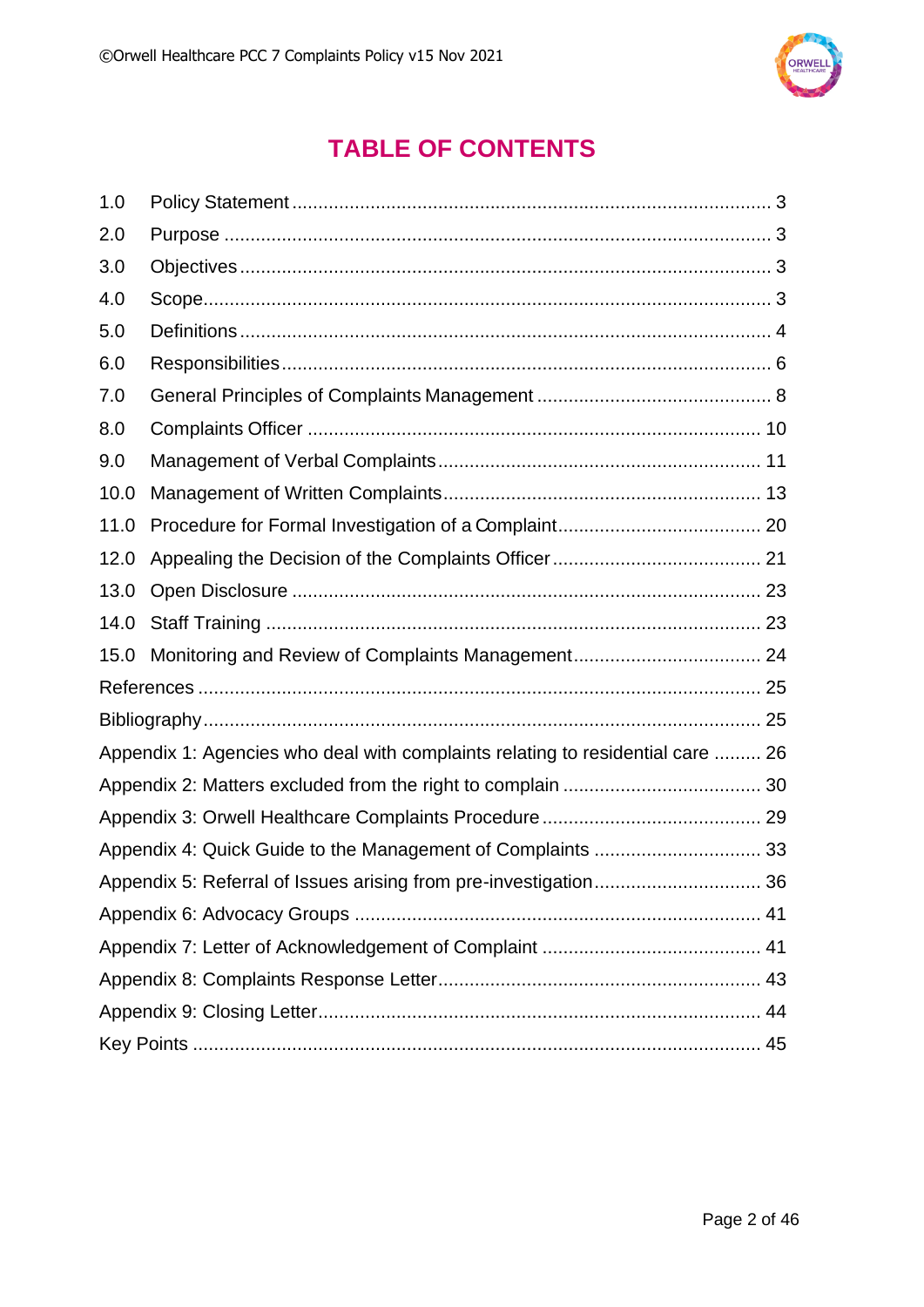

## <span id="page-2-0"></span>1.0 Policy Statement

Complaints, including anonymous complaints, comments, suggestions and criticisms about services, whether oral or written will be taken seriously and handled in a sensitive, timely and effective manner that protects the rights, privacy, dignity and confidentiality of all those involved. Comments and / or complaints will be used to inform continuous quality improvement and risk management of services provided.

**Each resident is encouraged and supported to express any concerns safely and is reassured that there are no adverse consequences for raising an issue of concern, whether informally or through the formal complaint's procedure.** *(1.7.2) National Standards for Residential Care Settings for Older People in Ireland, 2016)*

## <span id="page-2-1"></span>2.0 Purpose

The purpose of this policy is to ensure that complaints from residents and / or their representatives are managed in accordance with the relevant legislation and best practice.

# <span id="page-2-2"></span>3.0 Objectives

- **3.1** To ensure that Orwell Healthcare staff are aware of the principles for effective management of complaints and concerns about care and / or services from residents and / or their representatives.
- **3.2** To ensure that Orwell Healthcare staff are aware of the procedures to be followed for management of complaints and concerns.
- **3.3** To ensure that complaints and concerns are used to inform quality improvement and risk management processes in Orwell Healthcare.

# <span id="page-2-3"></span>4.0 Scope

This policy should be read by all Orwell Healthcare staff.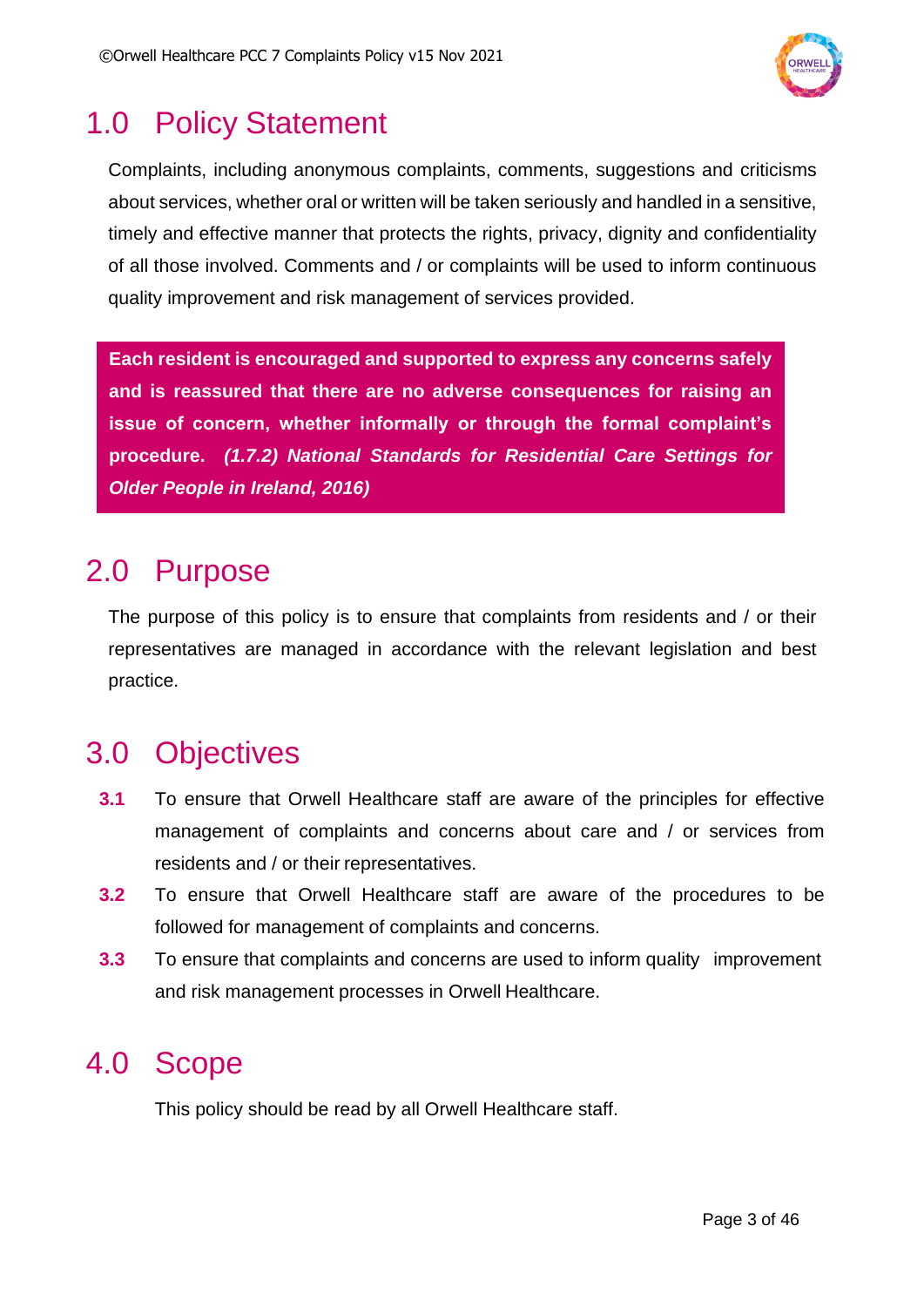

## <span id="page-3-0"></span>5.0 Definitions

- **5.1 Concern:** A safety or quality issue regarding any aspect of service provision, raised by a service user, service provider, member of the workforce or general public. (HIQA 7.7.15).
- **5.2 Complaint:** In general terms a complaint is defined as an expression or statement of dissatisfaction that requires a response (Department of Health, 2008). Complaints can be verbal or written. The Health Act, 2004 (Government of Ireland, 2004: p38) states that:

*''complaint'' means a complaint made under this Part about any action of the Executive or a service provider that—*

(a) *It is claimed, does not accord with fair or sound administrative practice, and* (b) *Adversely affects the person by whom or on whose behalf the complaint is* 

*made".*

(c) *anything done or omitted to be done by the Executive, or by a Service Provider in connection with the provision of a health or personal social service that is the subject of an arrangement under Section 38 of the Act, or a service in respect of which assistance is given under Section 39 of the Act."*

- **5.3 Action:** refers to anything done or omitted to be done by Orwell Healthcare in the provision of the service and care for its client.
- **5.4 Complainant:** Complainant refers to a person who is entitled under Health Act 2004 section 46 to make a complaint on the person's own behalf or on behalf of another.
- **5.5 Open Disclosure:** An open, consistent approach to communicating with service users when things go wrong in healthcare. This includes expressing regret for what has happened, keeping the service user informed, providing feedback on investigations and the steps taken to prevent a recurrence of the adverse effect.
- **5.6 Malicious complaint:** A malicious complaint is one which is spiteful, intentionally destructive, hateful, nasty and / or cruel. All complaints should be considered within the context of the right of each individual to be treated with dignity and fairness. However, where it is decided that there is no case to answer, the complaint should only be dealt with as a malicious complaint, when there are reasonable grounds for doing so. In order to define a complaint as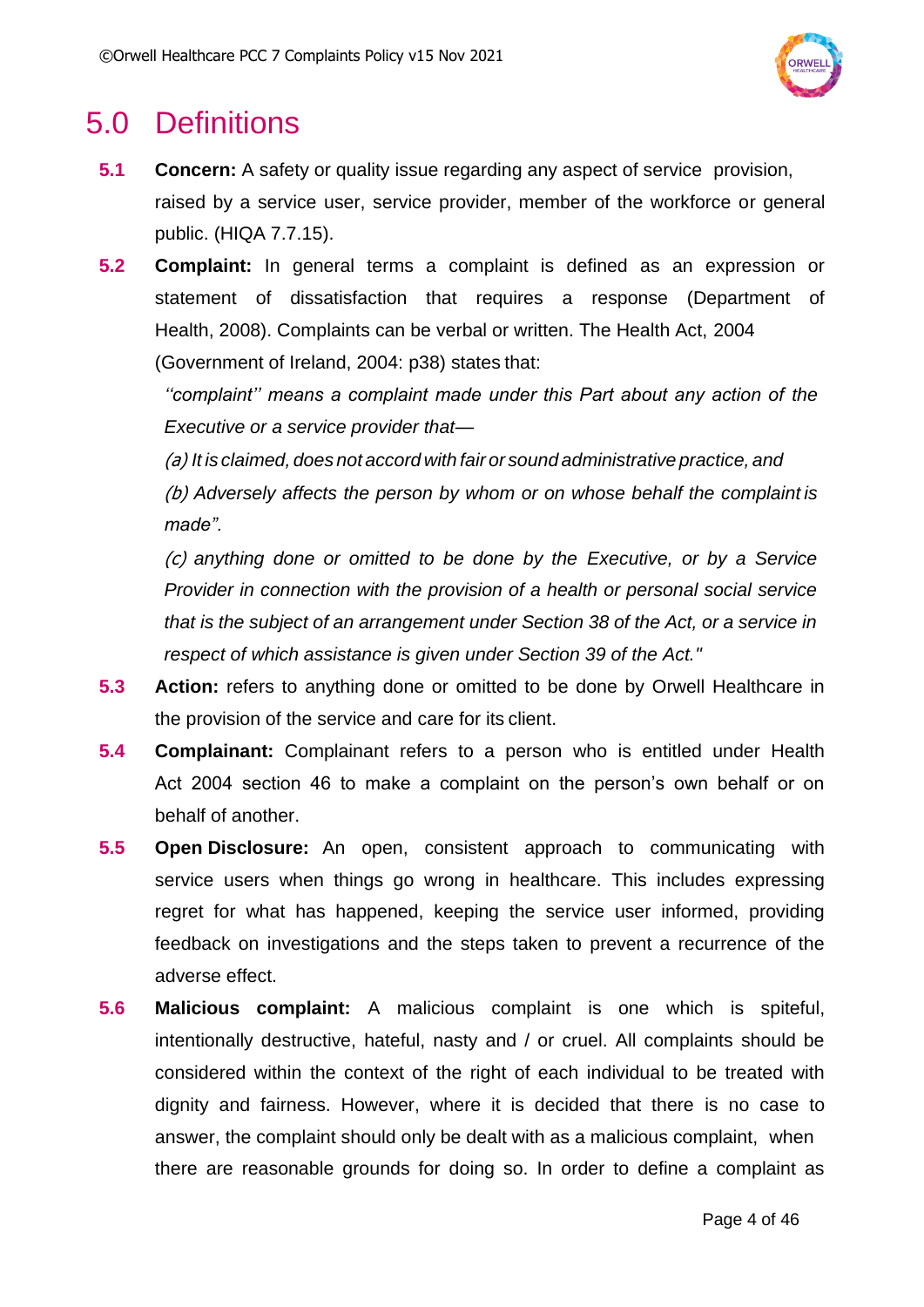

malicious, the following criteria can be used as guidance:

- The investigation has shown the original complaint to be without foundation.
- The investigation can demonstrate that the complainant in making his / her complaint knowingly lied to the investigating team.
- There is enough evidence to demonstrate the above based on the balance of probabilities.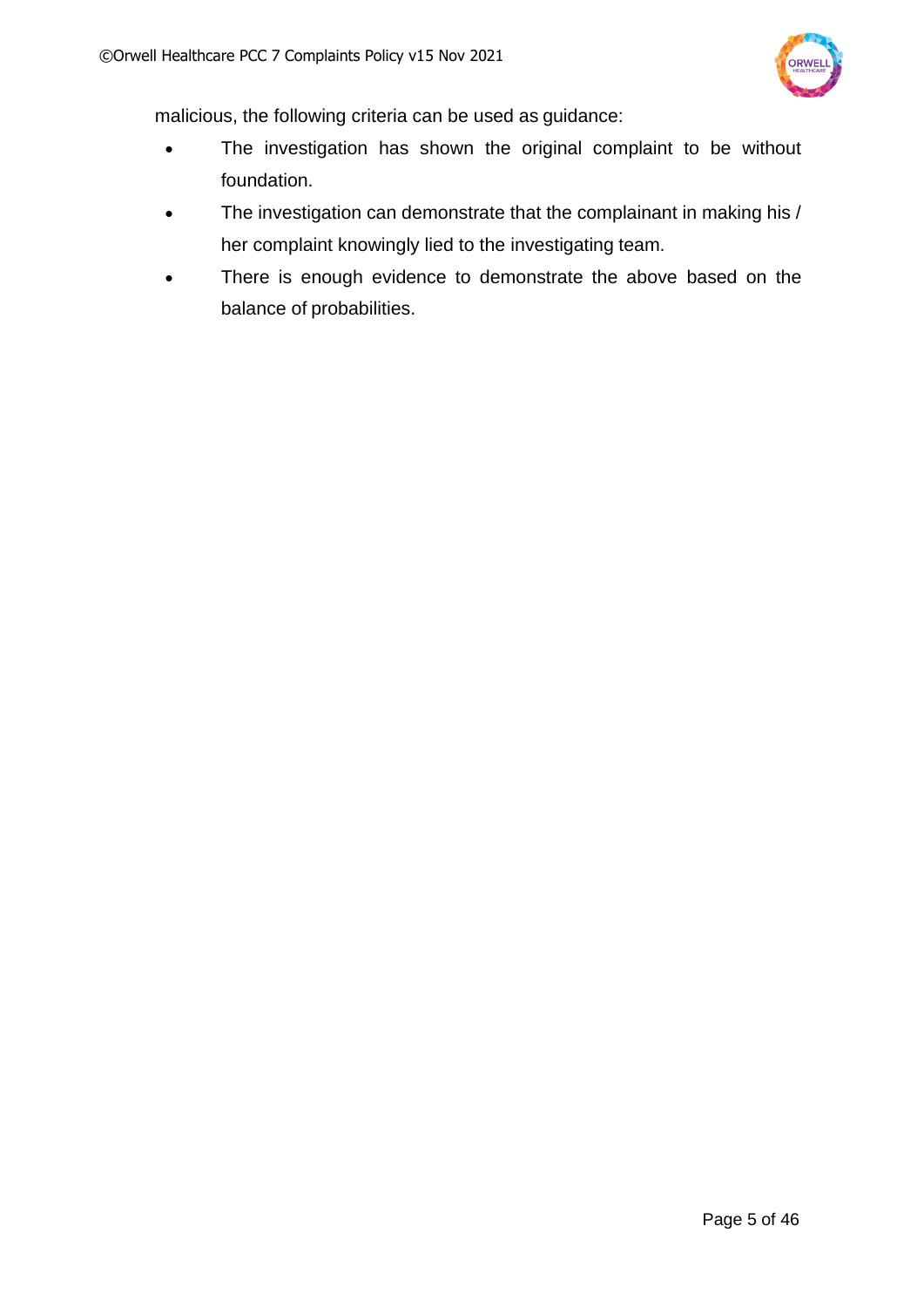

# <span id="page-5-0"></span>6.0 Responsibilities

| <b>Actions</b>                                                                                                     | <b>Responsible</b>           |
|--------------------------------------------------------------------------------------------------------------------|------------------------------|
| This policy will be available to all Orwell Healthcare staff:                                                      | Administration               |
| 1. Online through The Orwell Academy                                                                               |                              |
| https://academy.orwellhealthcare.ie                                                                                |                              |
| 3. Request a copy from your line manager.                                                                          |                              |
| Where a new version of this policy is produced, the                                                                | Administration               |
| previous version will be removed and filed away.                                                                   |                              |
| A named member of staff will be designated as Complaints<br>Officer.                                               |                              |
| The Complaints Officer is Jennifer Downey                                                                          | Executive PA                 |
| Every new staff member will be given an explanation of this                                                        | <b>CNM/Mentor</b>            |
| policy as part of his/her induction.                                                                               |                              |
| Staff members will be provided with the opportunity to                                                             | <b>Education department</b>  |
| attend updates on complaints management every two                                                                  | <b>DOC/PIC</b>               |
| years or where there is a signification change to practice                                                         |                              |
| in this area.                                                                                                      |                              |
| Staff members will receive complaints in accordance with                                                           | <b>All Orwell Healthcare</b> |
| the protocol outlined in this policy.                                                                              | staff                        |
| All verbal complaints regarding care and service provision                                                         | <b>All Orwell Healthcare</b> |
| will be reported to the nurse in charge/nurse manager on                                                           | staff                        |
| duty.                                                                                                              |                              |
| The nurse in charge/nurse manager receiving a complaint                                                            | <b>CNM/DON</b>               |
| will assess the complaint to identify the appropriateness                                                          |                              |
| of resolution of the complaint at the point of contact.                                                            |                              |
| Complaints not suitable for resolution at the point of                                                             | <b>CNM/DON</b>               |
| contact will be referred to the Person in Charge                                                                   |                              |
| All written complaints will be forwarded to the Person in                                                          | Any staff member who         |
| Charge and Complaints Officers.                                                                                    | receives a written           |
|                                                                                                                    | complaint                    |
| A copy of the procedure for making complaints will be                                                              | <b>Person in Charge</b>      |
| displayed in a prominent place and suitable format for<br>residents and representatives, including the name of the |                              |
| <b>Complaints Officers</b>                                                                                         |                              |
|                                                                                                                    |                              |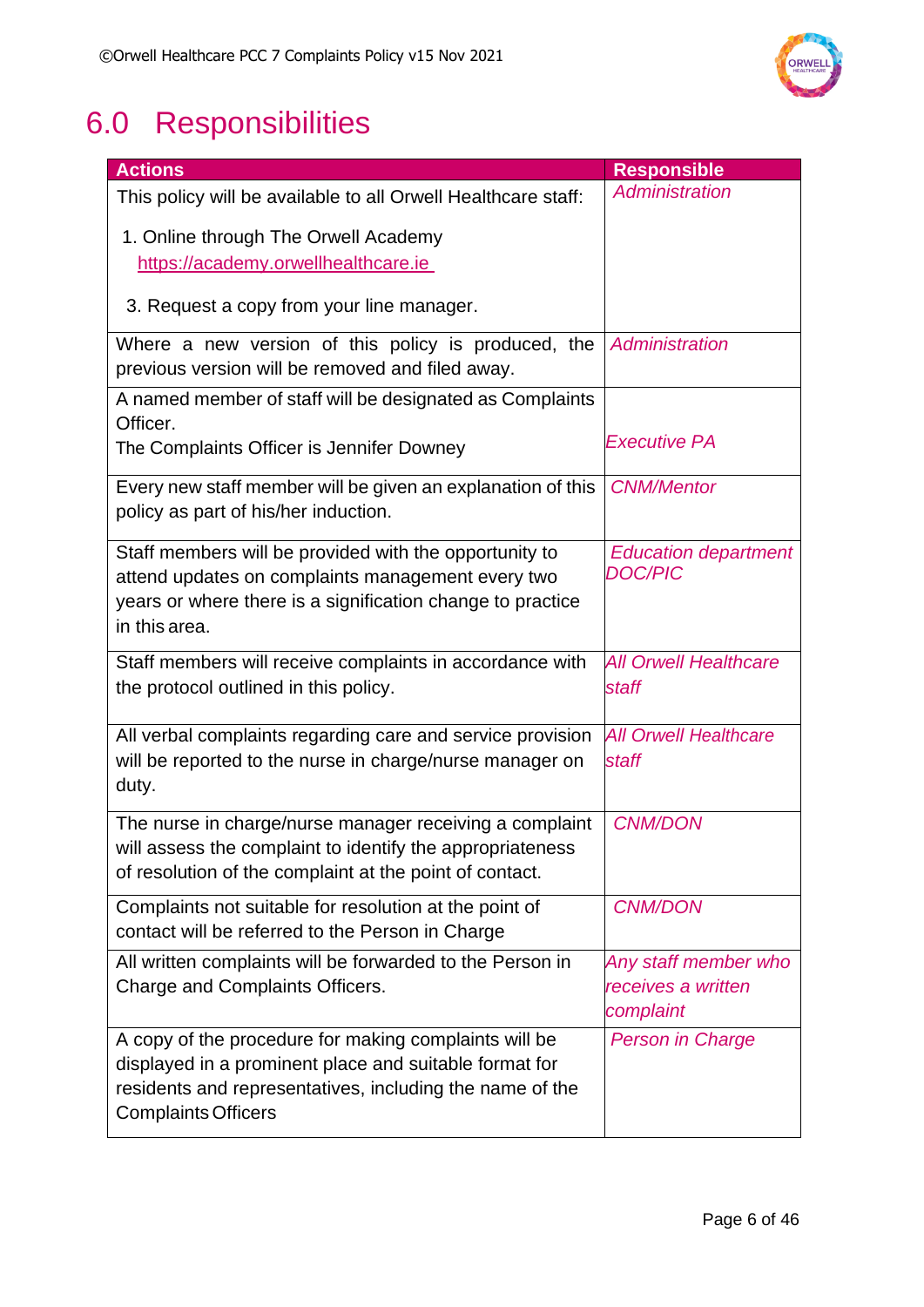

| Residents and their representatives will be given an<br>explanation of the procedures for managing complaints as<br>part of the admission process as soon as is practicable<br>or within 1 week in the case of an emergency admission.<br>This will be provided in the Residents' Guide and followed<br>up with question and answers as necessary in order to<br>help the complainant to understand the complaints<br>process. | Administration                                        |
|--------------------------------------------------------------------------------------------------------------------------------------------------------------------------------------------------------------------------------------------------------------------------------------------------------------------------------------------------------------------------------------------------------------------------------|-------------------------------------------------------|
| All documented complaints will be reviewed as part of the<br>risk management process at the risk management<br>meeting where the complaint relates to the identification of<br>risk to residents, visitors or staff of Orwell Healthcare.                                                                                                                                                                                      | <b>Clinical</b><br>Governance<br><b>Committee/PIC</b> |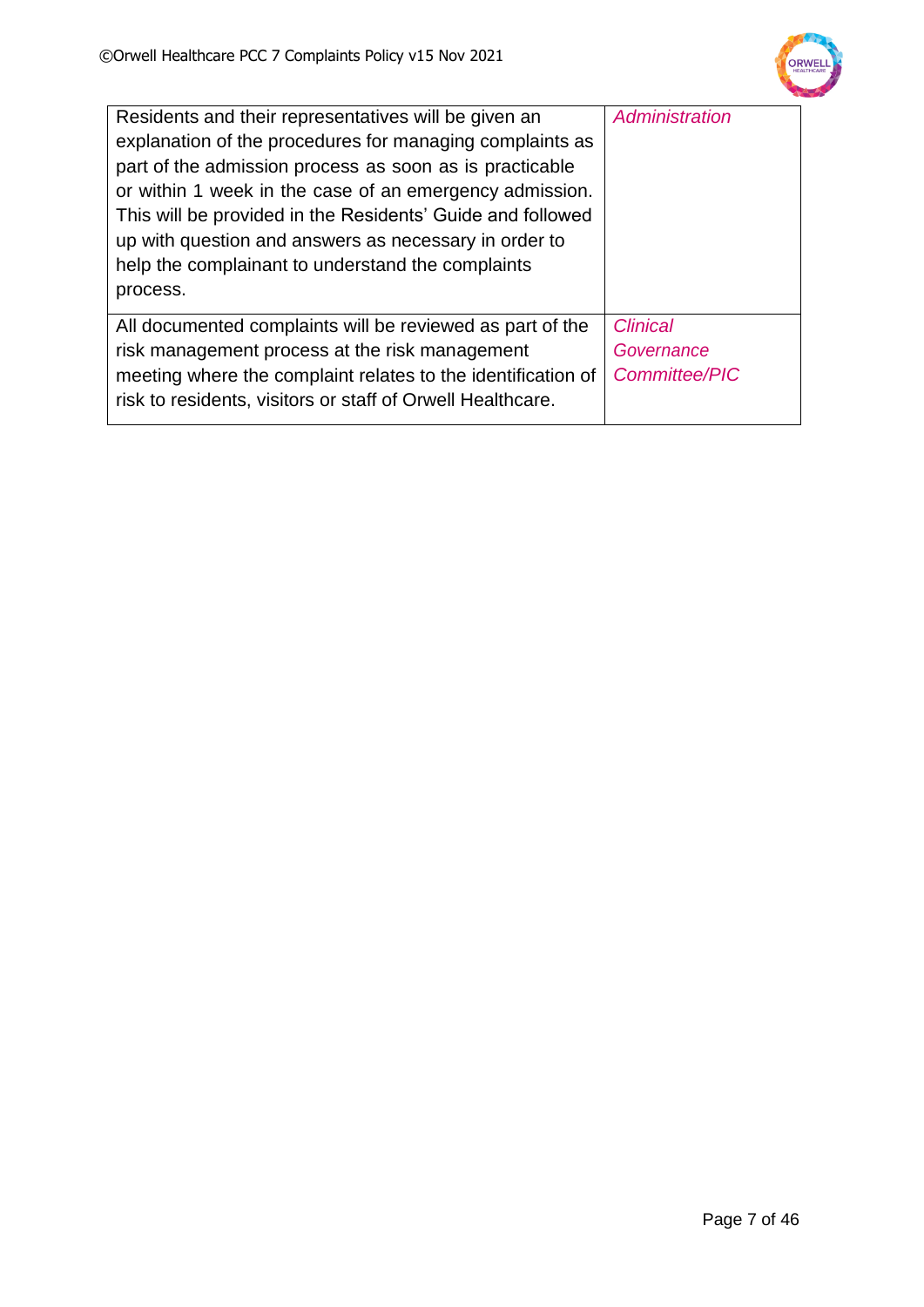

# <span id="page-7-0"></span>7.0 General Principles of Complaints Management

**7.1** New residents will be provided with a copy of the Residents' Guide, which contains details of the complaint's procedure. In the case of an emergency admission, this will be given to the individual within the first week of admission.

There is a procedure for making formal complaints. This procedure is consistent with relevant legislation and regulations, local and national policy and takes account of best practice guidelines. Each resident is given Information about how to make a complaint in an accessible and appropriate format which includes the procedure for making a complaint outside the residential service when all other options have been exhausted. *(1.7.1)) National Standards for Residential Care Settings for Older People in Ireland, 2016)*

**7.2** The complaints procedure is displayed in Orwell Healthcare in a prominent position opposite Reception. (**See Appendix 3**) A full copy of Orwell Healthcare Complaints Policy is available on request from Reception.

Each resident is encouraged and supported to express any concerns safely and is reassured that there are no adverse consequences for raising an issue of concern, whether informally or through the formal complaint's procedure. *(1.7.2) National Standards for Residential Care Settings for Older People in Ireland, 2016)*

- **7.3** Complaints may be made directly to a staff member of Orwell Healthcare by a resident or a person acting on his/her behalf, about care given / services provided or omitted in Orwell Healthcare. We encourage our residents to avail of opportunities to express their complaints and concerns in the firm knowledge that no adverse action will be taken by the home. (**See Appendix 6** for list of Advocacy Services). *National Standards* for Residential Care Settings for Older People in Ireland, i oviut
- **7.4** Complaints made about Orwell Healthcare to HIQA, are referred for local resolution. The complainant can refer a complaint at any stage in the complaints process to the Health Services Executive or Ombudsman including the decision or findings of the Appeals Officer. (**See Appendix 1** for contact details of agencies who deal with residential and home care complaints).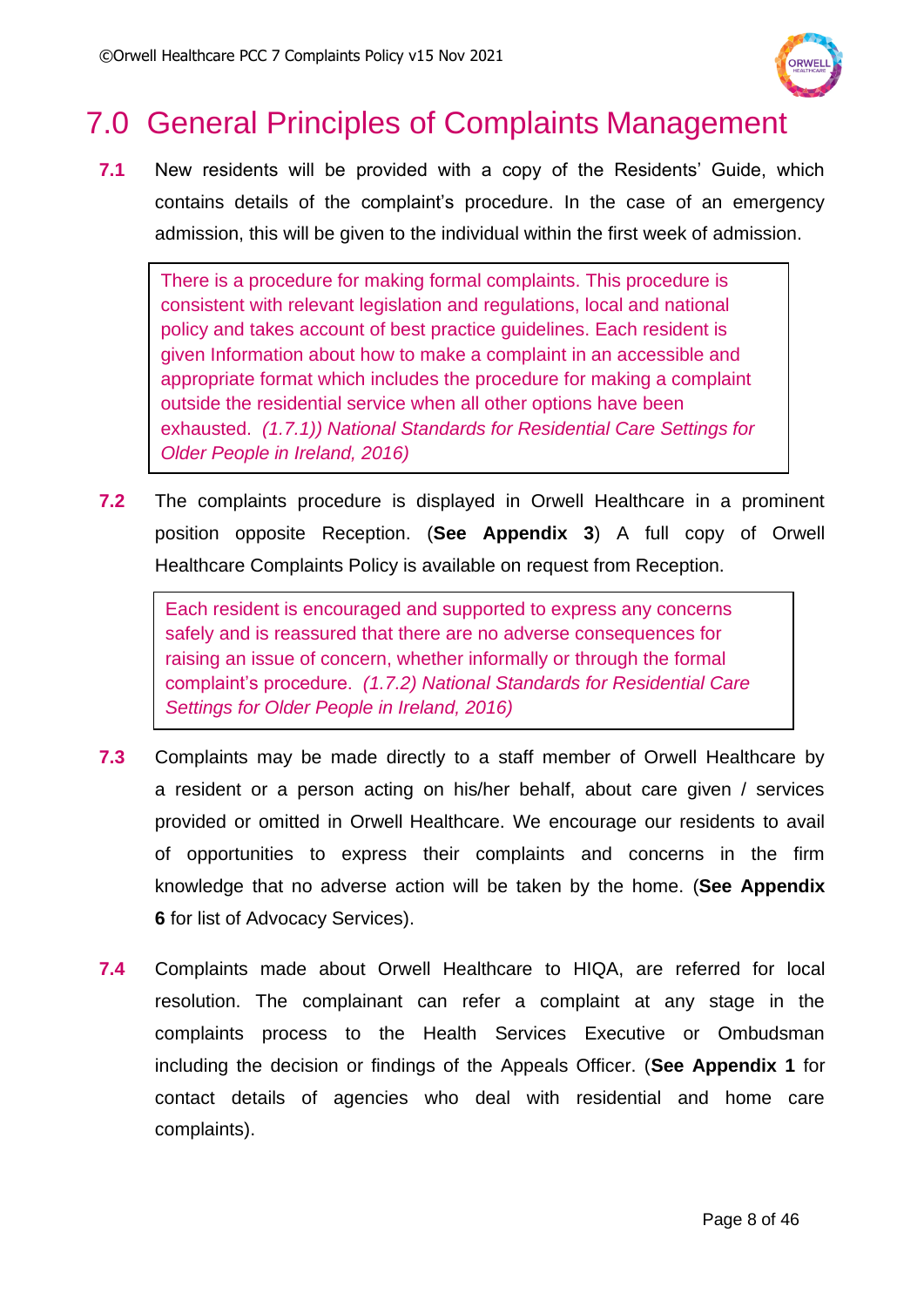

**7.5** Complaints may be made verbally, written, by email or fax.

Concerns are addressed and recorded immediately at local level and, where appropriate, without recourse to the formal complaint's procedure, unless the resident wishes otherwise*. (1.7.5) National Standards for Residential Care Settings for Older People in Ireland, 2016)*

- **7.6** All concerns, verbal and written complaints will be recorded electronically in the Complaints section on Care Monitor (Orwell Private, Orwell Queen of Peace). Records referring to complaints will be retained for a period of not less than seven years after the complaint has been investigated, the complainant informed of the outcome and of the outcome arising from any appeal from the investigation, or seven years after the resident to whom they relate ceases to be a resident or client of Orwell Healthcare, whichever is the longer.
- **7.7** The characteristics of good complaint handling include:
	- Deal with the complaint through local resolution as far as is practicable.
	- Try to view complaints from the perspective of the resident and /or representative.
	- Understand the concerns of the complainant.
	- Try to resolve in a timely manner.
	- Have a constructive attitude towards complaints.
	- Lessons are learned and changes made to systems, practices or procedures where this is necessary.
	- Complaints procedures are well publicized, easy to access, simple to understand, quick, confidential, and sensitive to the needs of complainants and those complained against, providing suitable remedies and properly resourced (Office of the Ombudsman Ireland, 2008).
- **7.8** A complaint must be made within 12 months of the date of the action giving rise to the complaint or with 12 months of the complainant becoming aware of the action giving rise to the complaint.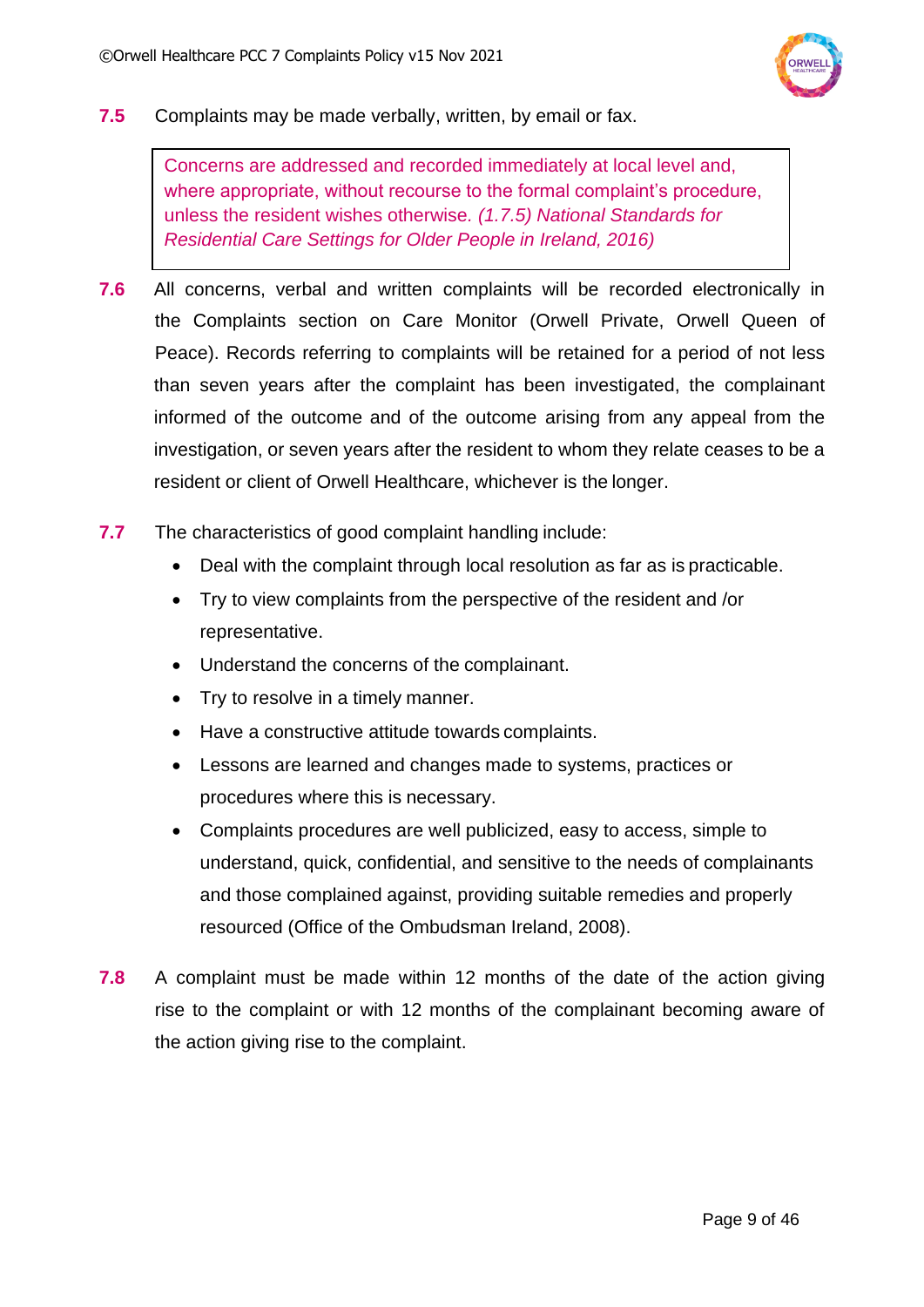

## <span id="page-9-0"></span>8.0 Complaints Officer

- **8.1** The Complaints Officers are the person designated by Orwell Healthcare for the purpose of dealing with complaints.
- **8.2** The Complaints Officer for Orwell Healthcare is Jennifer Downey, Executive PA

### **8.3 Roles and Responsibilities of the Complaints Officers**

- 8.3.1 Establish and lead an investigation team, consisting of all relevant personsand staff with expertise and knowledge to carry out the investigation.
- 8.3.2 Ask the complainant for their consent to access the records for information that is relevant to the complaint.
- 8.3.3 Inform the complainant that refusing or restricting access to this information may impede the proper investigation.
- 8.3.4 Identify details of the complaint which are not within the remit of Orwell Healthcare. (**As outlined in Appendix 2)**
- 8.3.5 Investigate and conclude within 30 working days or inform the complainant if there is any delay. Update them every 20 days.
- 8.3.6 Inform relevant parties of the decision to extend or not extend timeframe.
- 8.3.7 Use tools such as mediation if it will help to resolve the matter.
- 8.3.8 Request documents and communicate with relevant people to help with investigation of the complaint.
- 8.3.9 If findings in the report will have an adverse effect on any individual -allow them the opportunity to respond.
- 8.3.10 Make recommendations for any areas where improvement is required in response to the complaint.
- 8.3.11 Provide the Complainant with a written report of the complaint, if requested.
- 8.3.12 Where the complaint is withdrawn, inform the Registered Provider to determine if the investigation should continue.
- 8.3.13 Present the Complaints Report at the Clinical Governance Complaints Management meetings.
- 8.3.14 Contact the complainant one month after resolution of the complaint to seek feedback.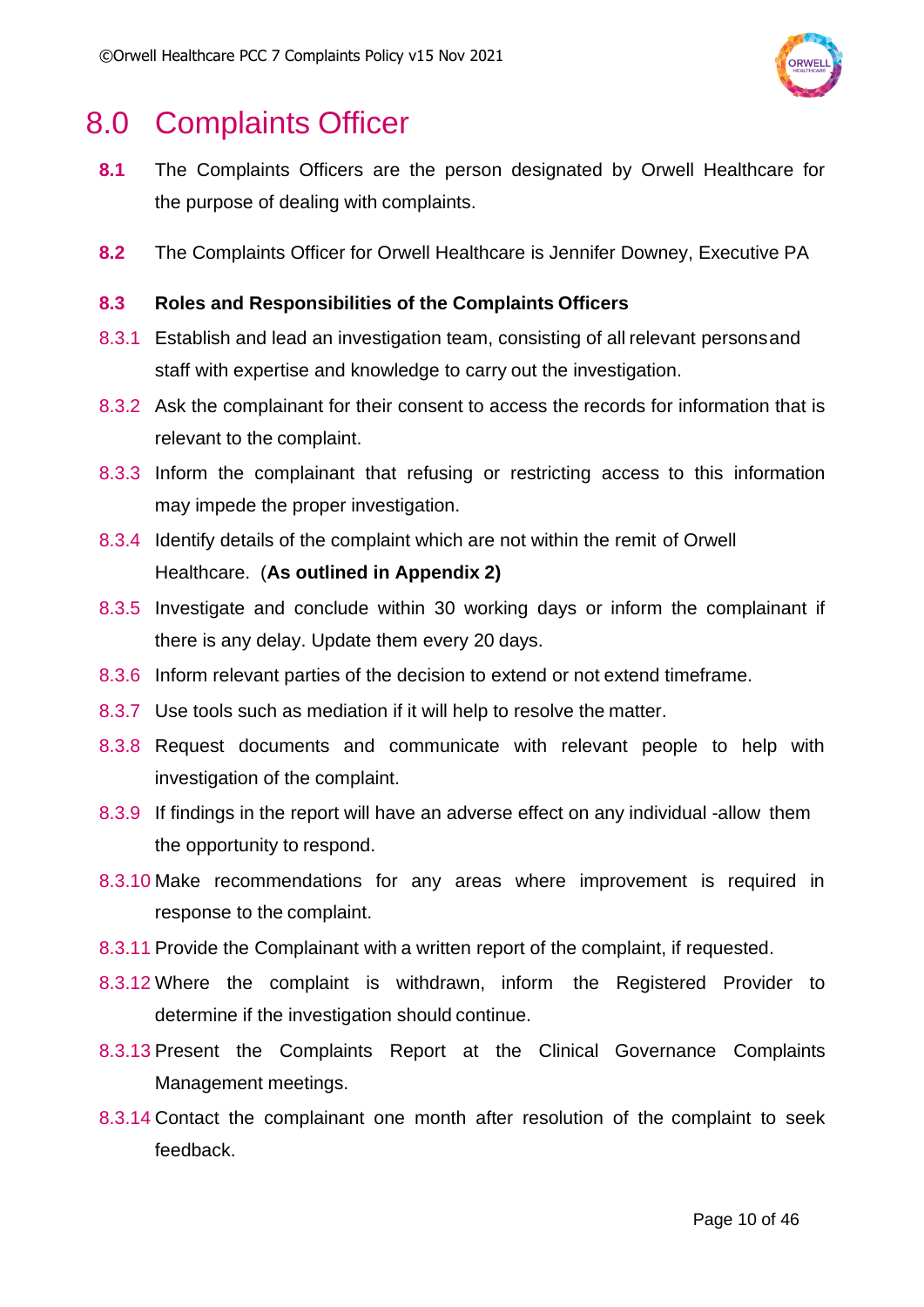

8.3.15 Act as Liaison Officer for complaints which have been referred to the Ombudsman.

### **8.4 Transfer of an investigation to an alternative Complaints Officer**

The Complaints Officer who has responsibility for investigating a complaint may determine that the complaint warrants management by another Complaints Officer, if he/she feels that he/she is not able to investigate the complaint due to reasons such as:

- 8.4.1 Difficulty in remaining impartial and non-biased in the investigation of the complaint.
- 8.4.2 Extensive previous knowledge of the complaint or the parties involved.
- 8.4.3 Previous poor interpersonal or working relationships with the people involved.
- 8.4.4 If the complaint is:
	- In relation to catastrophic outcomes.
	- In relation to the death of a service user which may have particular significance for the organization, or which may have the potential to acquire significance.
	- That may attract considerable media attention.
- 8.4.5 The complainant must be informed immediately upon the new assignment of a different Complaints Officer nominated to investigate the complaint. This decision will be made by the DOC/PIC, the nominated person who oversees the management of complaints in conjunction with the Registered Provider.

### <span id="page-10-0"></span>9.0 Management of Verbal Complaints

- **9.1** A verbal complaint can be received by any member of staff from a resident and/or representative. All staff have a clear delegation to resolve a verbal complaint at the first point of contact where possible.
- **9.2** All staff of Orwell Healthcare have a responsibility to accept any complaint received by them and report it to their line manager and/or Complaints Officer (CO) of Orwell Healthcare at the time the complaint is made.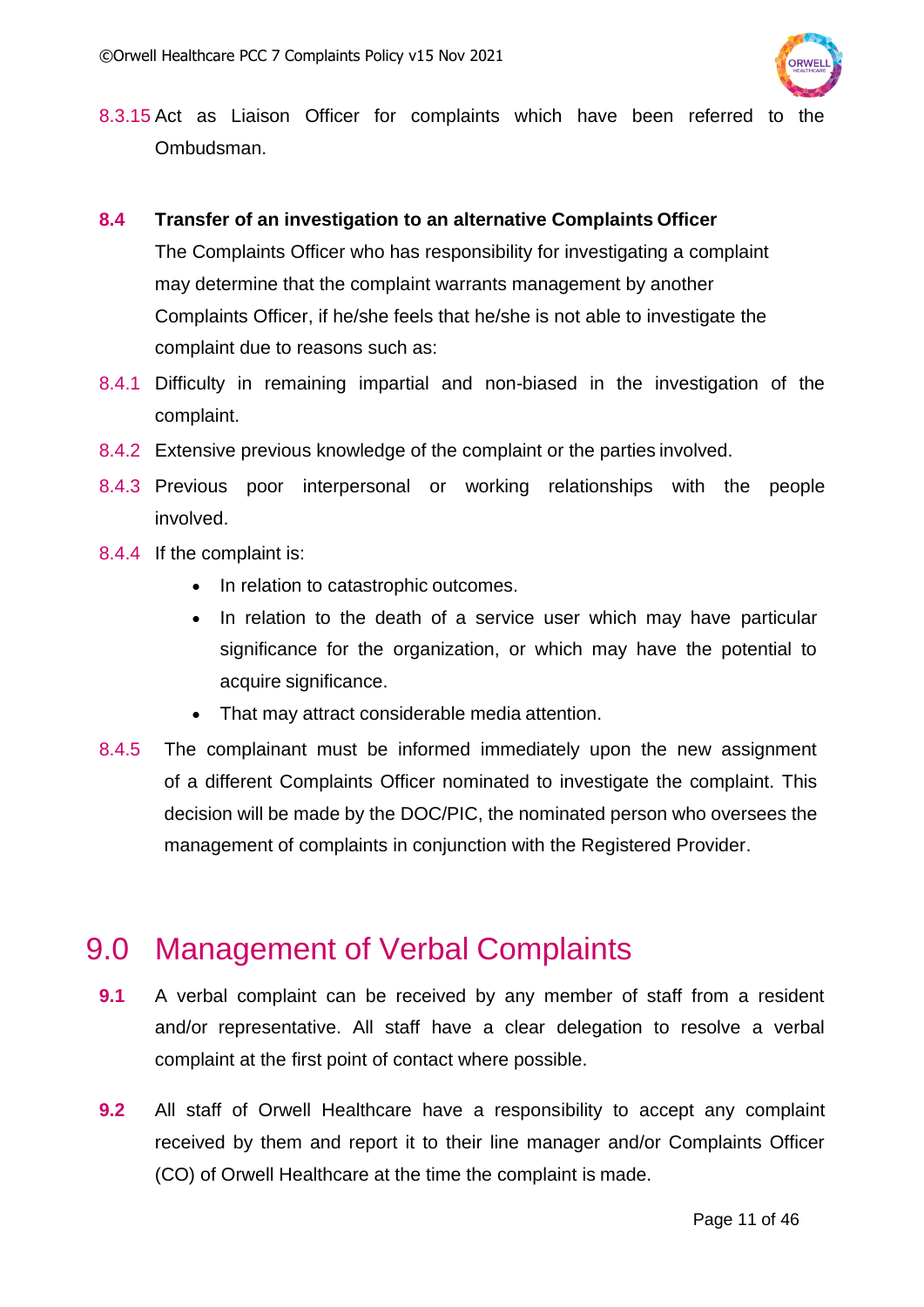

**9.3** Verbal complaints are usually more frequent and of a less serious nature and can often be resolved immediately.

> *When receiving a verbal complaint from a resident and/or representative, all staff should do the following:*

- *Be respectful and helpful*
- *Do not attempt to blame, become argumentative or defensive*
- *Remain calm and positive*
- *Refer the complaint to the Nurse in Charge/ Clinical Nurse Manager /Complaints Officer*

• *Verbal complaints are acknowledged immediately (by staff* 

- **9.4 When the complainant is not a resident**, the Nurse in Charge/CNM/CO should do the following:
	- Ask the person for their contact details and explain that no acknowledgement or outcome can be provided without contact details.
	- Attempt to gather as much information as possible about the complaint to assess the seriousness of the complaint and consider the most appropriate response.
	- Establish what the complaint is about and try to find out what would fix the person's concerns.
	- See if there is anything that can be done immediately.
	- Offer apology or explanation if possible and appropriate.
	- Try and resolve the situation there and then.

### **9.5 Complaints which should not be managed at the point of contact:**

- If there are too many issues to resolve at that time.
- Complaints resulting from harm/incident or near miss which require a risk management investigation and / or root cause analysis.
- The complaint involves more than one category.
- The complaint alleged poor standards that required further investigation to find out the reasons and any improvements that may be required.
- Any complaints which are outside the scope of Orwell Healthcare as outlined in Appendix 2.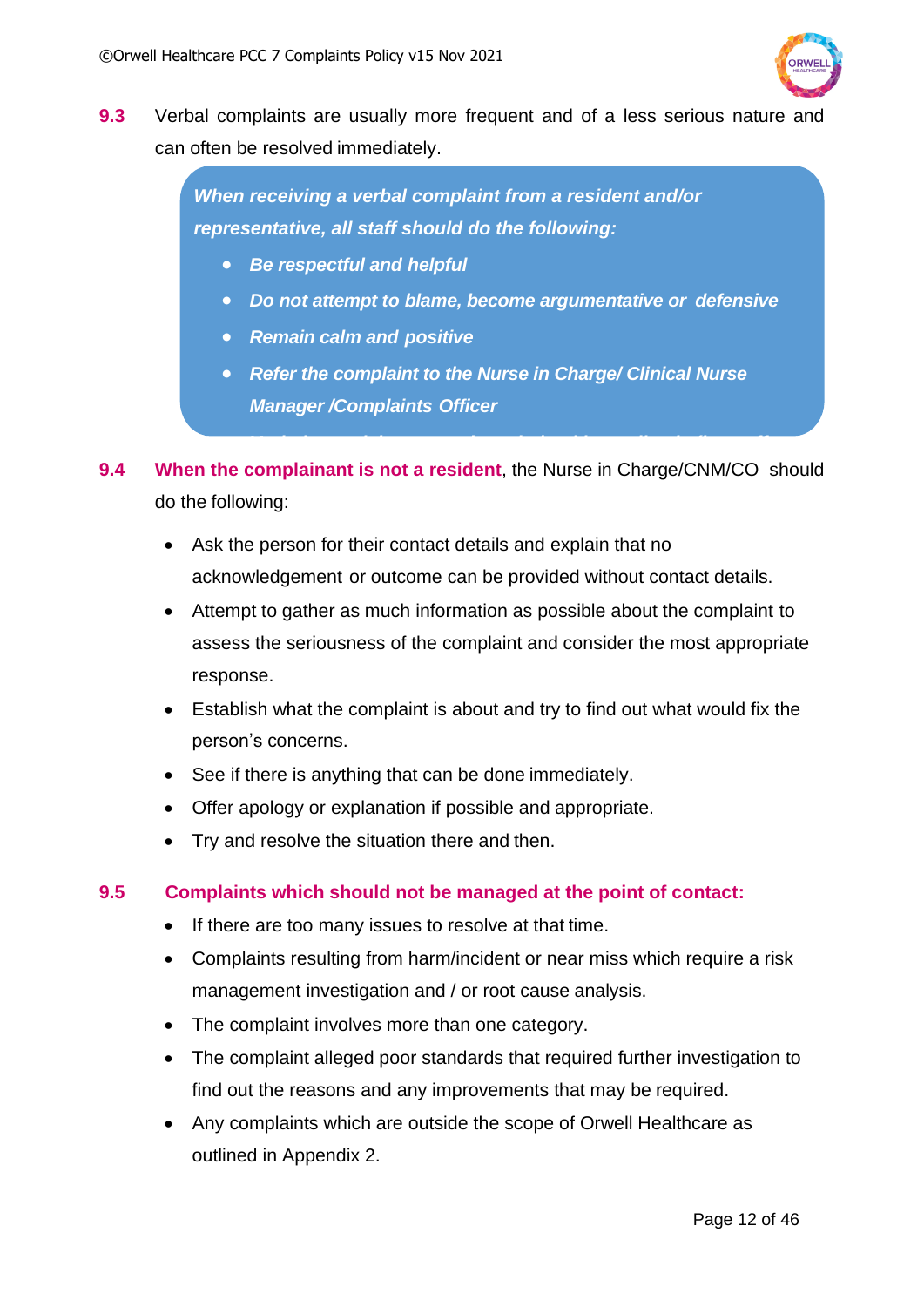

- **9.6** Where a verbal complaint cannot be resolved to the satisfaction of the complainant at the point of contact, the person should be advised why it cannot be resolved (e.g. the need to get more information) and what they can expect to happen next.
- **9.7** If the person is not satisfied with the response to the complaint, they should be offered the opportunity to submit his/her complaint in writing, as a written formal complaint.
- **9.8** All verbal and informal complaints should be recorded electronically in Care Monitor™ (Orwell Private, Orwell Queen of Peace) as far as is reasonably practical as part of the overall quality improvement strategy of Orwell Healthcare. By doing this it will help to highlight if a specific trend is emerging in relation to quality of service. It will also highlight areas relating to a risk or safety issues.

## <span id="page-12-0"></span>10.0 Management of Written Complaints

- **10.1** Written complaints can be the first point of contact or they may result if a verbal complaint cannot be resolved satisfactorily.
- **10.2** Written complaints received by any member of staff must be brought immediately to the attention of the PIC/ CO.
- **10.3** When a written complaint is received, the PIC/CO will decide on what further steps to take. This will depend on the nature of the complaint, the need for consent from the complainant and / or other persons to whom the complaint relates and the seriousness of the complaint. For example, the complaint was made by a person on behalf of a resident, but the resident may not agree with the complaint.
- **10.4** A risk assessment of the complaint should be carried out to help determine the appropriate course of action.
- **10.5 Consideration of a written complaint (Pre-Investigation):** Consideration of a written complaint should include the possibility of an informal resolution to the complaint that would not require a formal investigation.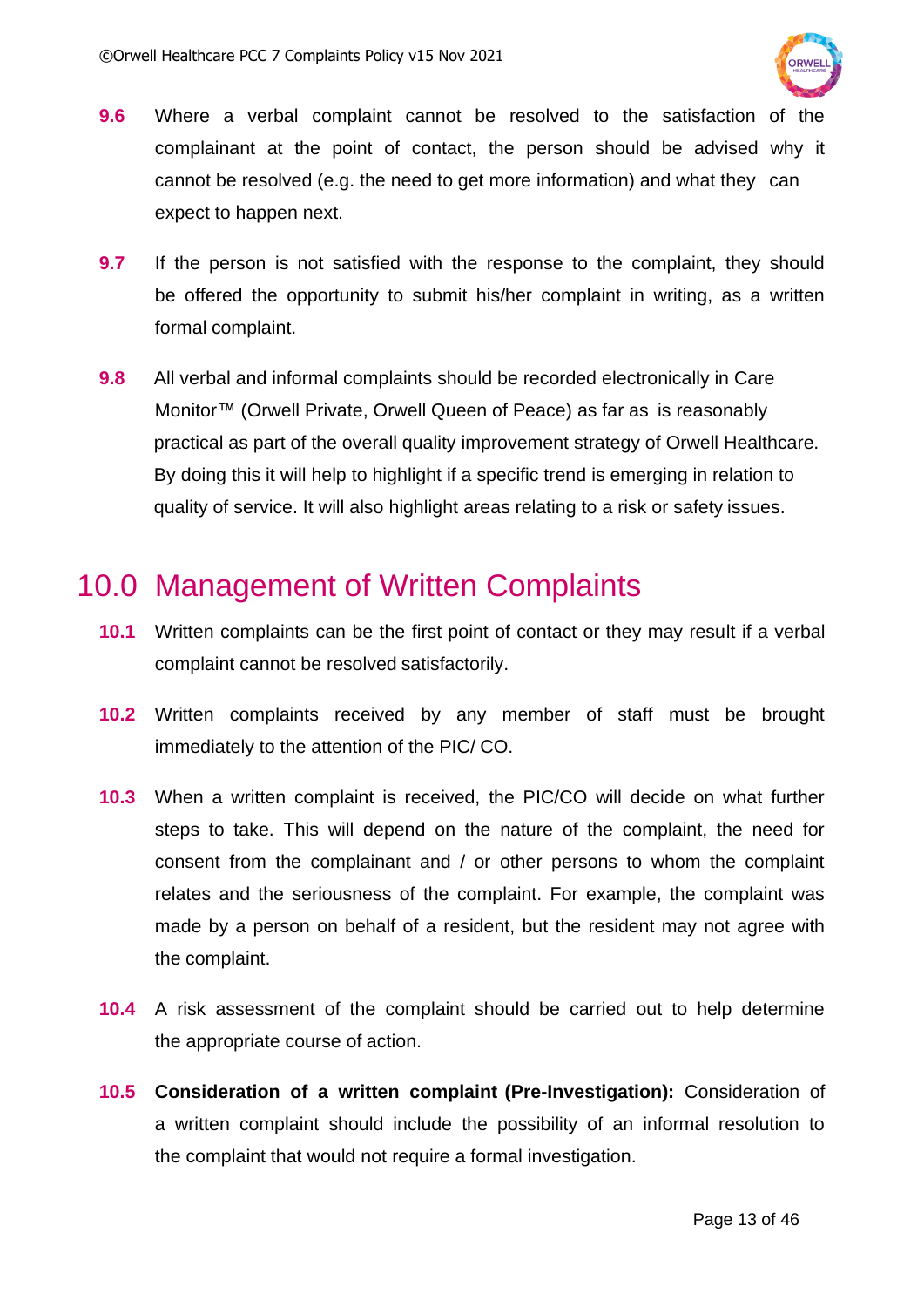

10.5.1 Prior to any formal investigation, a pre-investigation of the complaint should be made, to establish the following:

- That the complaint is within the responsibility of Orwell Healthcare.
- That the person making the complaint is entitled to do so.
- That a complainant claiming to be acting on behalf of a resident is entitled to do so by virtue of having appropriate authority to make a complaint on behalf of a resident having regard to the requirements for informed consent.
- 10.5.2 In the case of a deceased resident, the complainant is entitled to make a complaint as a close relative or carer, defined by the Health Act, 2004 (Government of Ireland, 2004) if they are the following:

A) A parent, guardian, son, daughter or spouse of the other person, or

- B) Are cohabitating with the other person.
- 10.5.3 Where a resident is unable to make a complaint because of age, illness or disability, the complaint may be made on behalf of the resident by:
	- A close relative or carer.
	- A person who by law or appointment of a court has the care of the affairs of the resident.
	- Any legal representative of the resident.
	- Any other person who has the consent of the person.
	- Any other person who is appointed as prescribed in the regulations.

(Legal advice should be sought where there is any lack of clarity about the appropriateness and grounds for a complaint and / or entitlement of a complainant to make the complaint).

10.5.4 Pre-investigation of the complaint should also determine that:

- The subject matter is not trivial.
- The complaint is not malicious.
- The complaint is made in good faith.
- The complaint has not already been resolved.
- The complaint should not be addressed by alternate processes or health authority.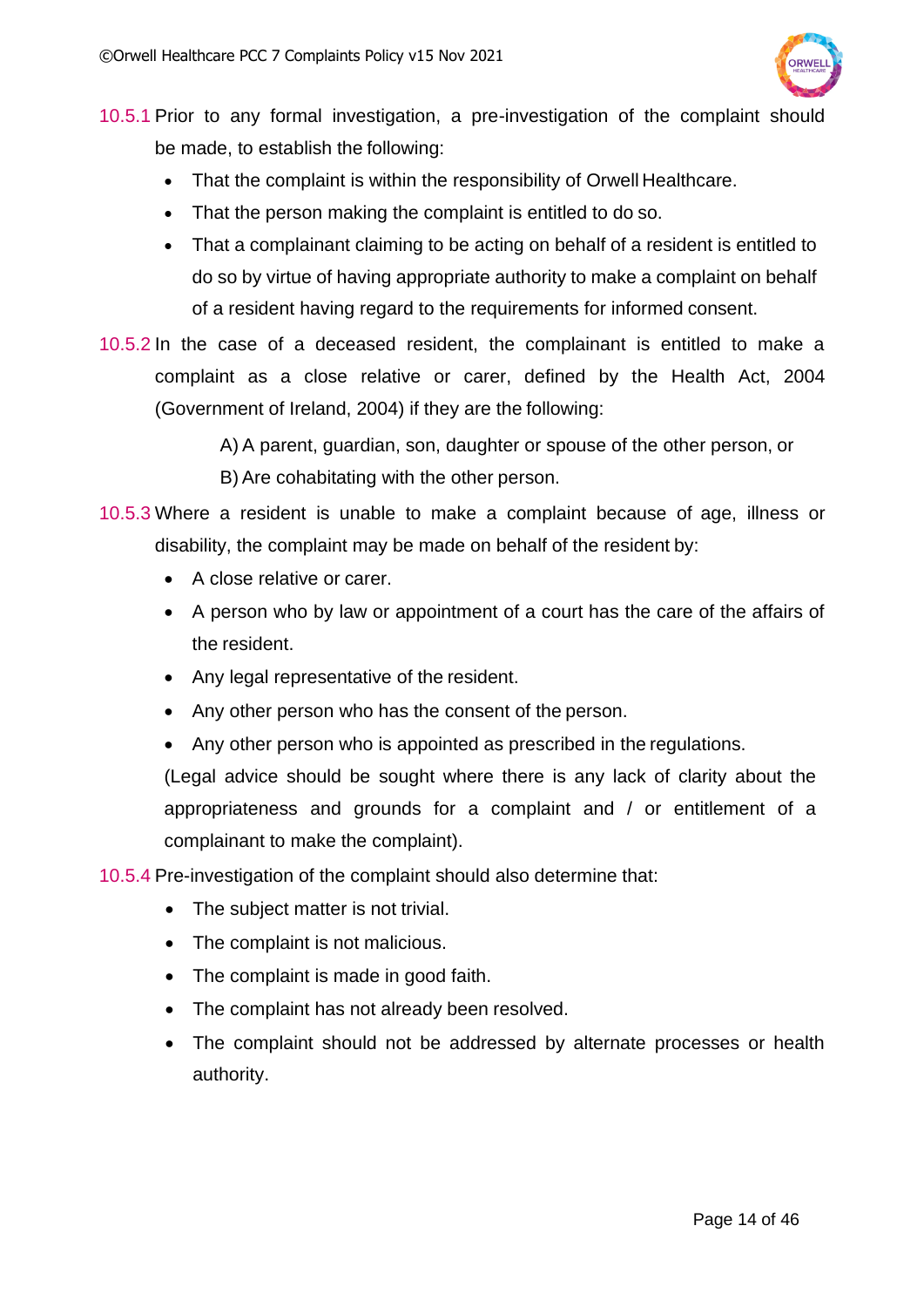

- 10.5.5 Outcomes of the pre-investigation should be reported to the Person in Charge (PIC) and the next action for managing the complaint should be agreed.
- **10.6** The written complaint should be **acknowledged within 5 working days** including the date of the complaint and the date it was received by Orwell Healthcare.
- **10.7** The written acknowledgment should include an expression of regret for any inconvenience or difficulties experienced; appreciation of feedback; how and when the complaint will be investigated and an opportunity to discuss any of the matters that have arisen.
- **10.8** As part of the acknowledgement, the complainant should be advised of the need to access any confidential files and be given the opportunity to contact the PIC/CO within 5 working days, if they do not wish for resident confidential information to be used.
- **10.9** Where a complaint is made against a named member of staff and has not been resolved at the point of contact, the complainant must be asked to formally put the complaint in writing and sign the complaint.
- **10.10** Where it is determined that a complaint has not met enough criteria or grounds for complaint, the Complaints Officer along with the Person in Charge may choose not to proceed with investigation. This decision and the rationale should be given in writing to the complainant. Alternate options for proceeding with the complaint should be provided to the complainant.
- **10.11** The completion of the pre-investigation may result in the finding that the complaint requires an alternate process to manage the complaint, the PIC / CO should either use the alternate process (as in the case of suspicions / allegations of abuse) or refer the complaint to the appropriate authority (as in the case of professional misconduct / fitness to practice issues. **(See Appendix 5)**
- **10.12** Any complaint where there may be a Safeguarding concern or any allegation of misconduct by the registered provider or any person employed in Orwell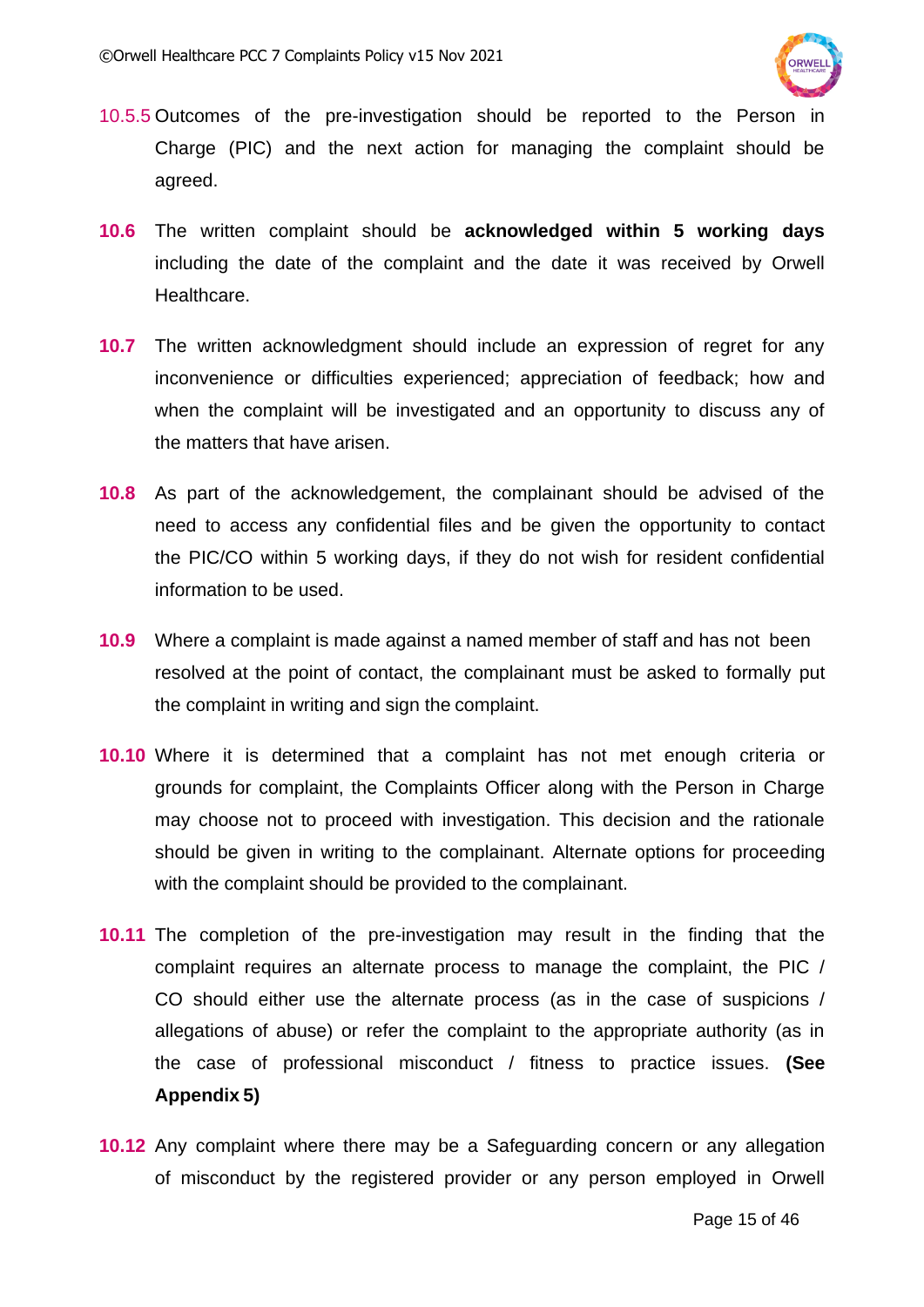

Healthcare must be reported to the Chief Inspector of the Social Services Inspectorate in the Health Information and Quality Authority within three working days. (Form NF 06 and NF 07).

Each resident who makes a complaint is informed of the outcome of the complaint review and any actions taken. *(1.7.7) National Standards for Residential Care Settings for Older People in Ireland, 2016)* within 30 working days *(HSE Complaints Policy May 15)*

### **10.13 Timeframe for investigation of complaint**:

- 10.13.1 Acknowledgement of a written complaint **within 5 working days.**
- 10.13.2 Where a formal investigation is being carried out, try to complete the investigation **within 30 working days** of the complaint being acknowledged.
- 10.13.3 Where it is not possible to carry out the investigation within 30 working days, the complainant must be informed and given an indication of the timeframe required (aim for no longer than 6 months).
- 10.13.4 The complainant should be provided with an update every 20 working days.
- 10.13.5 Where further information is required to conduct the investigation, the complainant should be contacted and asked to respond within 10 working days if this is feasible.
- 10.13.6 Where a staff member/ member is required to respond to issues raised by the complaint, they should be asked to do so within a reasonable timeframe such as 10 working days.
- 10.13.7 Where the complaint involves a staff member no longer employed by Orwell Healthcare, every reasonable effort should be made to contact this person and request a response. However, if after all reasonable efforts, the investigating person / team are unable to contact and / or receive a response from this person, the investigation person team should proceed to investigate the complaint to the best of their ability with the information available to them.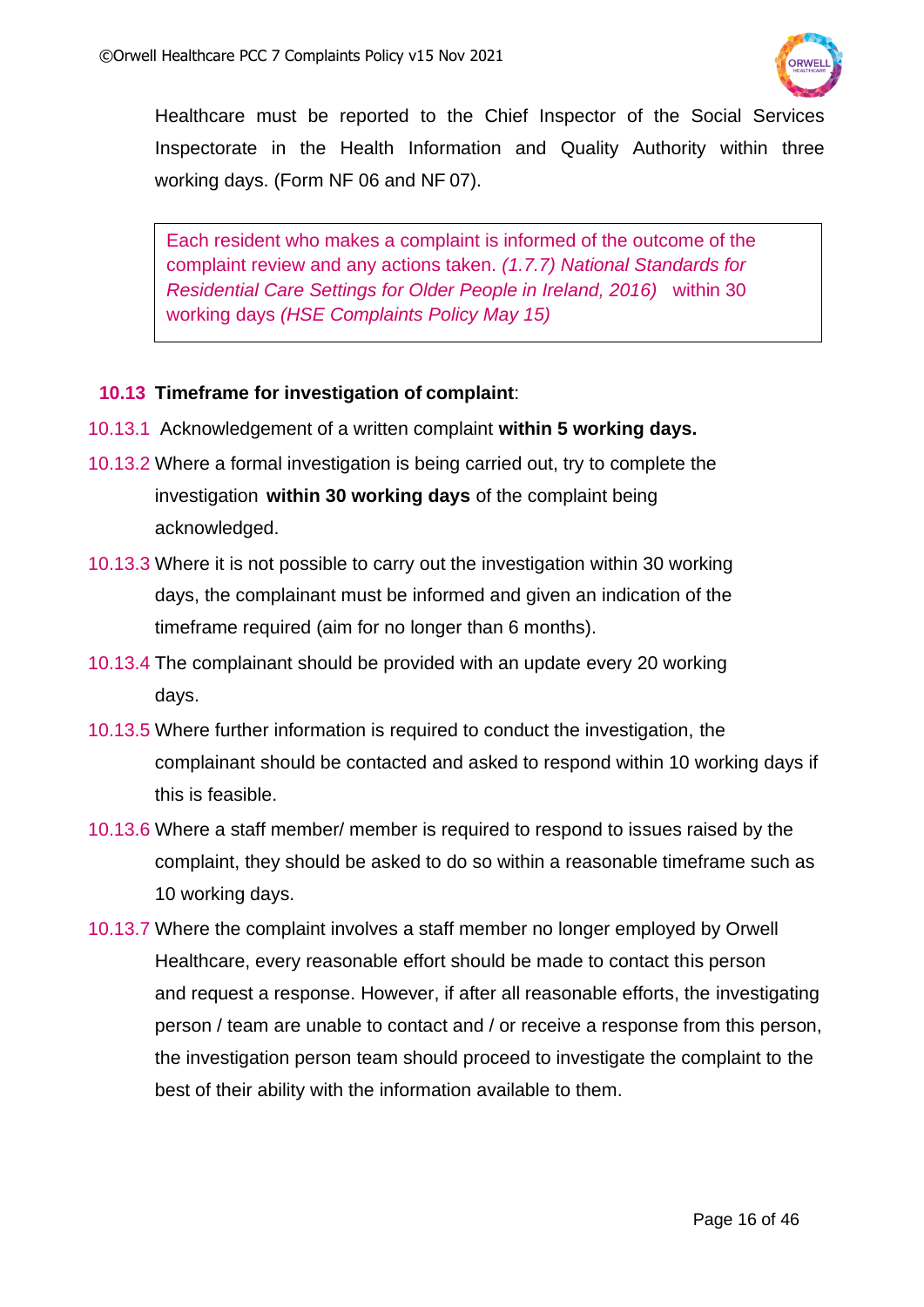

- 10.13.8 After the response letter has been sent and a month has past, a final letter should be sent to the complainant clarifying that they are happy with the outcome of the investigation, and that the complaint may now be closed. (See **Appendix 9** for draft copy of final letter.
- 10.13.9 If there is no response to this letter, a further letter will be sent out one month later, following which the complaint will be closed if there continues to be no response.
- 10.13.10In the event that the complainant refuses to close a complaint, despite the best efforts of Orwell Healthcare, this will be discussed at the Complaints Governance Meetings. If following discussion, it is concluded that the complaint as presented by the complainant has been resolved, and the committee are satisfied that all reasonable efforts have been made to close the complaint as per procedure, the complaint will be closed. The reasons for closing the complaint in this fashion will be clearly outlined in the Complaint record in Care Monitor.

### **10.14 Complaints in writing about named staff members**

- 10.14.1 Where a complaint has been made against a named staff member, and requires a formal investigation, the complaint and key issues raised should be communicated by the DOC/ PIC/CO to this staff member.
- 10.14.2 The Person in Charge/CO may interview any person who they feel can assist with the investigation.
- 10.14.3 Staff who participate in the investigation process will be required to respect the privacy of the parties involved by refraining from discussing the matter with other work colleagues or persons outside the organization.
- 10.14.4 It will be considered a disciplinary offence to intimidate or attempt to obstruct the investigation process in any way.
- 10.14.5 Great care and consideration will be given to the recording of the complaint or concern considering the Defamation Act 2009.
- 10.14.6 Complaints or concerns received about named staff members may need to be investigated in conjunction with legal advice.
- 10.14.7 The staff member should be provided with a statement indicating that a complaint has been received, giving the date and details of the complaint and a summary of key issues / points which need to be addressed.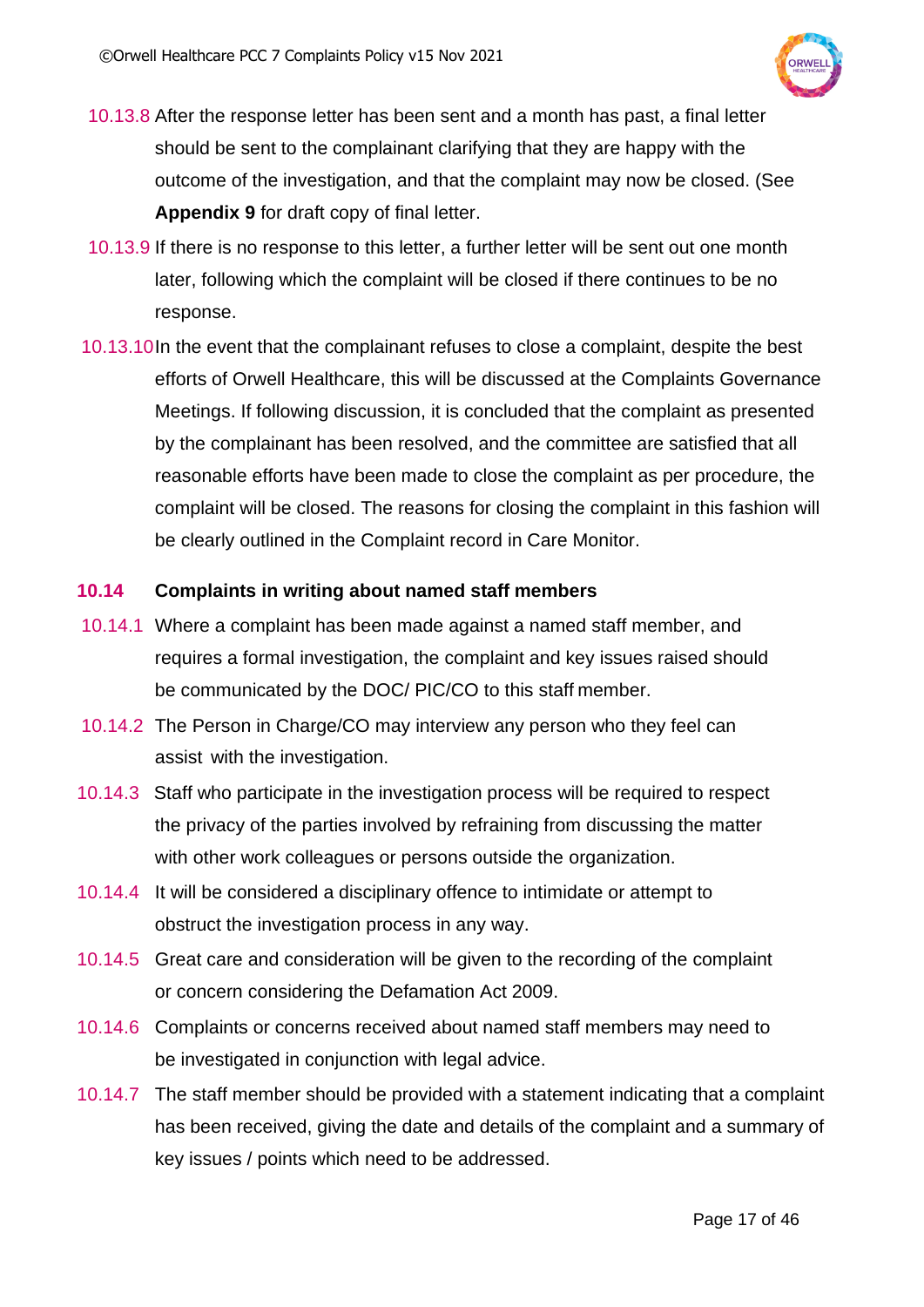

- 10.14.8 The staff member should be requested to provide a response to the issues raised.
- 10.14.9 A request for a response / report should comply as far as is practicable with the timeframes outlined.
- 10.14.10 Depending on the incident and at the discretion of the investigator, the staff member may be invited to take part in a local investigation of the complaint.
- 10.14.11 The staff member should be informed of their right to be accompanied by a relevant support person (e.g. work colleague).
- 10.14.12 The staff member should be provided with advice and support during the investigation and should always be kept up-to-date with the progress of the investigation having regard for the rights to confidentiality of other parties involved.
- 10.14.13 No reports will be finalized or "published" without having afforded the person concerned the opportunity to consider the proposed findings or criticism and to make representations in relation to it.
- 10.14.14 Where a staff member against whom a complaint was made is unhappy with the findings, Orwell Healthcare grievance and disciplinary procedures outlined in the staff handbook should be followed.

## <span id="page-17-0"></span>11.0 Procedure for Formal Investigation of a Complaint

- **11.1** The investigation procedure should begin by identifying all parties involved in the complaint i.e. the complainant and staff members about whom the complaint is being made.
- **11.2** All parties should be made aware of the decision to carry out a formal investigation of the complaint.
- **11.3** The PIC/CO should decide whether a team should be set up to carry out the investigation and ensure that the team members can conduct the investigation in an unbiased and unprejudiced manner.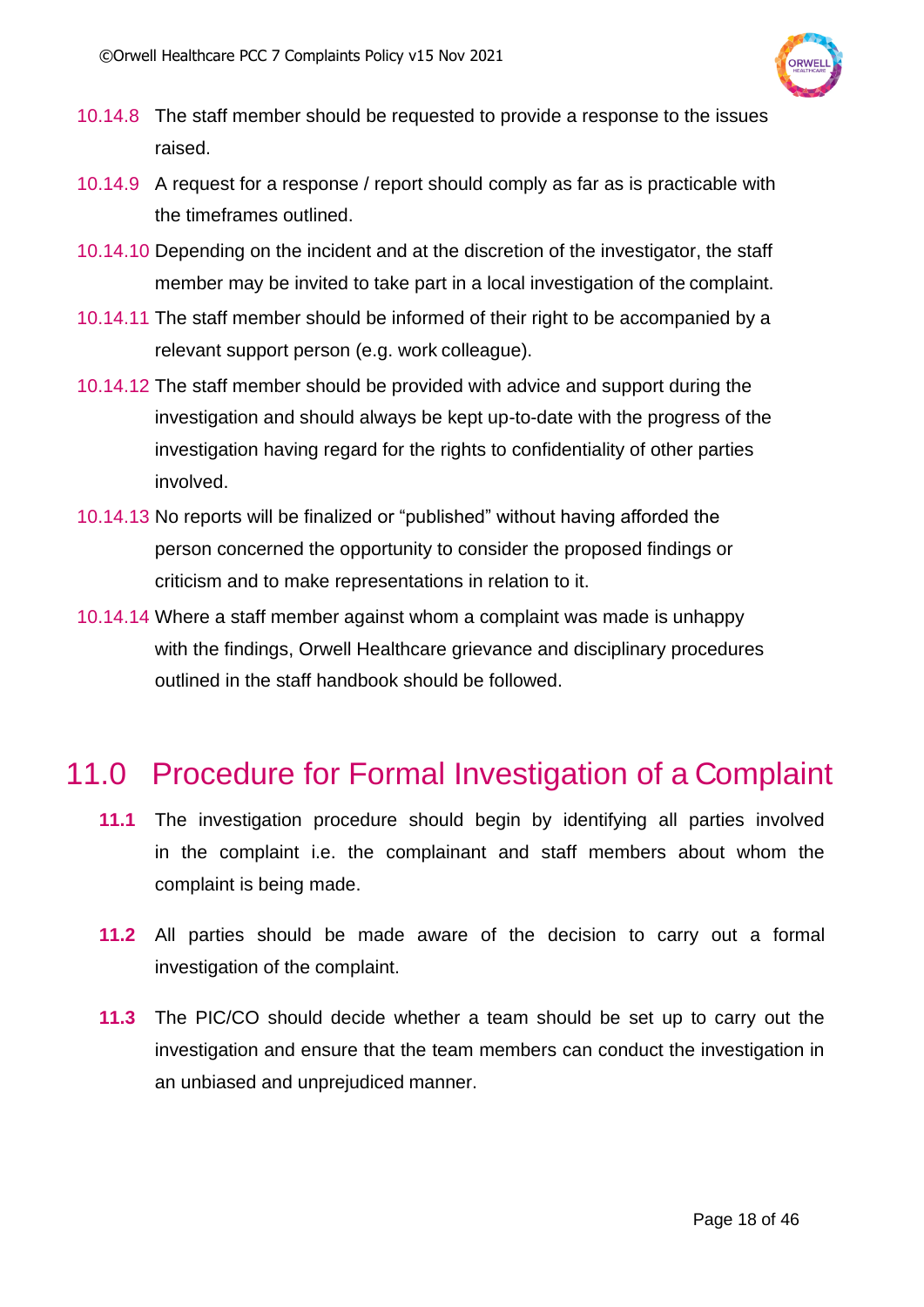

**11.4** Where other personnel are to be included as part of an investigation, the complainant's consent to sharing information should be documented.

The Complaints Procedure identifies the expectations of residents who make a complaint and ensures that these expectations are taken into account and addressed throughout the process. *(1.7.6) National Standards for Residential Care Settings for Older People in Ireland, 2016)*

- **11.5** The scope/terms of reference for the investigation should be agreed with the team members. This should include identification of the key issues or questions raised by the complainant and their expectations.
- **11.6** All relevant information required to carry out the investigation should be established and gathered.
- **11.7** Both the complainant and staff members about whom the complaint is being made should be provided with the opportunity to give their version of events and to provide the rationale / explanations for actions taken/omitted.
- **11.8** All parties should be informed of their right to be accompanied by a support person / resident advocate at any meetings surrounding the complaint.
- **11.9** All parties should be reassured that their rights to fairness, dignity and confidentiality will be maintained.
- **11.10** A written record of all communications during the management of a complaint should be kept.
- **11.11** All information obtained during complaint management should be treated in a confidential manner and meet the requirements of the records management policy. Personal information should only be used for the purpose for which it was collected.
- **11.12** No member of a team investigating a complaint may discuss, communicate or disclose any information obtained except where necessary for the consideration or investigation of the complaint.
- **11.13** Where the investigation indicates the need to disclose some or all details of a complaint, as in a criminal investigation / investigation of allegation of abuse,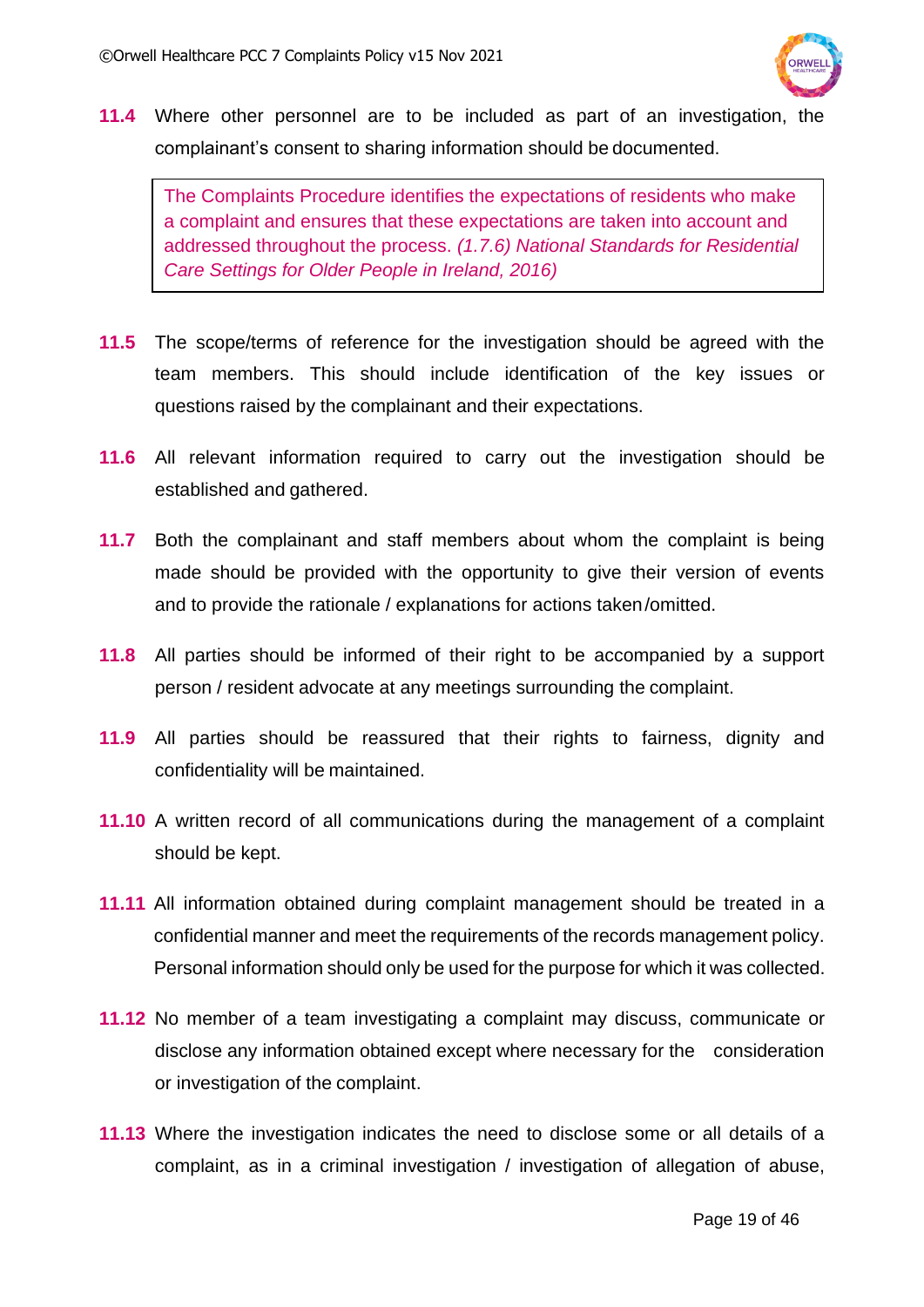

all parties should be informed, and the information directed to the appropriate authorities.

- **11.14** Where the complainant is a resident of Orwell Healthcare, all actions should comply with the requirements for consent and advocacy as outlined in the consent and advocacy policy. If the complaint is made against a staff member, the complainant is protected from any interaction with the staff member whom they are making the complaint about.
- **11.15** Where there is any doubt about the appropriateness of disclosing information; the PIC/CO should consult their legal representatives.
- **11.16** The investigating team should establish and communicate to the relevant parties, timeframes and sequence of events including how the complainant and other relevant parties will be updated on progress of the investigation.
- **11.17** A completed dated report should be documented after the investigation to include:
	- A description of the complaint.
	- Reason(s) for actions resulting in the complaint.
	- A description of the methods used in the investigation.
	- Apology where this is appropriate.
	- Findings.
	- Recommendations.
	- Actions to be taken to resolve the complaint and prevent recurrence.
	- Rationale for all the above.
	- Follow up communications after 1 month.
- **11.18** Where the investigation showed no legitimate grounds for investigation, the report should outline the reasons for this and provide the complainant with information about other bodies to whom the complaint could be referred.
- **11.19** Where the complaint was upheld, the report should outline any recommendations to be made as a result of the findings of the investigation including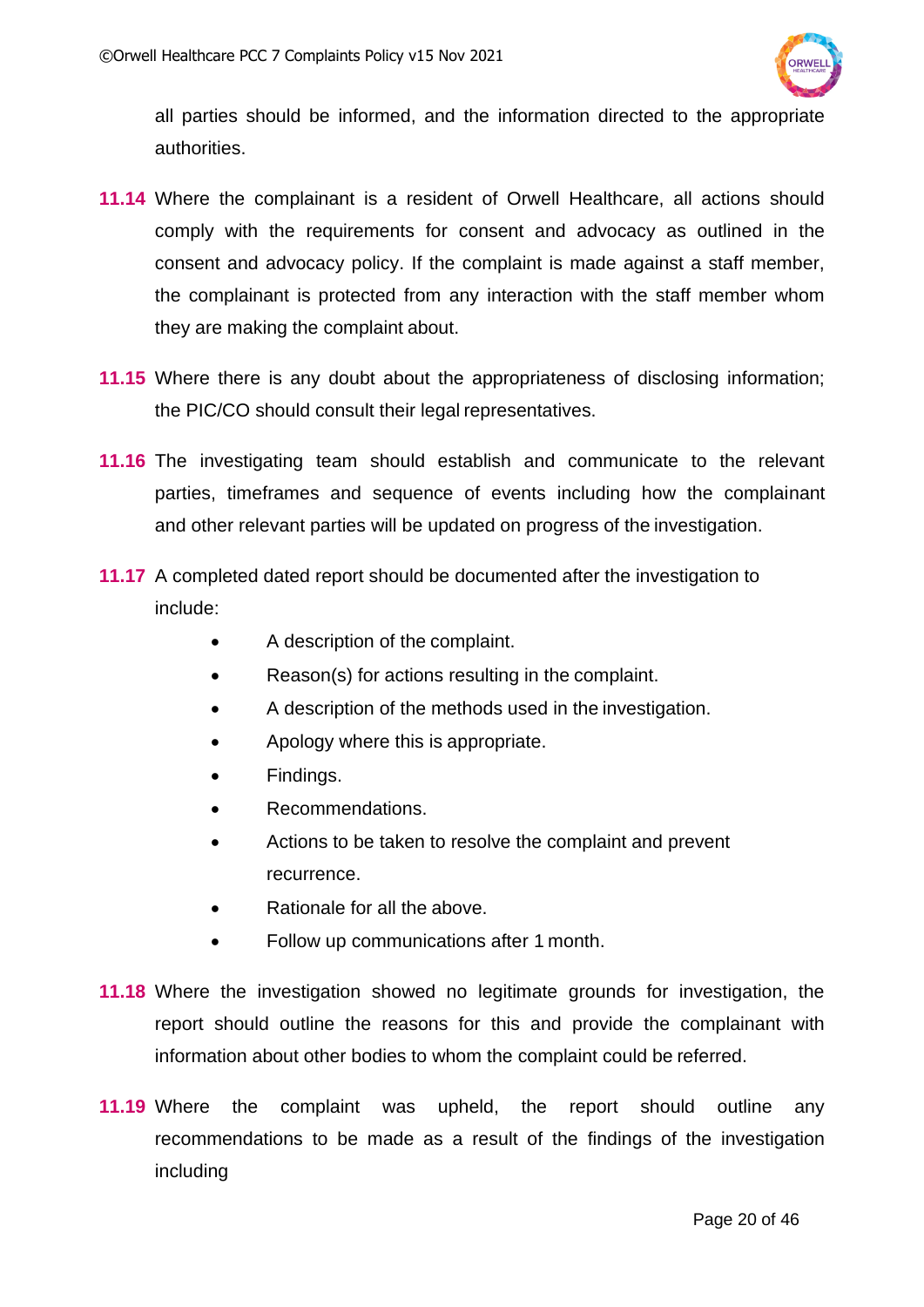

- Redress for the complainant where deemed appropriate by the investigation.
- Preventative action to be taken to remove the causes of the complaint or concern or its likelihood for re-occurrence as far as is reasonably possible.
- **11.20** All documentation related to managing and investigating a complaint should comply with the requirements for confidentiality and management of resident information as outlined in the appropriate policies.
- **11.21** Withdrawal of Complaints: A complainant may at any time decide to withdraw a complaint and in this case the DOC/CO may decide to cease any formal investigation, unless the complaint raises serious issues regarding risk, safety and quality of care.

## <span id="page-20-0"></span>12.0 Appealing the Decision of the Complaints Officer

- **12.1** Appeals against the decision of the Complaints Officer can be made by the complainant to the Appeals Officer.
- **12.2** If such an appeal is brought, the Appeals Officer shall give both parties an opportunity to be heard and to present any evidence relevant to the appeal.
- **12.3** An appeal must be initiated within 6 weeks of the date on which the finding or recommendation to which it relates was communicated to the person.
- **12.4** An appeal may be made by furnishing a notice in writing to the Appeals Officer specifying the grounds of appeal.
- **12.5** The period of 6 weeks may be extended by the Appeals Officer at the request in writing by the person making the appeal for a further period not exceeding 12 weeks if the Appeals Officer is satisfied that the person has given reasonable cause for the extension.
- **12.6** The Appeals Officer shall decide in writing in relation to the appeal affirming, varying or setting aside the finding or recommendation concerned and shall communicate the determination (including the reasons) to the complainant and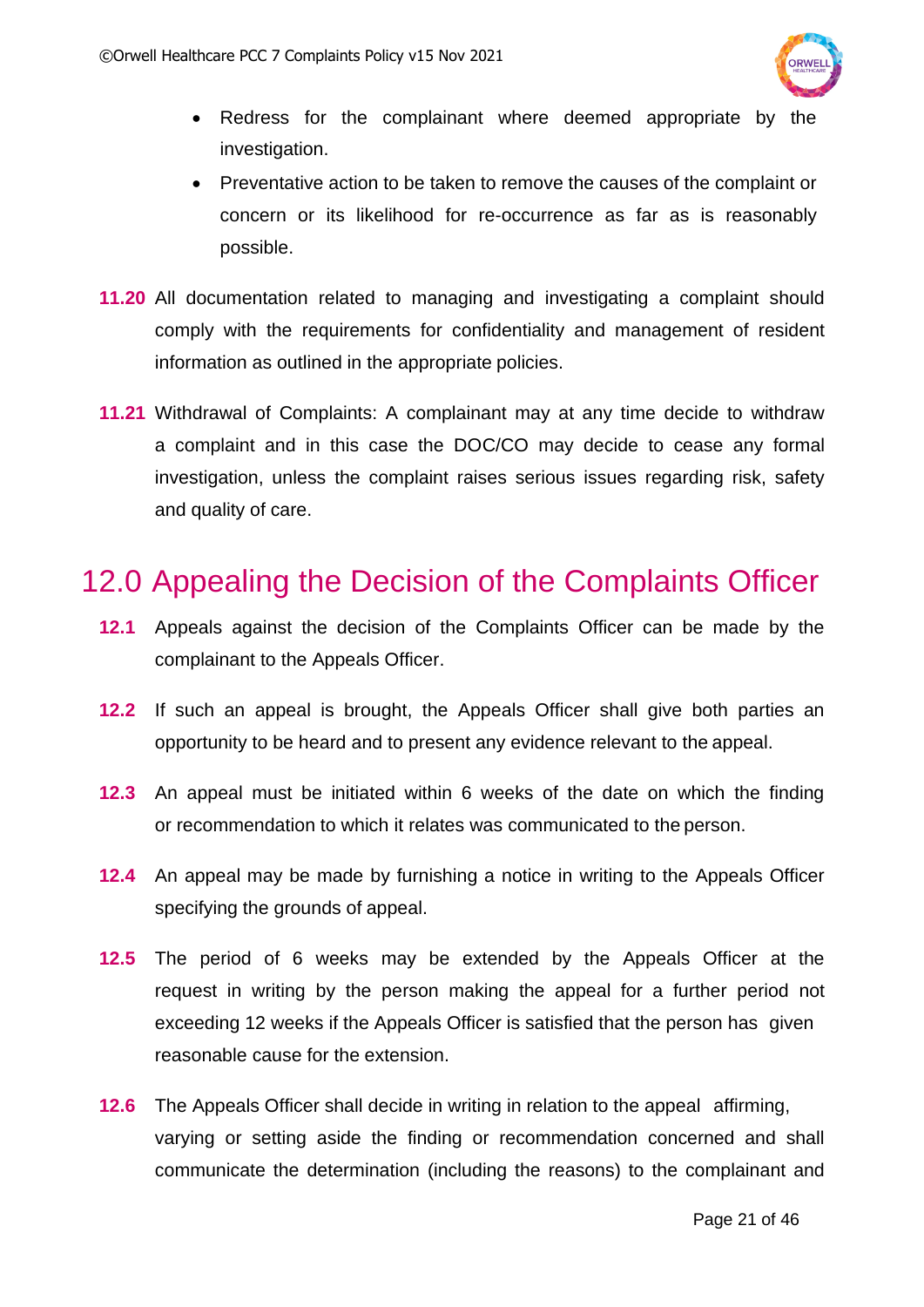

Registered Provider if appropriate.

- **12.7** The Appeals Officer may, for the purpose of his or her functions require a Complaints Officer to make such further inquiries and to furnish him or her with the result of such inquiries or further information as he or she considers necessary within such period as may be specified by him or her, and the officer shall comply with the requirement.
- **12.8** If at any time after an appeal has been initiated, the Appeals Officer is of opinion that the appeal could be resolved by mediation, he or she shall inform the person who initiates the appeal concerned of that opinion and, if the applicant agrees, refer the matter for mediation.
- **12.9** Where an appeal is resolved by mediation, the mediation officer concerned shall prepare a written record of the resolution arrived at, and the record will be signed by the relevant people involved in the mediation A copy will be retained and sent to the complainant concerned and the Registered Provider.
- **12.10** If the appeal officer believes there is a conflict of interest they may recommend that the appeal is dealt with by an external independent investigator chosen by the appeal officer. This person will be an external person who is not an employee of Orwell Healthcare. In the case of this type of appeal, permission/consent will be sought from the complainant for the independent external investigator to access confidential documentation so that a full and proper appeal can be carried out.
- **12.11** The complainant can refer a complaint any stage in the complaints process to the Chief Inspector/Health Services Executive or the Ombudsman if their place is provided under a contract with the HSE.
- **12.12** Complainants should be made aware that if they are not happy with the outcome of the complaints process, they can contact the Office of the Ombudsman.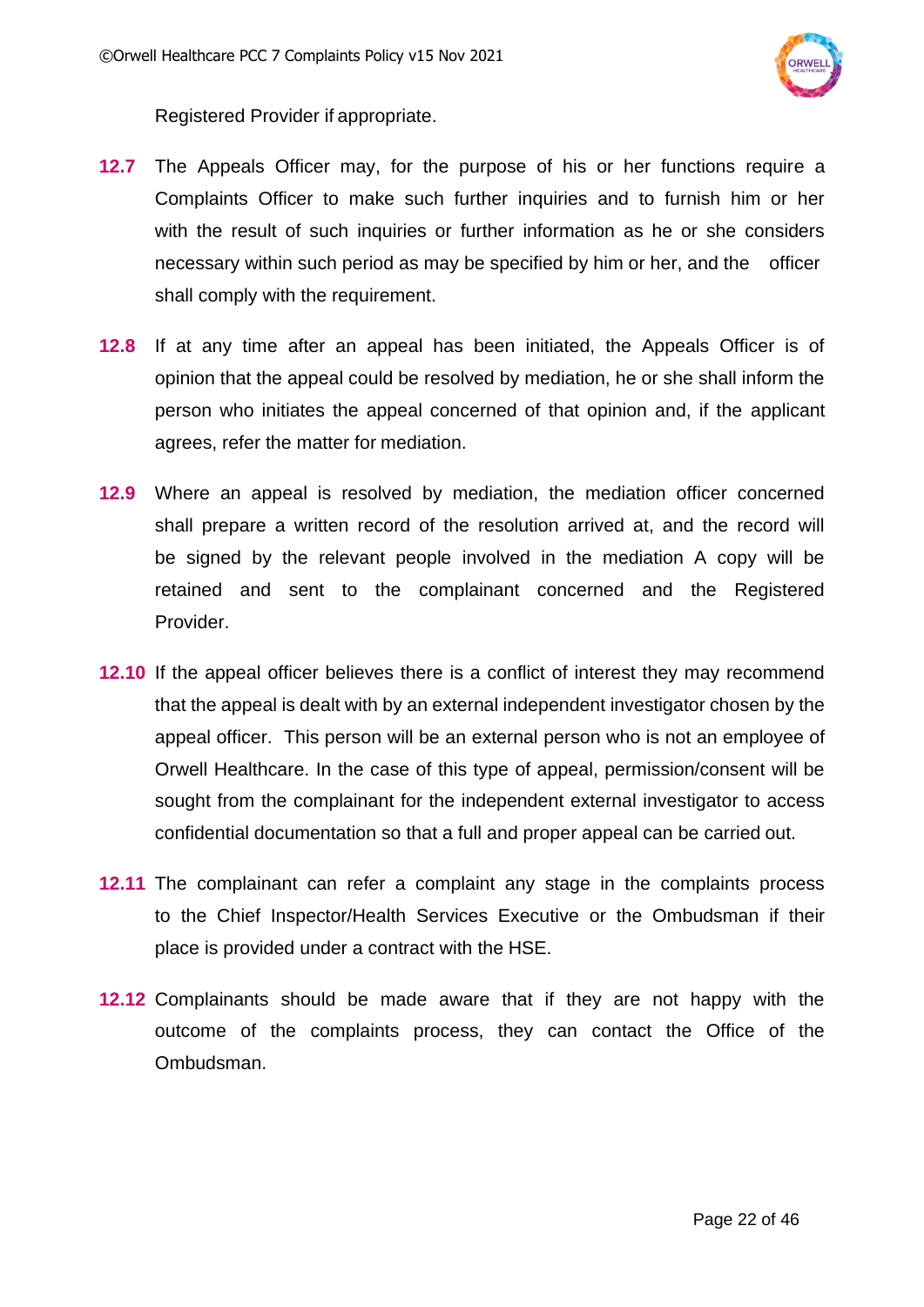

## <span id="page-22-0"></span>13.0 Open Disclosure

There is a culture of openness and transparency that welcomes feedback, the raising of concerns and the making of suggestions and Complaints. These are seen as a valuable source of information and are used to make improvements in the service provided *(1.7.4) National Standards for Residential Care Settings for Older People in Ireland, 2016)*

- **13.1** We will encourage a culture of openness where residents and or advocates are encouraged to provide feedback at the Residents Representative Meeting.
- **13.2** A Suggestion Box is available at the Reception where residents or their representatives can anonymously leave suggestions or concerns.
- **13.3** An annual survey will provide information which will for analysis and for continuous improvement.
- **13.4** There is a culture of "open disclosure" whereby if an adverse event occurs, this will be acknowledged, and the complainant will be given factual information in a truthful manner. When it is clear, following a review of the adverse event, that Orwell Healthcare is responsible for the harm, there will be an acknowledgment of responsibility and an apology provided as soon as possible.

# <span id="page-22-1"></span>14.0 Staff Training

Staff are trained to understand behaviour that indicates an issue of concern or complaint that a resident may not be able to communicate by other means. Such messages are recorded and receive the same positive response as issues of concern and complaints raised by other means. *(1.7.8) National Standards for Residential Care Settings for Older People in Ireland, 2016)*

**14.1** All staff receive training in Complaints management and communications as part of their Induction program.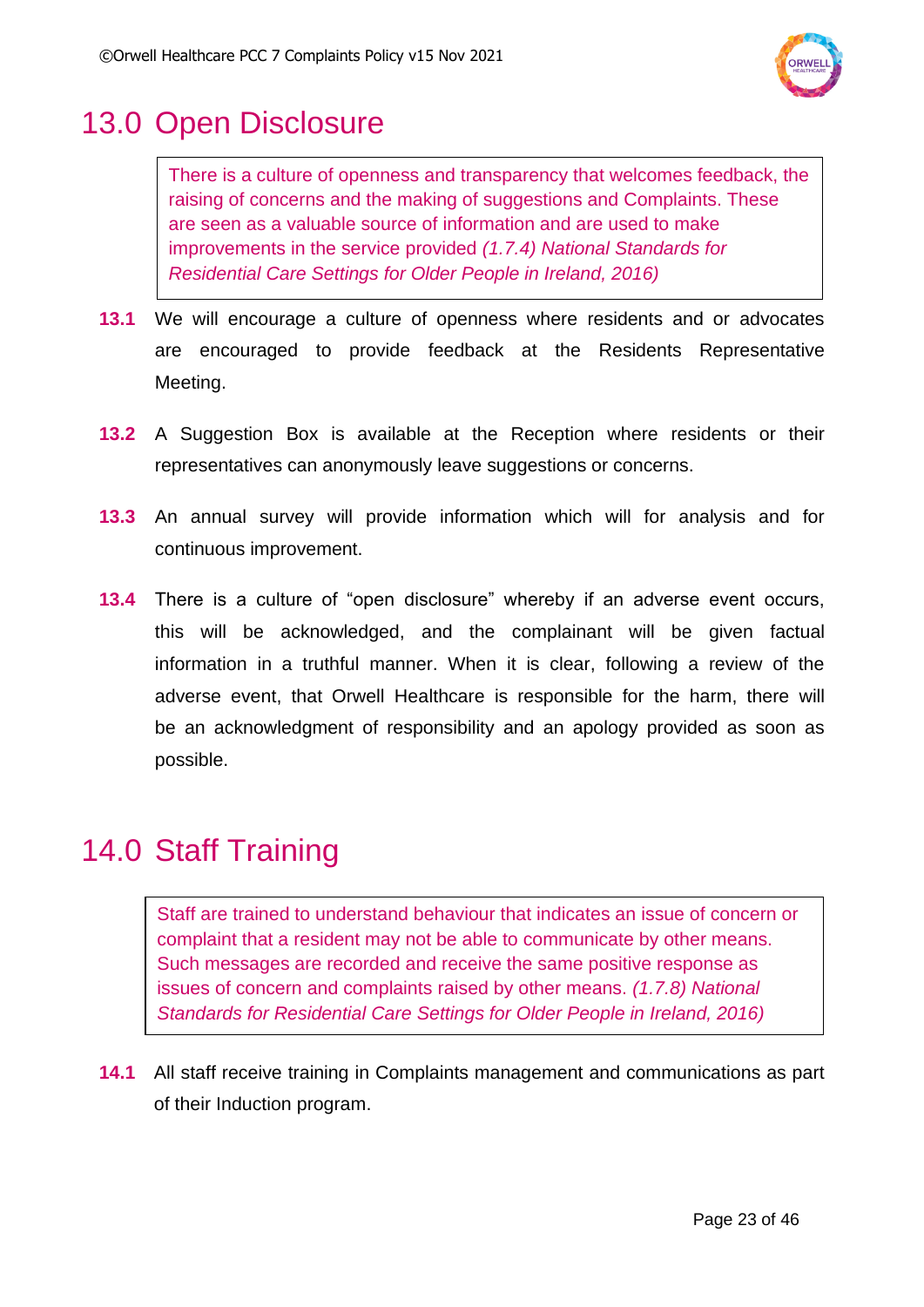

## <span id="page-23-0"></span>15.0 Monitoring and Review of Complaints Management

- **15.1** Complaints should be recorded in the complaints section of Care Monitor™ (Orwell Private, Orwell Queen of Peace) and reviewed on a monthly basis. They should be discussed as part of Complaints Governance meetings.
- **15.2** Actions to address risk / quality improvement issues arising from complaints should be clearly documented, with timeframes and responsible persons identified.
- **15.3** Adherence to the procedures and processes outlined in this policy should be audited as part of the quality improvement ethos of Orwell Healthcare.
- **15.4** Complaints management is reviewed at a quarterly governance meeting to ensure the correct handling of complaints. The nominated person to oversee the record keeping and the management of complaints is Ms Diana Rose, Director of Care.
- **15.5** An Annual Complaints Report is compiled of total complaints/concerns for the year and this is published in the Annual Report which is made available to residents and staff.
- **15.6** An annual report is provided to the HSE on the complaints received during the previous year indication:
	- The total number of complaints received
	- The Nature of complaints
	- The number of complaints resolved informally
	- The number of written complaints
	- The Outcome of investigations.
- **15.7** (See **Appendix 4** for Quick Guide to Management of Complaints)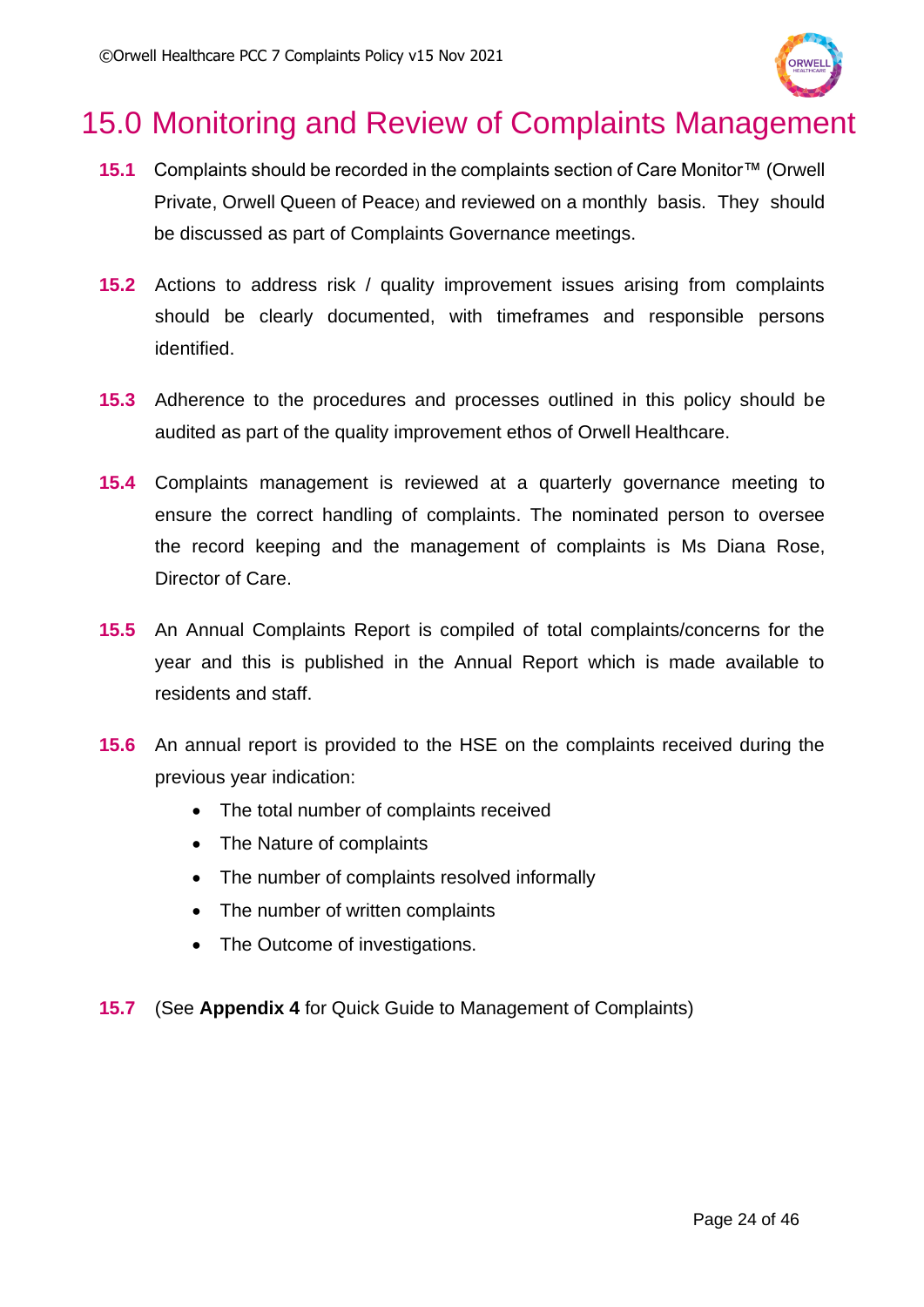

## <span id="page-24-0"></span>**References**

- 1. Health act 2004 (Complaint or concerns) regulations 2006 S.I. no. 652 of 2006. Part 9A of the Health Act 2004, as inserted by Part 14 of the Health Act 2007.
- 2. Department of Health (2009) *Handling complaints in the NHS - good practice toolkit for localresolution*, DH, UK.
- 3. Health Information & Quality Authority (HIQA) (2016) *National Quality Standards for Residential CareSettings for OlderPeople in Ireland*, HIQA, Dublin.
- 4. Health Information & Quality Authority (2012) *Concerns*, accessed on line March 2017 at<https://www.hiqa.ie/get-touch/report-concern>
- 5. Government of Ireland (2010) *S.I. No. 415/2013 Health Act 2007 (Care and Welfare of Residents in Designated Centres for Older People) Regulations 2013*, Stationery Office, Dublin.
- 6. Health Complaints Ireland (2012) *How to use health complaints,* Accessed on line 8 May 2012 at [www.healthcomplaints.ie](http://www.healthcomplaints.ie/)
- 7. The Management of Consumer Feedback to include Comments, Compliments and Complaint in the Health Service Executive (HSE): HSE Advocacy Services 2015
- 8. S.I. 300 of 2015 Ombudsman Act 1980 (Section 1A) (No. 2) Order 2015.
- 9. Open Disclosure –National Policy (HSE) 2013 [https://hse.ie/eng/about/Who/qualityandpatientsafety/nau/Open\\_Disclosure/](https://hse.ie/eng/about/Who/qualityandpatientsafety/nau/Open_Disclosure/opendiscFiles/opendiscpolicyoct13.pdf) [opendiscFiles/opendiscpolicyoct13.pdf](https://hse.ie/eng/about/Who/qualityandpatientsafety/nau/Open_Disclosure/opendiscFiles/opendiscpolicyoct13.pdf) {Accessed 24th March 2017}

# <span id="page-24-1"></span>**Bibliography**

- 1. 'Your Service, Your Say'. The management of Consumer Feedback to include Comments, Compliments and Complaints in the Health Service Executive. HSE Advocacy Service May 2015.
- 2. Office of the Ombudsman, Ireland (2008). Complaints against the Public Health Service accessed at [www.ombudsman.gov.ie](http://www.ombudsman.gov.ie/) on 11/06/08.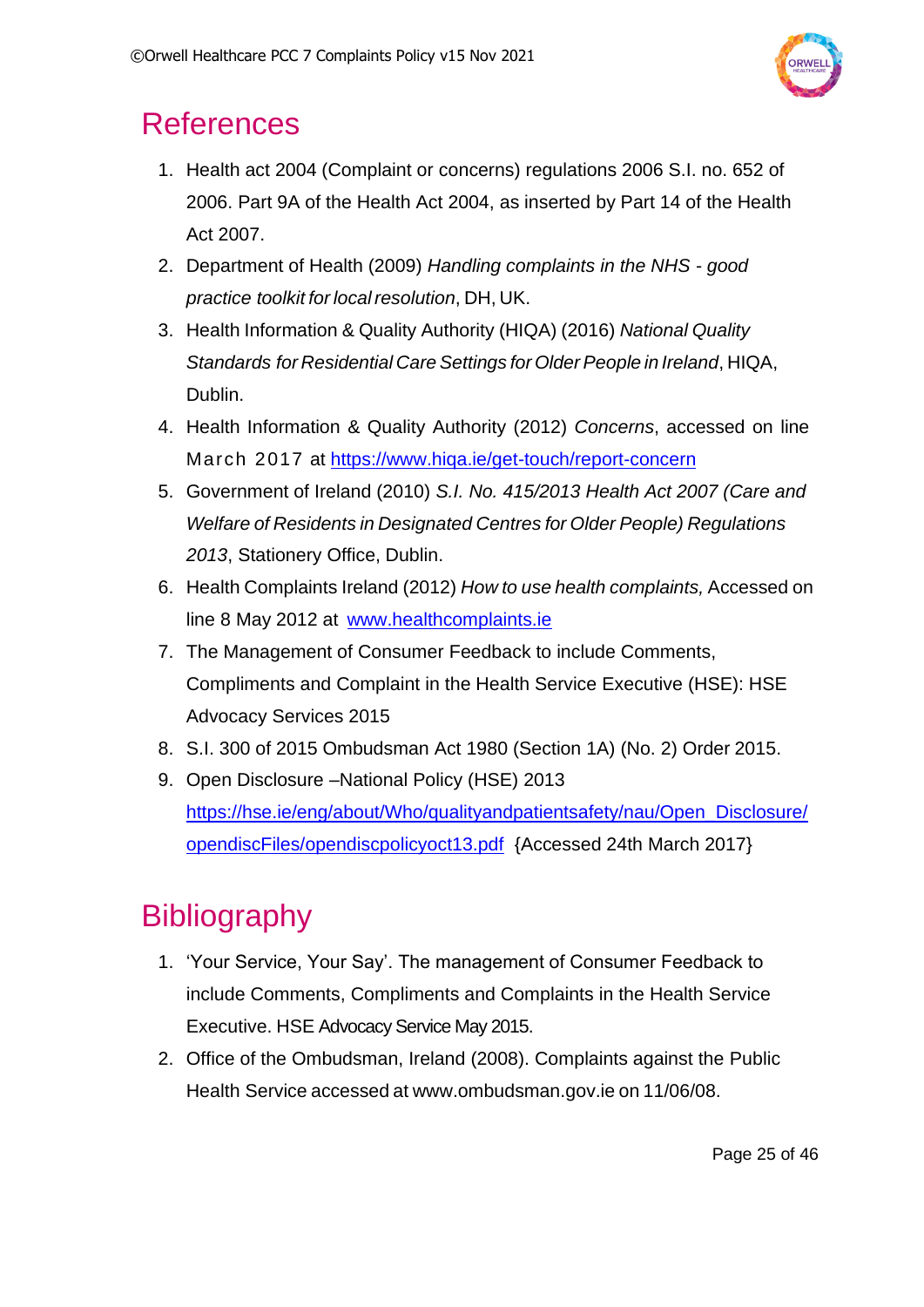

# <span id="page-25-0"></span>Appendix 1: Agencies who deal with complaints

## relating to residential and home care

**All requests for a HSE review should be forwarded to: The Head of Consumer Affairs, HSE Oak House, Dublin Mid Leinster, Millennium Park, Naas, Co Kildare. Telephone (045)880400. [www.hse.ie](http://www.hse.ie/)**

The Head of Consumer Affairs will examine the request for a review and appoint a Review Officer if appropriate to carry out the review of the complaint. The Review Officer will review the processes used to carry out the investigation of the complaint and the findings and recommendations made post – investigation.

The Review Officer will either uphold, vary or make a new finding and recommendation.

### *When to contact HIQA about your concern*

This is what HIQA say on their website:

*"We welcome information about designated centres for dependent persons, such as nursing homes, or any concerns people may have about the health or social care services they are receiving.*

*While we do not have the legal power to investigate individual complaint or concern s, we do review all information or concerns about services we receive, and we assess them against the regulations and the standards. If there is a serious risk to the health and welfare of service users, the Authority may decide to take appropriate action in relation to that service. We may also undertake or be required by the Minister of Health to undertake, an investigation into the safety, quality and standard of healthcare services. If you wish to contact us regarding a concern about a service, you can:"*

- phone **021 240 9646**;
- email [concerns@hiqa.ie;](mailto:concerns@hiqa.ie) or
- Post information to: **Concerns about Services, Health Information and Quality Authority, George's Court, George's Lane, Smithfield, Dublin 7,**

A complaint concerning Orwell Healthcare may relate to a professional, for example a doctor or nurse. In these cases, complaints can be made to the professional body responsible for the regulation of the profession, for example, the General Medical Council for doctors and NMBI for nursing.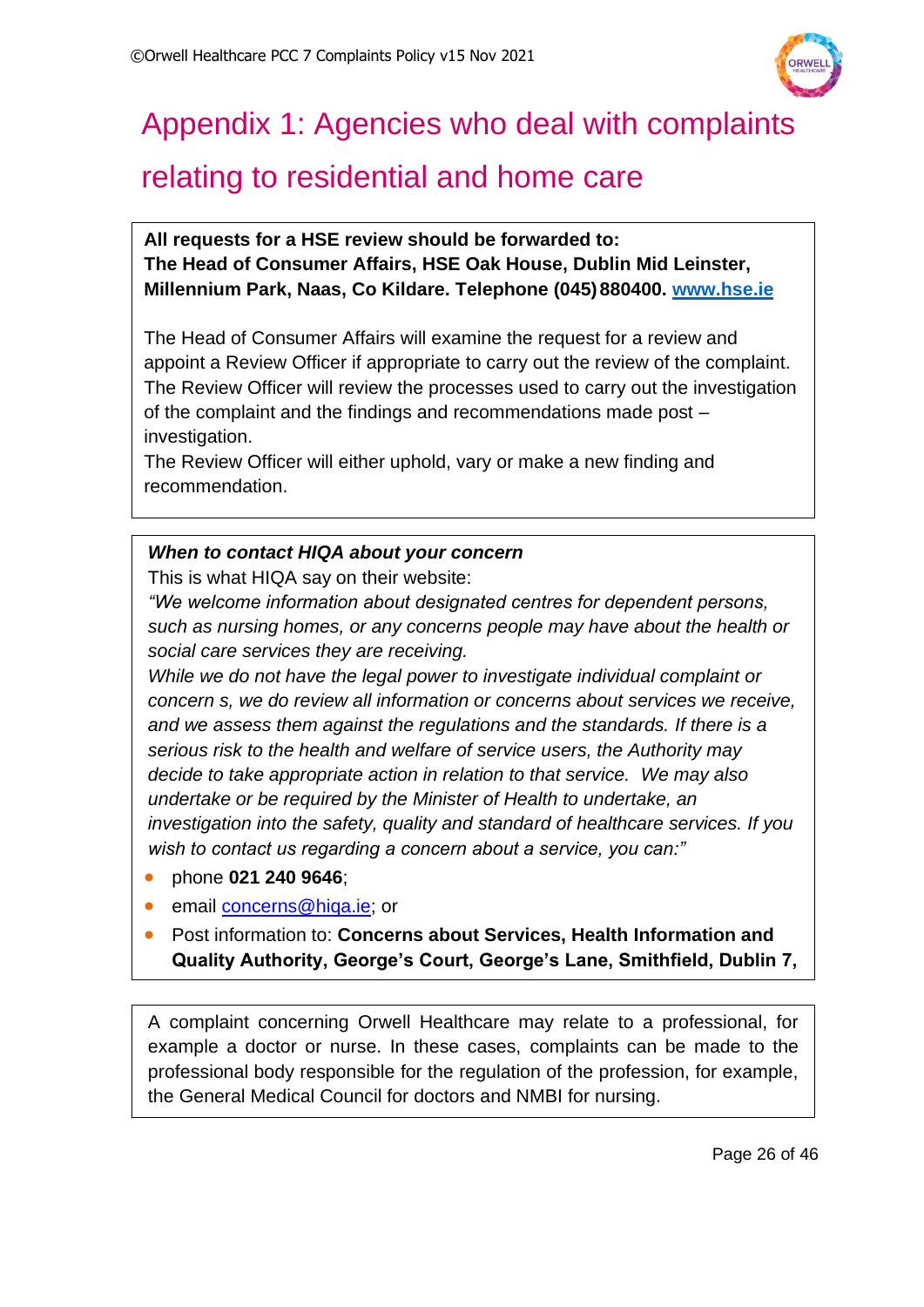

# <span id="page-26-0"></span>Appendix 2: Matters excluded from the right to complain

**Standard 1.7**: Complaints in the National Quality Standards for Residential Care Settings for Older people in Ireland states that 'each resident's complaints and concerns are listened to and acted upon in a timely, supportive and effective manner'. Section 34 of SI 415 of 2013 (Government of Ireland, 2009) sets out the procedures that should be in place at designated care centers.

However, according to the Health Act, 2004 (Government of Ireland, 2004) a person is not entitled to make a complaint to the Health Service Executive about any of the following matters:

- A matter that is or has been the subject of legal proceedings before a court or tribunal.
- A complaint pertaining to a matter of a criminal nature.
- A complaint pertaining to the financial contract between a resident/representative and the proprietor of a Nursing Home.
- A matter relating to the appointment of an employee by the facility or affecting the terms or conditions of a contract of employment.
- A matter relating to the Social Welfare Act.
- A matter that could be the subject of an appeal under section 60 of the Civil Registration Act, 2004.
- A matter that has been brought before any other complaints procedure established under an enactment (legislation).
- A matter relating solely to the Professional Judgment of a person acting on behalf of the Health Service Executive or the facility.
- Where a complaint includes an element relating to the use of professional judgment the element will be excluded from the complaint investigation.

Page 27 of 46 **N.B:** Nursing Home staff may receive complaints pertaining to any matter, including the above, however, the appropriate response to and management of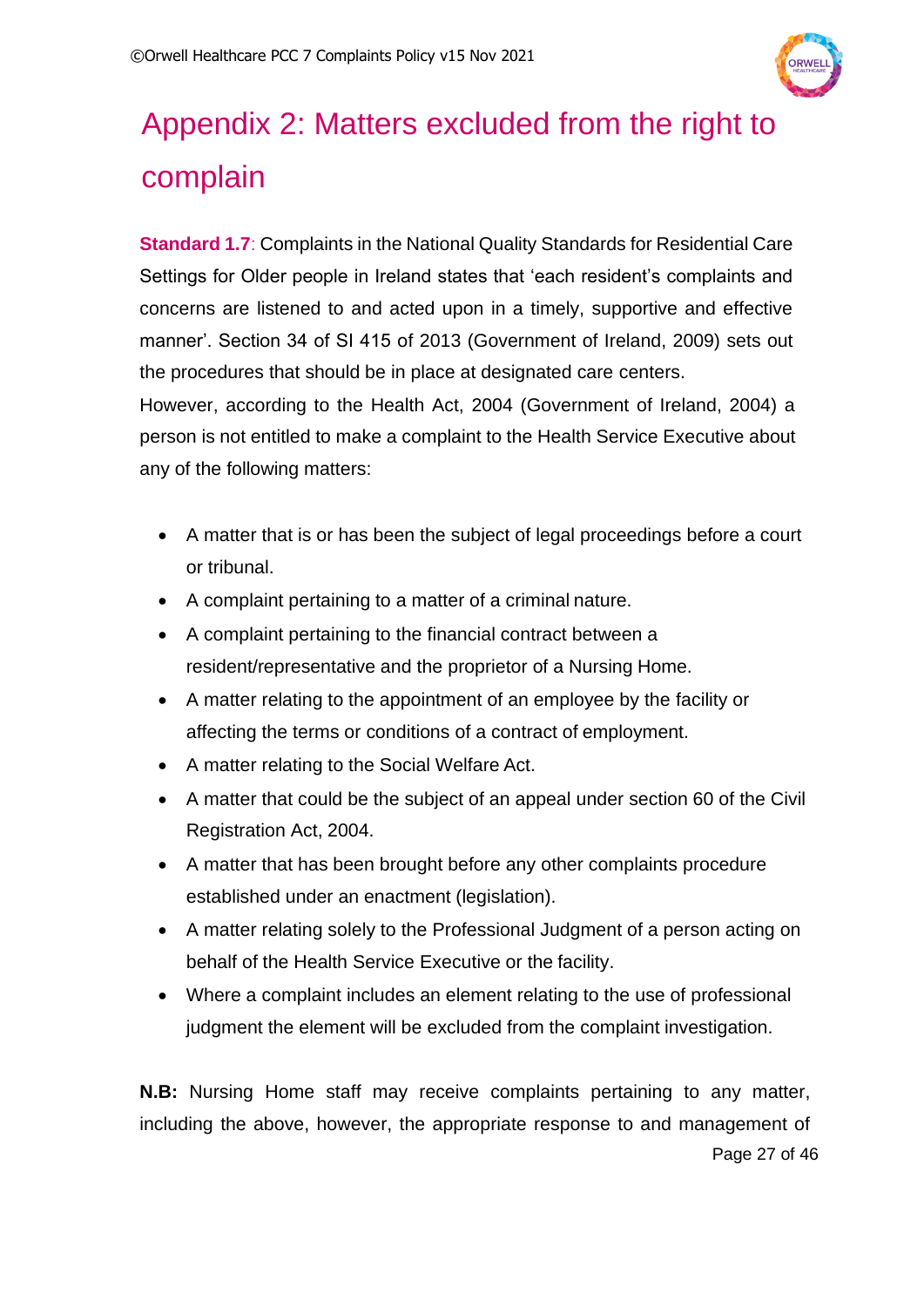

complaints will depend on the type of complaint. The protocol and procedures outlined in this policy describe the course of action to be taken for general complaints handling. Other policies and procedures may refer to specific types of complaints such as elder abuse; grievance and bullying and harassment.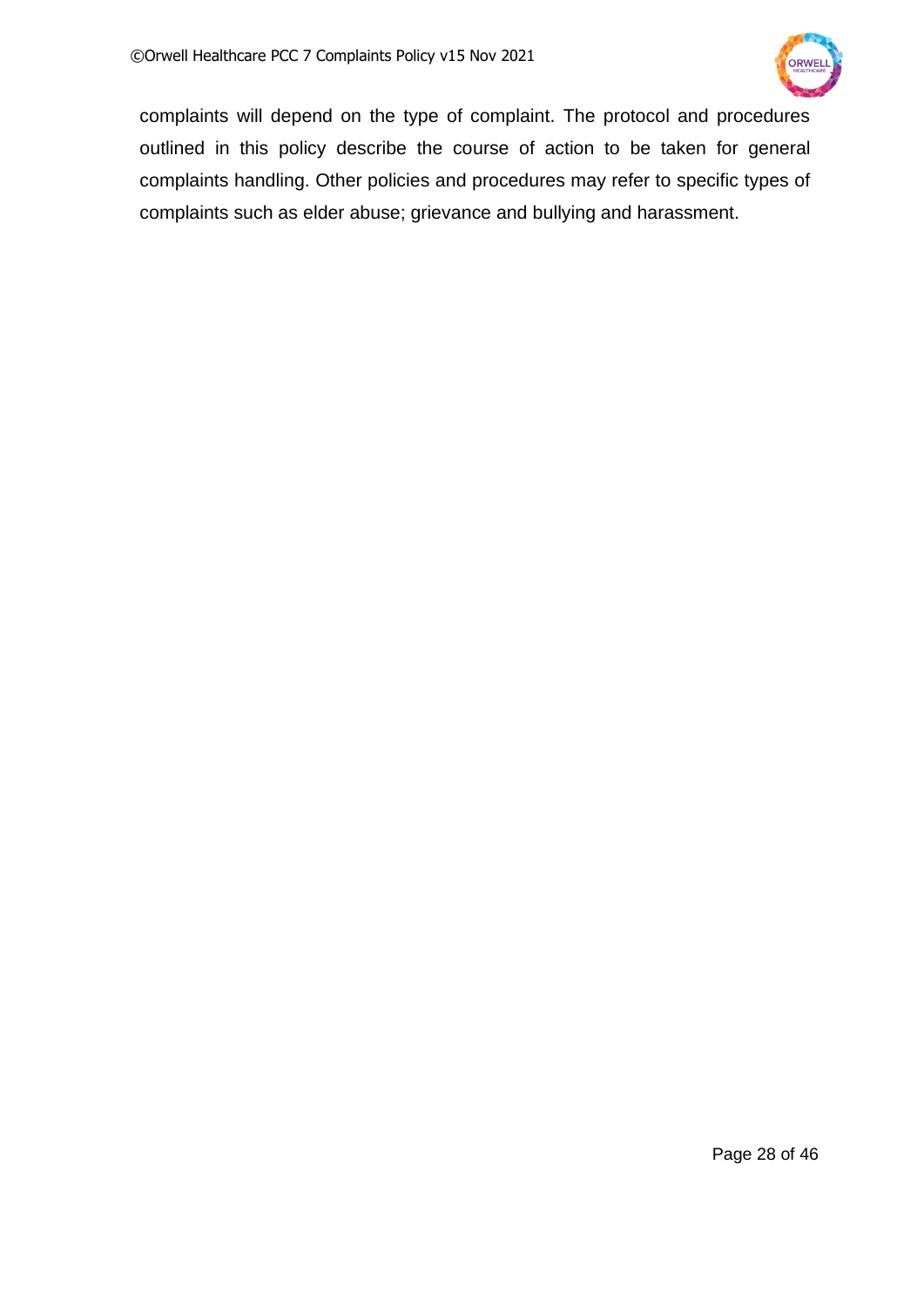

## <span id="page-28-0"></span>Appendix 3: Orwell Healthcare Complaints Procedure

Orwell Healthcare is committed to dealing effectively with any complaints you may have about the service. We also aim to learn from our mistakes and use the information we gain to improve our services. Our complaints policy is a vital cornerstone of our ethos. Any comments will be an opportunity to continuously enhance the quality of the services we provide and to improve on any aspect of our service that does not meet standards or expectations.

We believe it is best to deal with things as soon as possible and in the easiest and most direct way therefore we will always try and resolve complaints within the spirit of the **Local Resolutions Principle.** If you have a complaint, raise it with the person you are dealing with. He or she will try to resolve it for you there and then. However, they may need time to investigate it- you should get an answer within 5 working days. If a member of staff cannot help, they will explain why, and you can then ask for your complaint to be formally investigated.

### **How to complain formally**

You can make a complaint in any of the ways below:

- 1. You can ask for a copy of our Complaints Form-fill it in and submit to the Complaints Officer. Our complaints form is also available from our website at [www.orwellhealthcare.ie](http://www.orwellhealthcare.ie/)
- 2. You can get in touch with our Complaints Officer at 01-4999 000 to make your complaint over the phone.
- 3. You can email us at [pa@orwellhealthcare.ie](mailto:pa@orwellhealthcare.ie)
- 4. You can write a letter to us at the following address:

### **Complaints Officer, Orwell Healthcare, 112 Orwell Road, Rathgar, Dublin 6**

### **What should you include in your complaint?**

- Remember to state your name, address and telephone number (email if applicable) and whether you are acting on behalf of someone else.
- Briefly describe what your complaint is about, stating relevant dates and times, if applicable.
- List your specific concerns starting with the most important concern.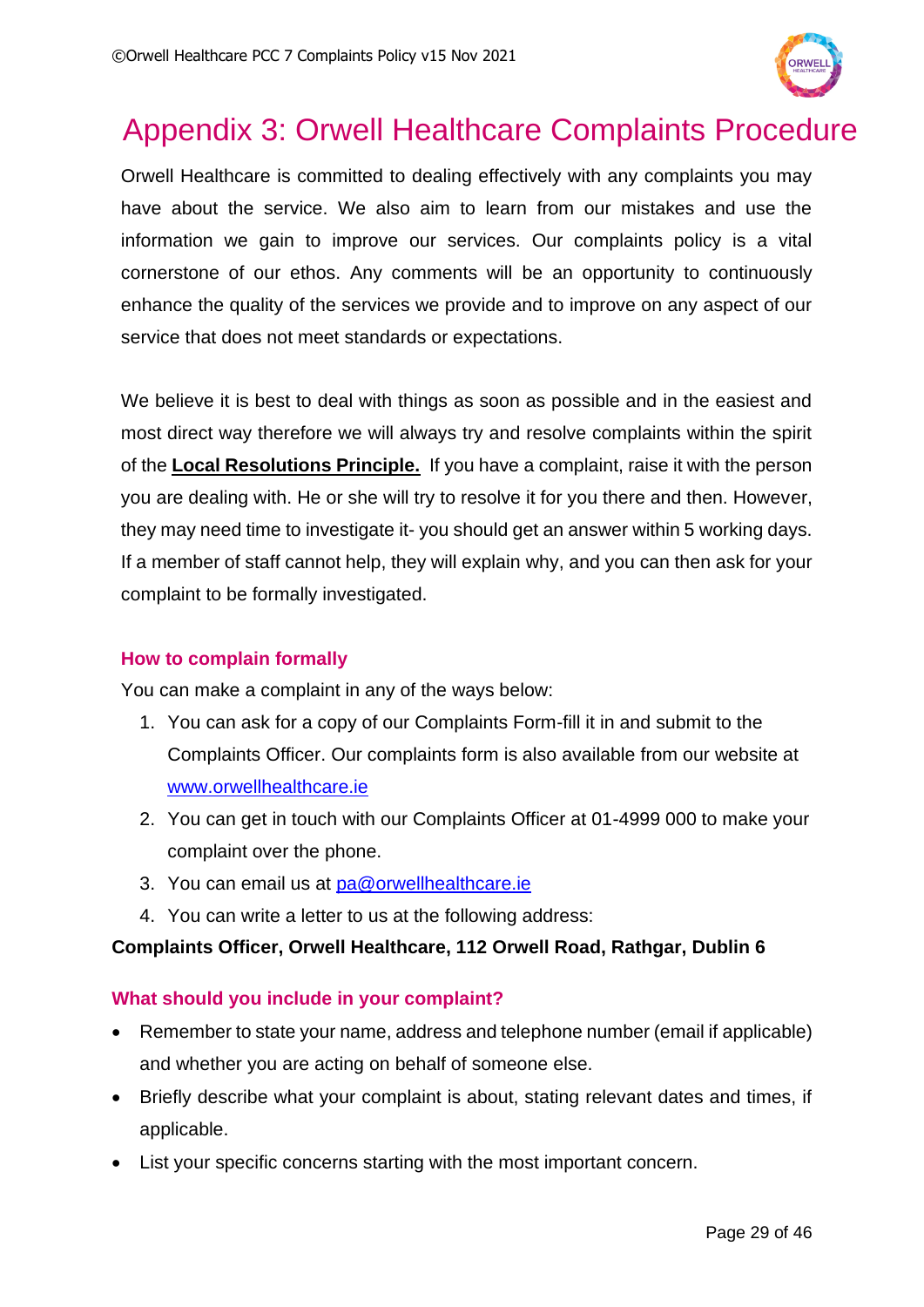

- Be clear about what you are hoping to achieve e.g. an apology, explanation etc.
- State your preferred method of communication.

### **Dealing with your complaint**

We will formally acknowledge your complaint within 5 working days and let you know how we intend to deal with it. We will make sure that your dealings with us in the future do not suffer just because you have made a complaint. If you are making a complaint on behalf of somebody else, we will need their agreement to you acting on their behalf.

### **Investigation**

We will tell you who will be investigating your complaint. If it is straightforward, it will usually be investigated in the nursing home, however if it is more serious, we may ask someone from outside the nursing home to investigate. We will clarify with you our understanding of the complaint and the outcome that you are hoping for. The person who is looking at your complaint will need to see your files- if you don't want this to happen, it is important that you tell us. If there is a simple solution to your problem, we may ask you if you are happy to accept it. We aim to resolve concerns as quickly as possible, the majority within 30 working days.

### **Outcome**

We will let you know what we have found using your preferred method of communication. We will explain how and why we came to our conclusions. If we find that we got it wrong, we will apologise and tell you what and why it happened. If we find there is a fault in our systems, we will tell you how we plan to change things to stop it happening again.

### **Putting things Right**

If we didn't do something well, we will aim to put it right. If you have lost out as a result of a mistake on our part, we will try to put you back in the position you would have been in if we had got it right.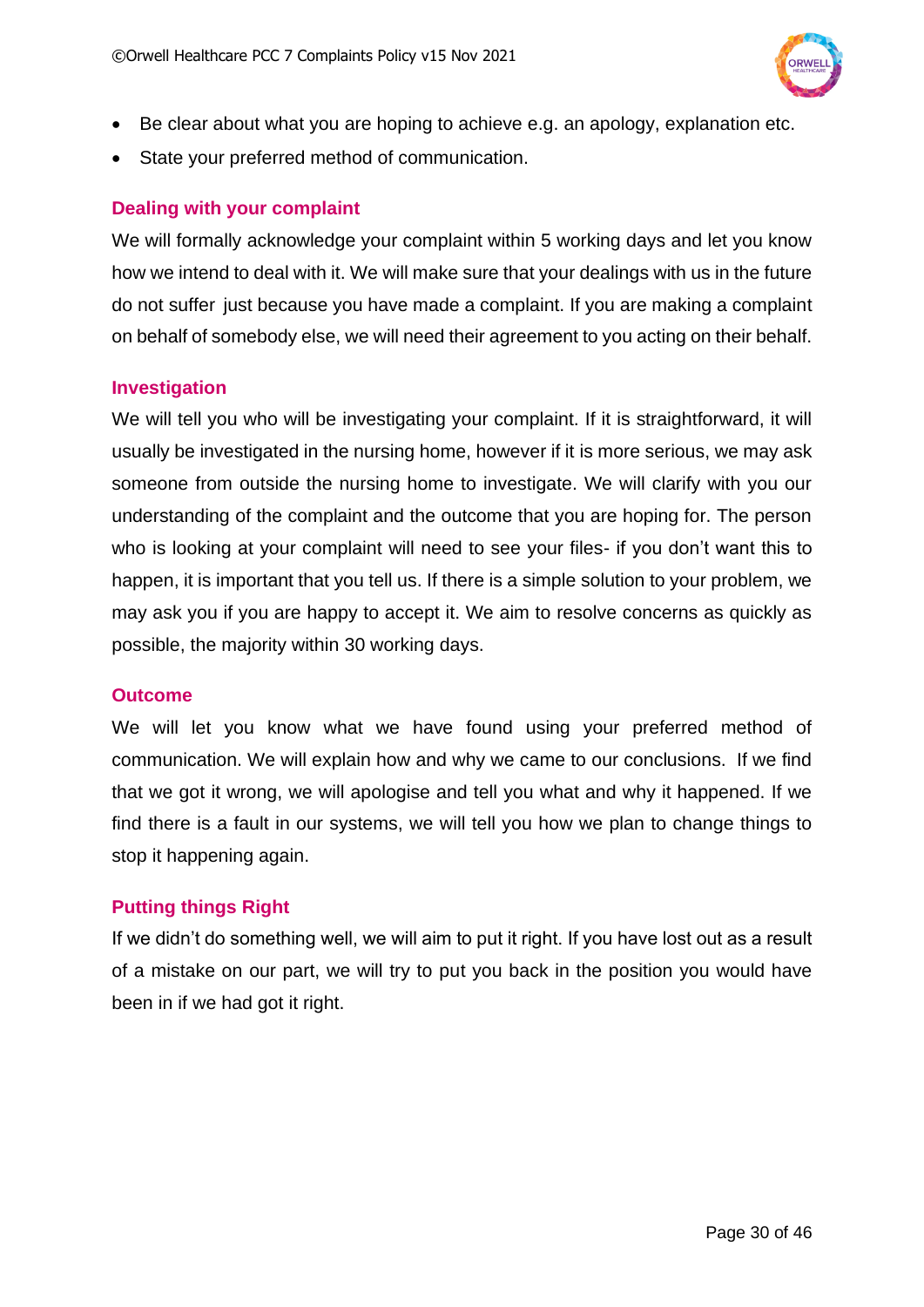

### **Ombudsman**

If you have complained to us and you are not satisfied with our decision on your complaint, it is open to you to contact the Office of the Ombudsman. The Ombudsman provides an impartial, independent and free service. The Ombudsman's remit relates to complaints about action which occur on or after 24th August 2015. The Ombudsman can only examine complaints which occurred before that date if they relate to residents eligible to complain under "Your Service, Your Say". (Residents whose place is provided under a contract with the HSE).

**Office of the Ombudsman, 18 Lower Leeson Street, Dublin 2. Telephone (01) 6395600 Lo call 1890 223030 Email:** [ombudsman@ombudsman@gov.ie](mailto:ombudsman@ombudsman@gov.ie) **Website:** [www.ombudsman.gov.ie](http://www.ombudsman.gov.ie/) **to download a complaints form**

### **Other Agencies involved in Complaints Management**

You can also notify Health Information Quality Authority (HIQA) of a concern. While HIQA does not have the power to investigate individual complaints, they can evaluate whether the information indicates non-compliance with the HIQA Standards and Health Act Regulations. [www.healthcomplaints.ie](http://www.healthcomplaints.ie/) provides information on how to make a complaint or give feedback about health and social care services in Ireland. It also includes information on how to raise concerns with HIQA or the Mental Health Commission and details of advocacy services that will help you make a complaint. All requests for a HSE review should be forwarded to:

The Head of Consumer Affairs, HSE Oak House, Millennium Park, Naas, Co Kildare. Telephone (045)880400. [www.hse.ie](http://www.hse.ie/)

HSE National Information Line 1850 24 1850 (8am to 8pm Monday-Saturday) [www.healthcomplaints.ie](http://www.healthcomplaints.ie/)

Health Information Quality Authority (HIQA):

- phone 021 240 9646;
- email: *[concerns@hiqa.ie](mailto:concerns@hiqa.ie)* ; or
- Post information to: Concerns about Services, Health Information and Quality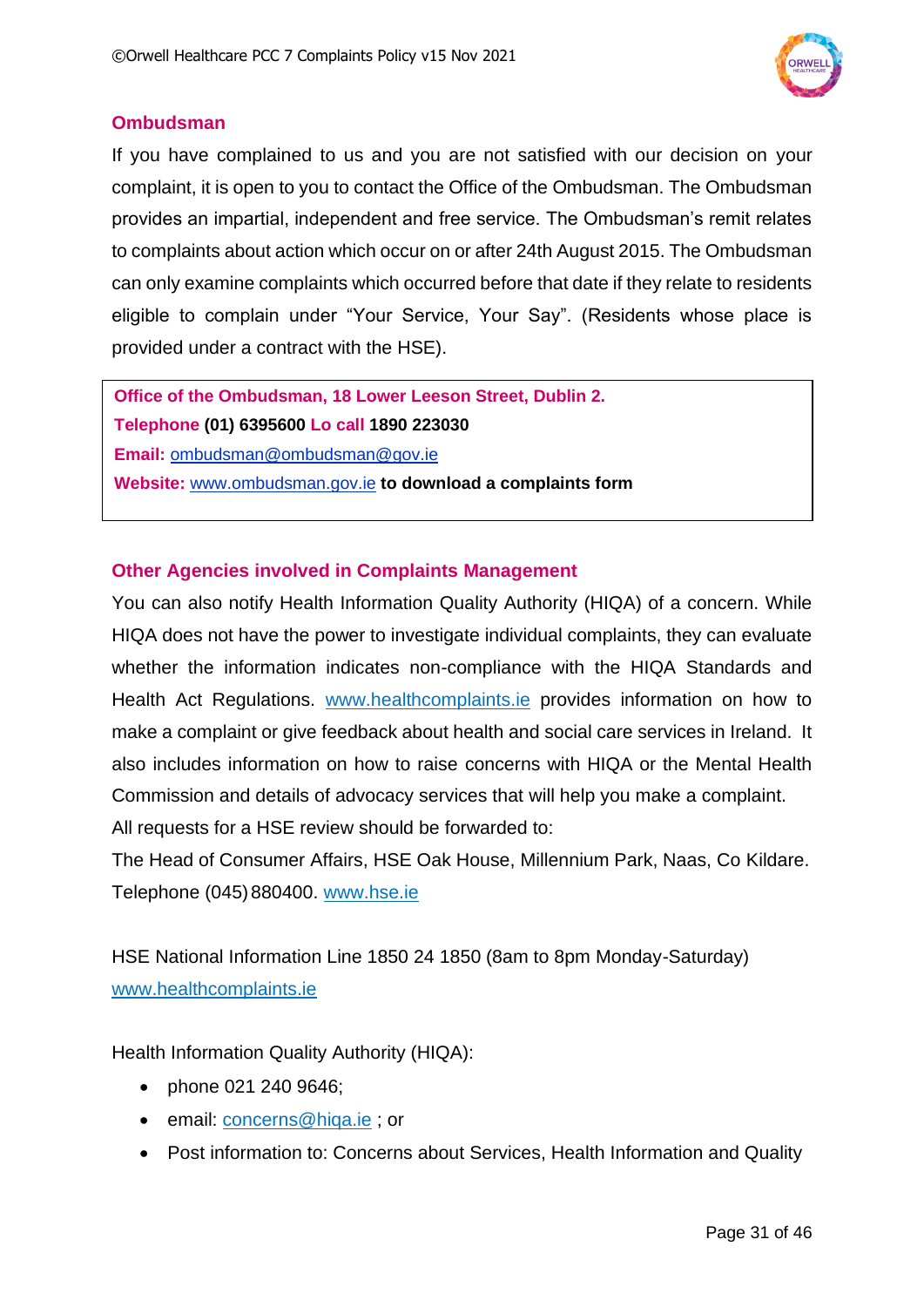

Authority, George's Court, George's Lane, Smithfield, Dublin 7, Ireland.

### **What if you need our help?**

We will aim to help you make your complaint known to us. If you need extra assistance, we will try and put you in touch with someone who can help.

#### **What we expect from you**

In times of trouble or distress, some people may act out of character. There may have been upsetting or distressing circumstances leading up to a complaint. We do not view behaviour as unacceptable just because someone is forceful or determined. We believe that all complainants have the right to be heard, understood and respected, however we consider that our staff have the same rights. We therefore expect you to be polite and courteous in your dealings with us. We will not tolerate aggressive or abusive behaviour, unreasonable demands or unreasonable persistence.

### **Who to contact?**

The following are the contact details should you require any information or assistance: **Person in Charge/Director of Care:** Ms Diana Rose, Orwell Healthcare **Complaints Officer:** Ms Jennifer Downey

**Nominated Person to oversee Management of Complaints:** Ms Diana Rose **Appeals Officer:** Ms Laura Dunne

| Telephone: | 01-4999 000              |
|------------|--------------------------|
| Fax:       | 01-4903 552              |
| Website:   | www.orwellhealthcare.ie  |
| Email:     | info@orwellhealthcare.ie |

*(A full copy of Orwell Healthcare's Complaints Management Policy is available on request from Reception)*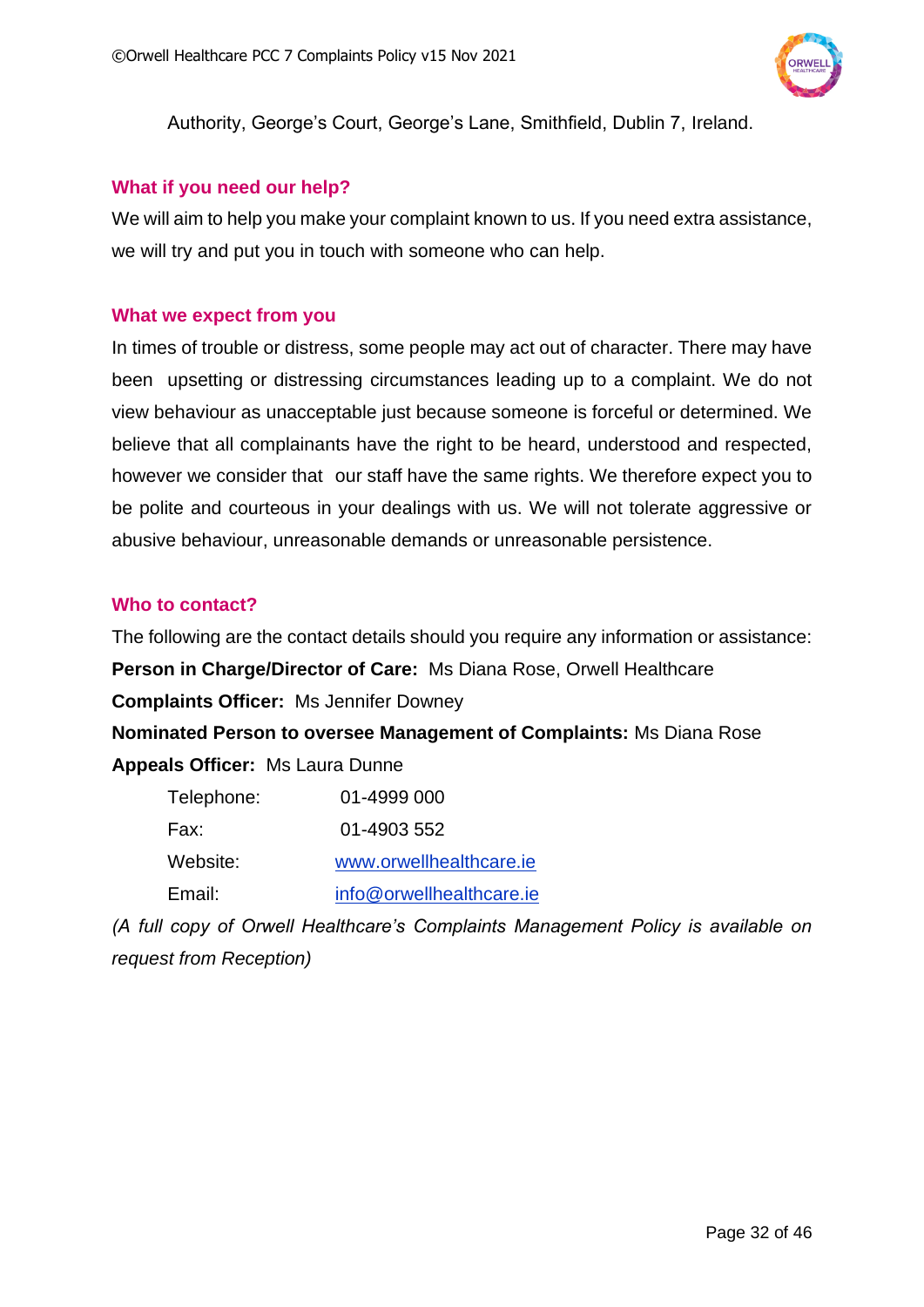

# <span id="page-32-0"></span>Appendix 4: Quick Guide to the Management of **Complaints**

### **Stage 1: Local Resolution at Point of Contact**

- Verbal complaint made to staff member.
- Report to the Nurse in Charge/CNM. Acknowledge immediately or within 24 hours.

### **Complaint resolved at the point of contact.**

Yes -> Record outcome and close.

Complaint logged and forms part of risk management process.

Feedback to staff through staff briefings and meetings

**No** -> Proceed to Stage 2

- Report to Person in Charge (PIC) and/or designated Complaints Officer (CO)
- Complaint responded to and recorded by Complaints Officer/CNM
- Resolution with the Person in Charge / Complaints Officer.

### **Stage 2: a) Informal Investigation: b) Formal Investigation**

- Request complainant to put verbal complaints formally into writing prior to undertaking an investigation.
- The complaint is immediately brought to the attention of the CNM/ PIC / CO/Provider.
- Complaint registered and logged on Care Monitor by the PIC/ CO.
- PIC/CO confirms the entitlement of the complainant to make the complaint.
- PIC/CO decides about whether the complaint should be investigated locally or referred to the appropriate channel.
- Where a decision is made that the complaint should not be investigated locally, take appropriate action as outlined in the policy.
- Complaint acknowledged in writing within 5 working days and complainant informed of the decisions made and next course of action.
- Where the complaint has been deemed appropriate for local investigation, the complaint is risk assessed and investigated internally.
- Aim for resolution within 30 working days of receipt.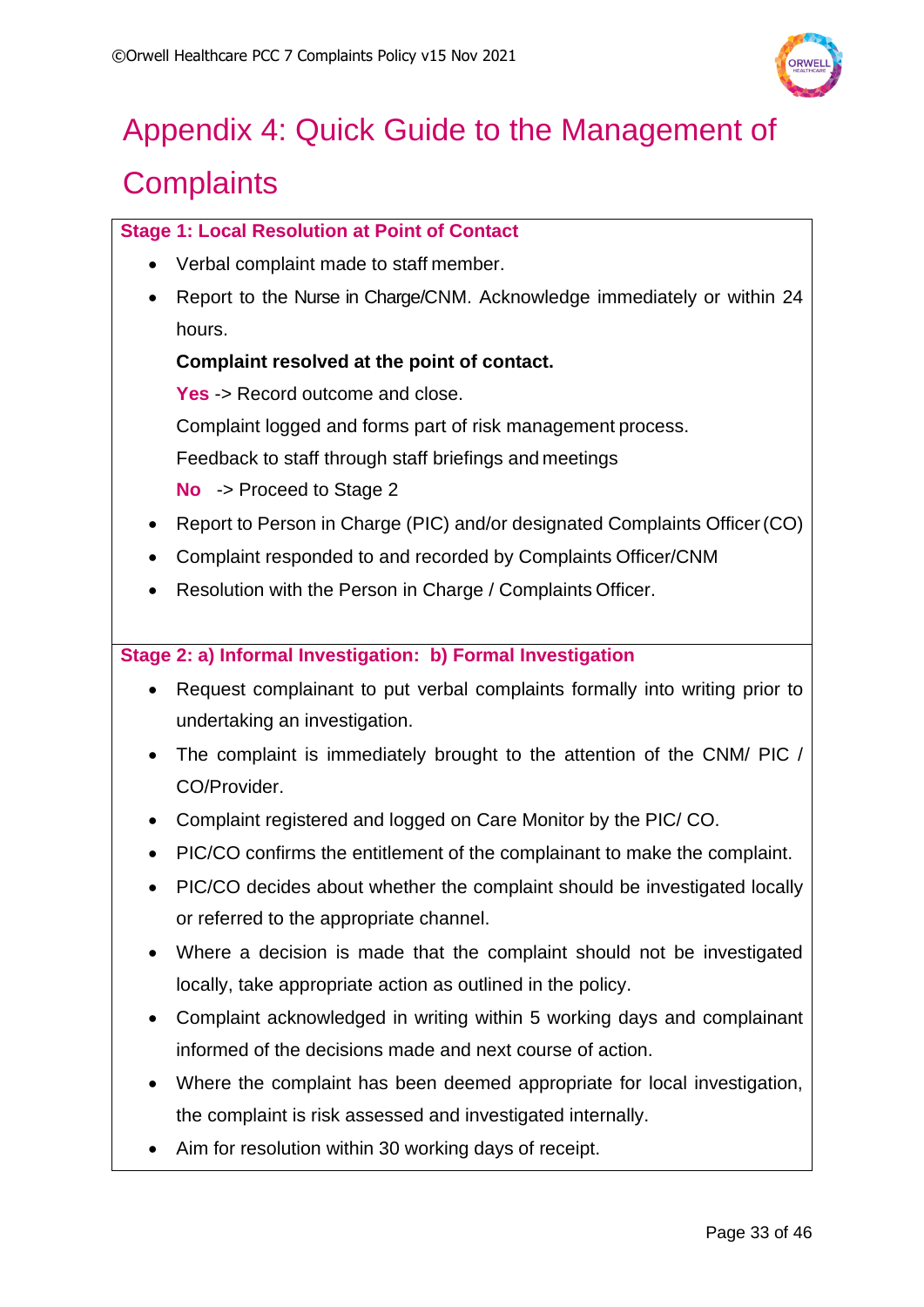

- Risk assess the complaint- if sufficiently serious and/or likely to recur; the investigator must conduct a root cause analysis.
- Gather and document relevant clinical, factual and other information required to determine what happened and investigate complaint.
- Clarify with the complainant what his/her expectations of management of the complaint are.
- Where a named person has been implicated, offer them an opportunity to respond to the complaint.
- Agree on an appropriate course of action / response to the complaint.
- Inform complainant in writing of the response to / outcome of the complaint.
- Monitor and review.
- Seek feedback from the complainant after one month. If the complainant is happy with the outcome, the complaint can be closed. If no response, send a further letter after one month, following which the complaint should be closed if there continues to be no response.

### **Stage 3 – Nominated Person**

The nominated person reviews all complaints outcomes to ensure that the complaints policy has been followed correctly. This person will advise the complaints management team, if any deviation from the complaints policy has occurred.

### **Stage 4 - Review by Appeals Officer**

- Appeals against the decision, findings or recommendation of the Complaints Officer can be made to the Appeals Officer.
- The nominated Appeals Officer may appoint an external independent party to conduct the appeal. Permission/consent will be sought to access confidential documentation to enable a full and proper investigation to be carried out.
- An appeal must be initiated within 6 weeks of the date on which the finding or recommendation to which it relates was communicated to the person by furnishing a notice in writing to the Appeals Officer specifying the grounds of appeal. The period of 6 weeks may be extended by the Appeals Officer concerned, at the request in writing by the person making the appeal, for a further period not exceeding 12 weeks, if the Appeals Officer is satisfied that the person has given reasonable cause for the extension.
- The Appeals Officer shall decide in writing in relation to the appeal affirming,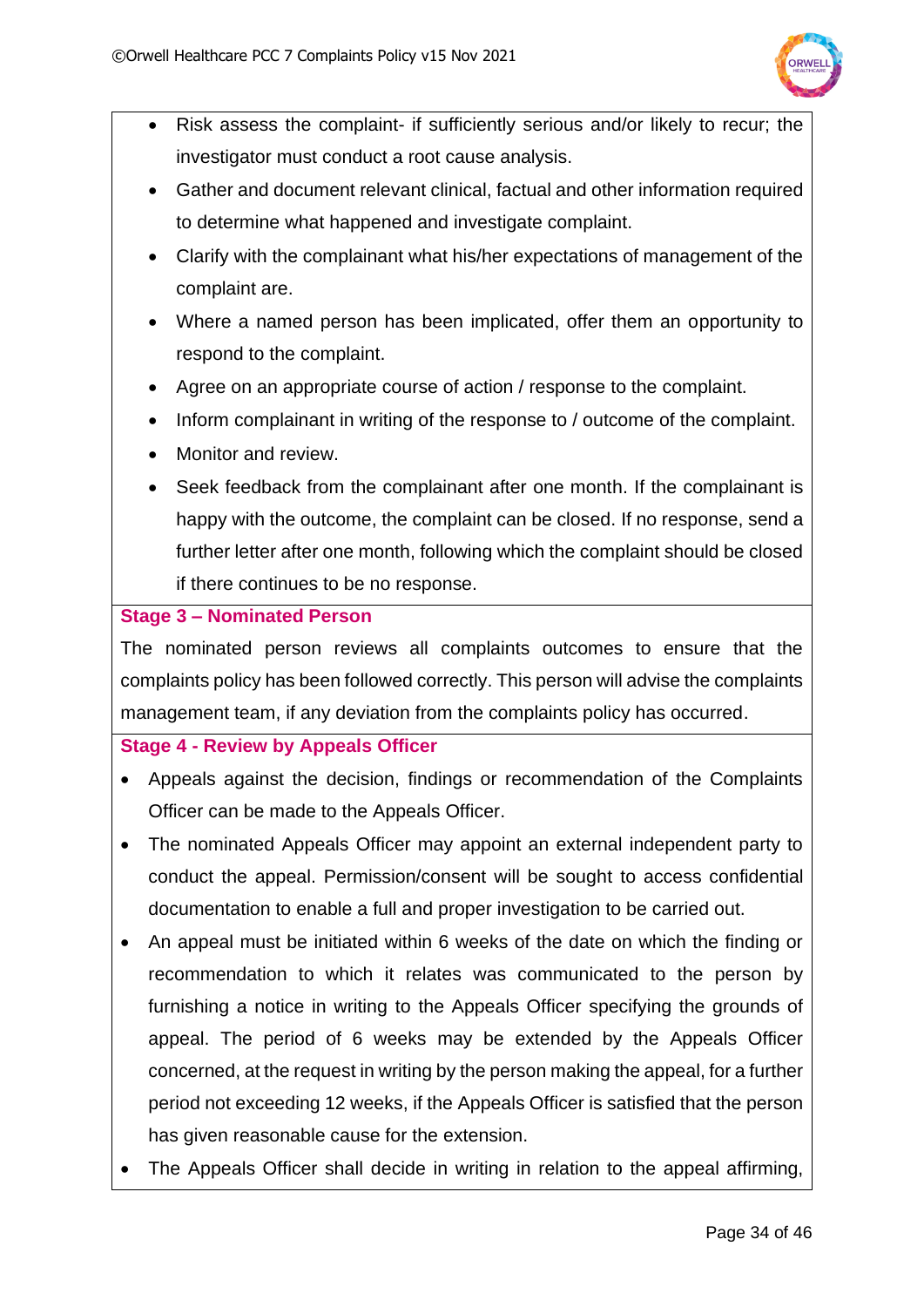

varying or setting aside the finding or recommendation concerned and shall communicate the determination (including the reasons) to the complainant and Proprietor (if appropriate).

### **Stage 5- Complaints Procedure and the Ombudsman**

If the complainant is not satisfied with the decision on the complaint, they can contact the Office of the Ombudsman.

The complainant can refer a complaint at any stage in the complaints process to the Chief Inspector of the Social Services Inspectorate in the Health Information and Quality Authority/Health Services Executive or to Ombudsman if they are eligible to complain under "Your Service, Your Say". (Residents whose place is provided under a contract with the HSE).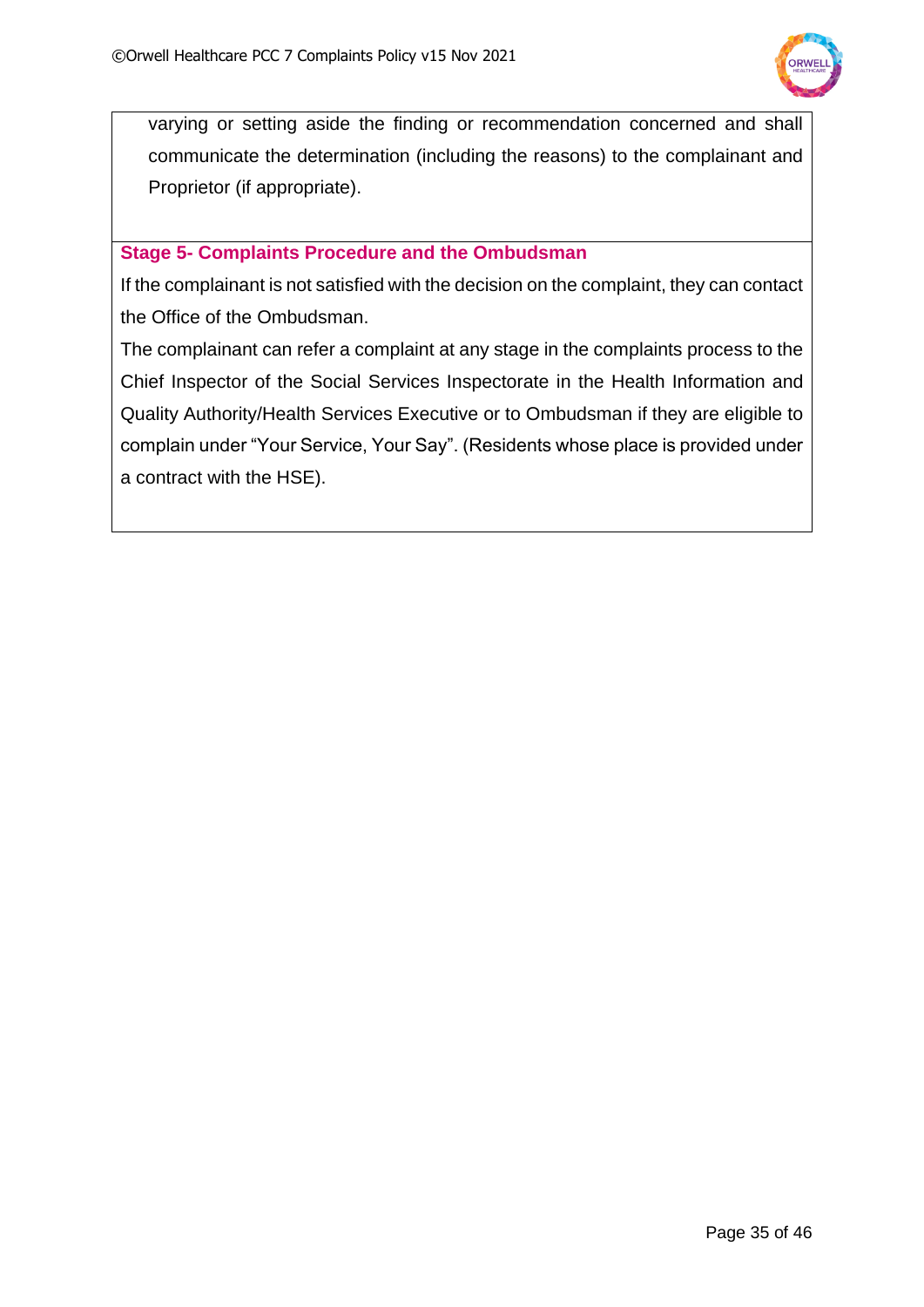

# <span id="page-35-0"></span>Appendix 5: Referral of Issues arising from pre-

# investigation

| <b>Issue:</b>          | <b>Referral:</b> | <b>Comments:</b>               | <b>Responsible</b> |
|------------------------|------------------|--------------------------------|--------------------|
|                        |                  |                                | <b>Person</b>      |
| Safeguarding           | Safeguarding     | Notifiable to Chief            | DOC/PIC            |
| Concern                | policy and       | Inspector of the Social        |                    |
|                        | procedures       | Services Inspectorate          |                    |
|                        |                  | in the Health                  |                    |
|                        |                  | <b>Information and Quality</b> |                    |
|                        |                  | Authority within 3 days        |                    |
|                        |                  | of incident.                   |                    |
| Any allegation of      | Orwell           | Notifiable to Chief            | DOC/PIC            |
| misconduct by the      | Healthcare       | Inspector of the Social        |                    |
| registered provider or | grievance and    | Services Inspectorate          |                    |
| any person who         | disciplinary     | in the Health                  |                    |
| works in the           | procedures.      | <b>Information and Quality</b> |                    |
| designated centre.     |                  | Authority within 3 days        |                    |
|                        |                  | of incident. (NF 07)           |                    |
|                        |                  |                                |                    |
| Criminal actions       | An Garda         | Notifiable to Chief            | DOC/PIC            |
| e.g., theft.           | Síochana.        | inspector of the Social        |                    |
|                        |                  | Services Inspectorate in       |                    |
|                        |                  | the Health Information         |                    |
|                        |                  | and Quality Authority.         |                    |
|                        |                  | Any recurring pattern of       |                    |
|                        |                  | theft or reported              |                    |
|                        |                  | burglary. Reported each        |                    |
|                        |                  | year on the following          |                    |
|                        |                  | dates: 31 October              |                    |
|                        |                  |                                |                    |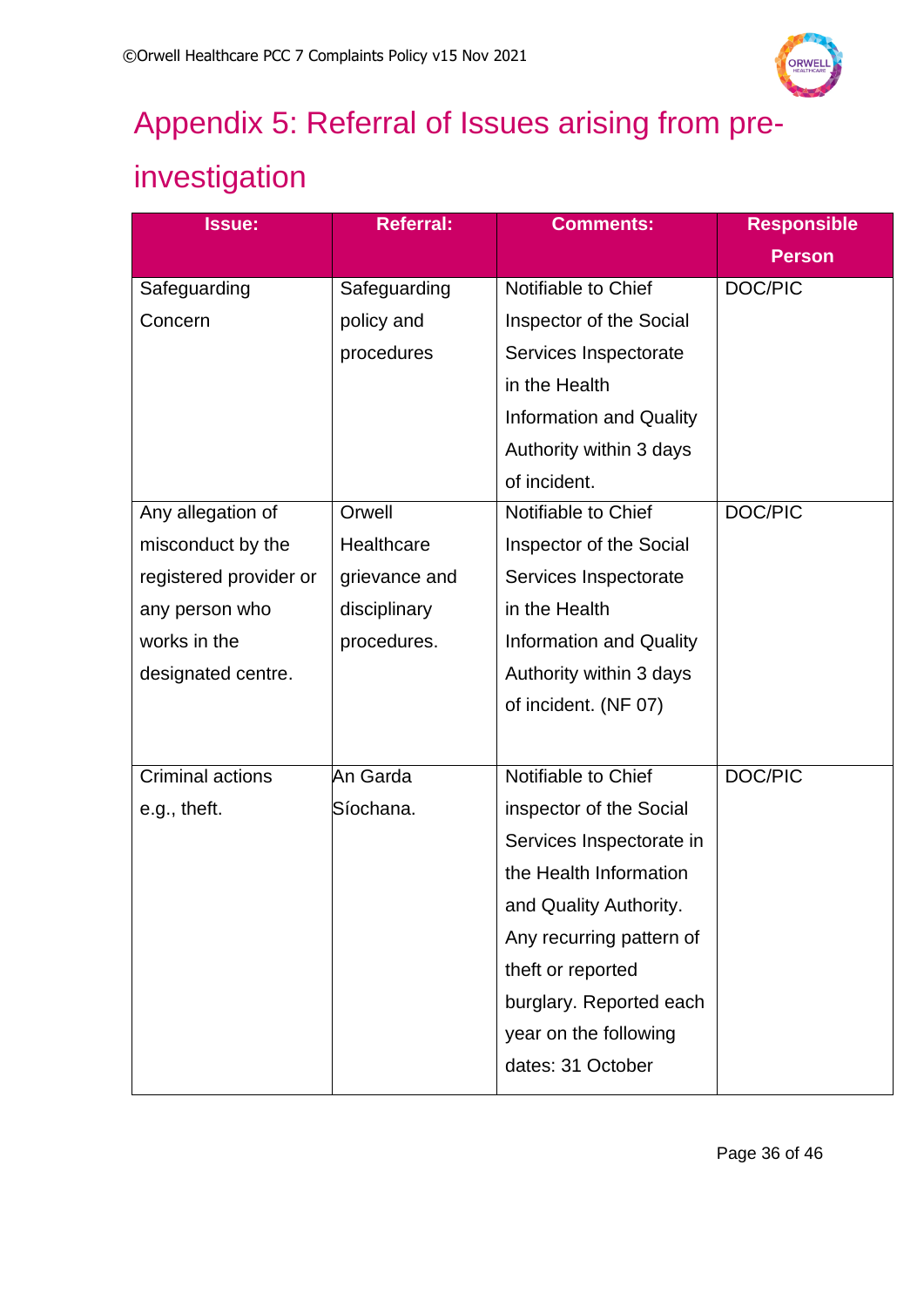

| Bullying and         | Orwell            | <b>Refer to Orwell</b>         | DOC/PIC    |
|----------------------|-------------------|--------------------------------|------------|
| Harassment           | Healthcare        | <b>Healthcare Employee</b>     | HR         |
|                      | grievance and     | Handbook                       |            |
|                      | disciplinary      |                                |            |
|                      | procedures        |                                |            |
| Non-professional     | Orwell            | Notifiable to Chief            | DOC/PIC    |
| misconduct           | Healthcare and    | Inspector of the Social        | <b>HR</b>  |
|                      | disciplinary      | Services Inspectorate          |            |
|                      | procedures        | in the Health                  |            |
|                      |                   | <b>Information and Quality</b> |            |
|                      |                   | Authority within 3 days        |            |
|                      |                   | of incident                    |            |
| Professional         | Head of specific  | Refer to relevant              | DOC/PIC    |
| misconduct / fitness | discipline within | Professional Bodies i.e.       | <b>HR</b>  |
| to practice          | the employing     | <b>Medical Council, NMBI</b>   |            |
|                      | organization or   | etc. Any occasion              |            |
|                      | the relevant      | where RP becomes               |            |
|                      | professional      | aware that a member of         |            |
|                      | body              | staff is subject of            |            |
|                      | e.g. NMBI         | review by a                    |            |
|                      |                   | professional body is           |            |
|                      |                   | notifiable to HIQA             |            |
|                      |                   | within 3 days (NF 08)          |            |
| Complaints about     | Orwell            | <b>Refer to Orwell</b>         | DOC/PIC    |
| HR/recruitment       | Healthcare        | <b>Healthcare Employee</b>     | <b>RPR</b> |
| process              | grievance and     | Handbook                       |            |
|                      | disciplinary      |                                |            |
|                      | procedures        |                                |            |
|                      |                   |                                |            |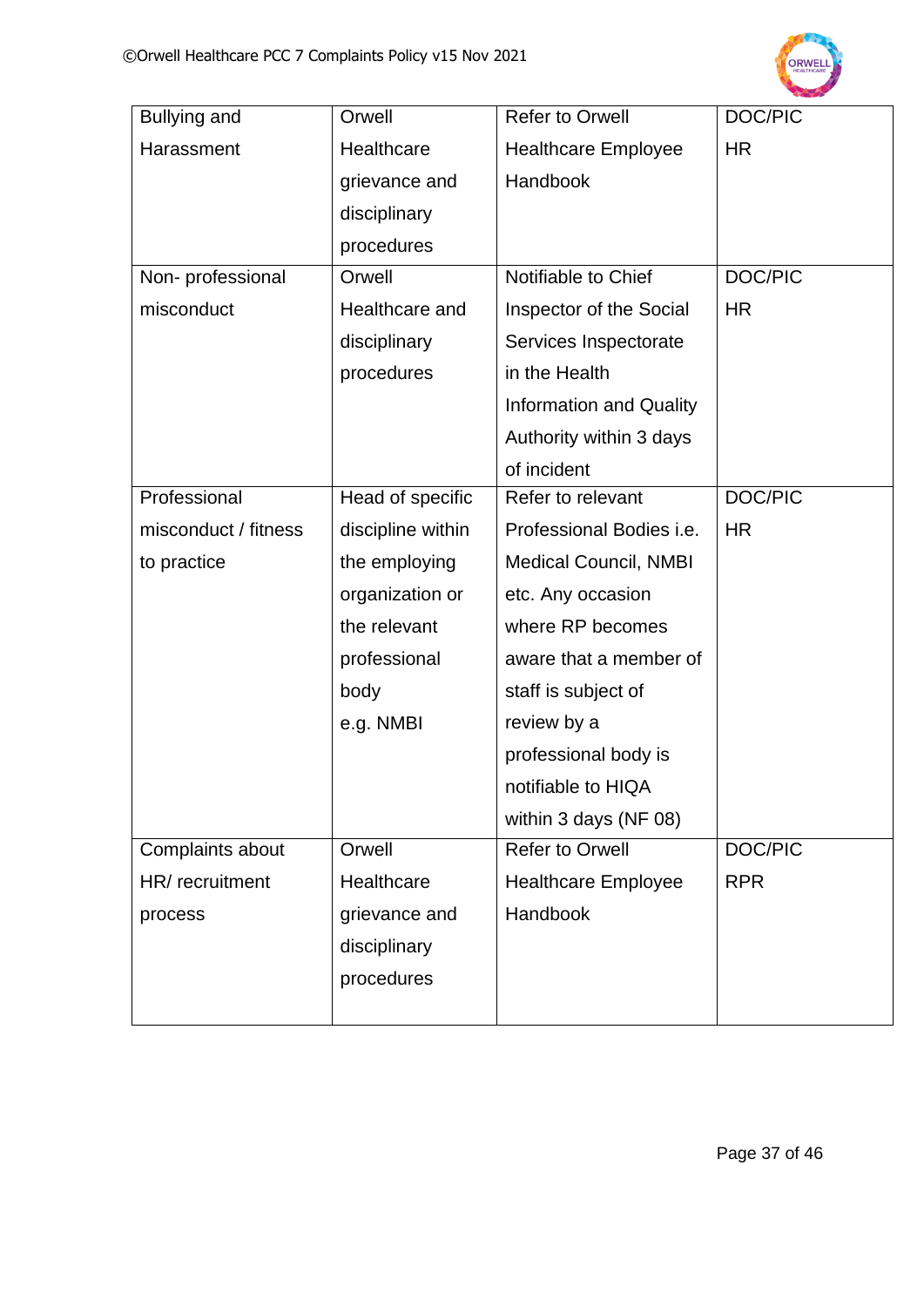

# Appendix 6: Advocacy Groups

<span id="page-37-0"></span>

| <b>Advocacy Group</b>        | <b>Phone Number</b> | <b>Fax Number</b> | <b>Email address</b>       | <b>Postal address</b>        |
|------------------------------|---------------------|-------------------|----------------------------|------------------------------|
| Age Action Ireland           | $(01)$ 475 6989     | $(01)$ 8729957    | info@ageaction.ie          | Age Action Ireland Ltd,      |
| www.ageaction.ie             |                     |                   |                            | 30/31 Lower Camden Street,   |
|                              |                     |                   |                            | Dublin2                      |
| <b>Acquired Brain Injury</b> |                     |                   |                            | 43 Northumberland Ave        |
| Ireland                      | $(01)$ 2804164      | $(01)$ 2304630    |                            | Dun Laoghaire                |
| www.abiireland.ie            |                     |                   |                            | Co Dublin                    |
| <b>Citizens Information</b>  | 0761 07 9000        | $(01)$ 605 9099   | www.citizensinformation.ie | Citizen's Information Board, |
| <b>Board</b>                 |                     |                   |                            | <b>Ground Floor</b>          |
|                              |                     |                   |                            | George's Quay House          |
|                              |                     |                   |                            | 43 Townsend St               |
|                              |                     |                   |                            | Dublin 2                     |
| <b>Equality Authority</b>    | Lo call             | $(01)$ 417 3331   | info@equality.ie           | The Equality Authority,      |
| www.equality.ie              | 1890 245 545        |                   |                            | 2 Clonmel Street,            |
|                              |                     |                   |                            | Dublin 2                     |

Page 38 of 46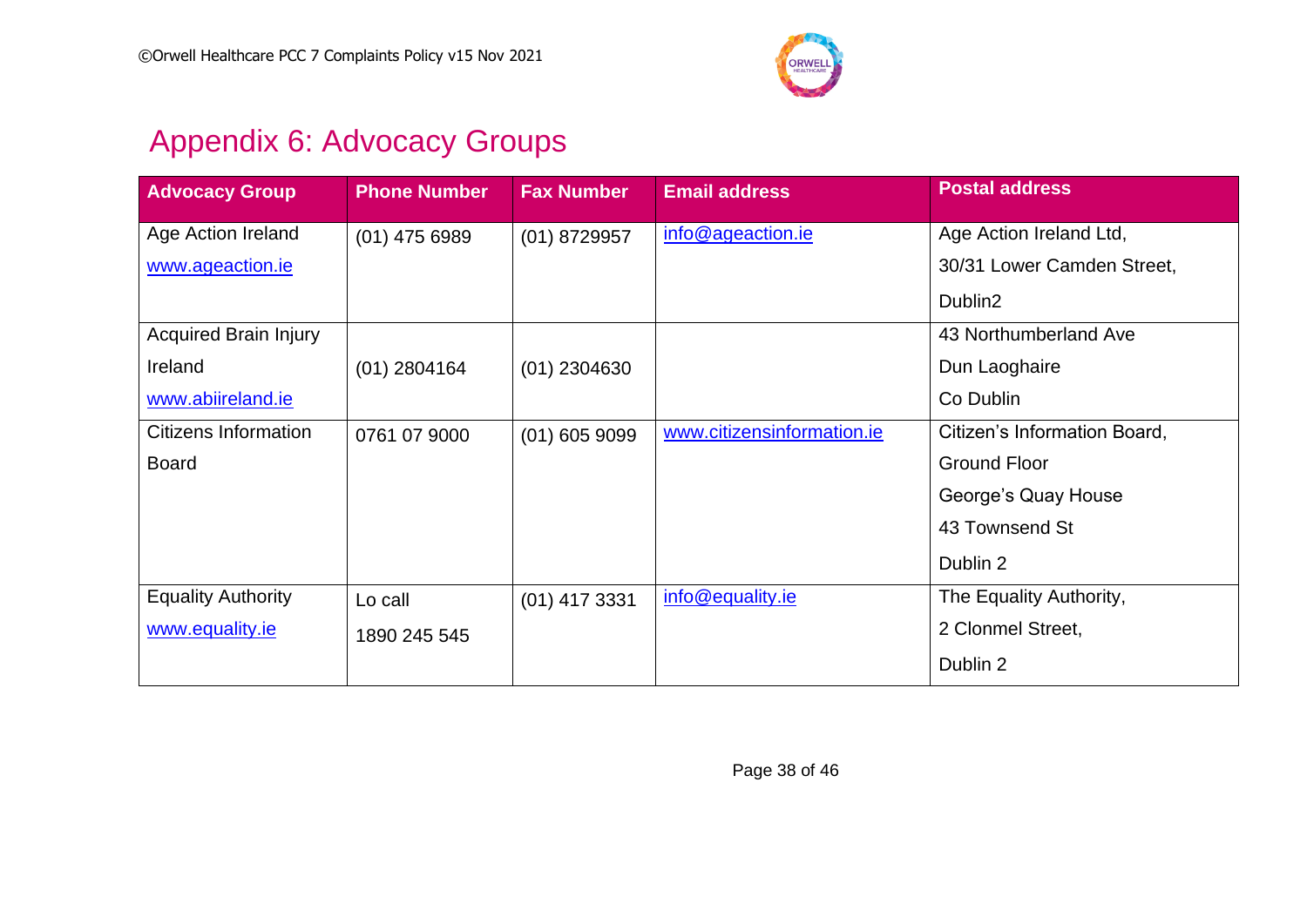

|                               | $(01)$ 6040800  |                 |                           | <b>Blackhall Green</b>      |
|-------------------------------|-----------------|-----------------|---------------------------|-----------------------------|
| Headway                       | Information and |                 |                           | Dublin 7                    |
| www.headway.ie                | support line:   | $(01)$ 6041700  |                           |                             |
|                               | 1890 200 278    |                 |                           |                             |
| <b>Irish Cancer Society</b>   | $(01)$ 231 0500 | $(01)$ 231 0555 | helpline@irishcancer.ie   | Irish Cancer Society,       |
| www.cancer.ie                 | 1800 200 700    |                 |                           | 43/45 Northumberland Road,  |
|                               | $(Mon - Thus)$  |                 |                           | Dublin 4                    |
|                               | 9am-7pm and Fri |                 |                           |                             |
|                               | 9am-5pm)        |                 |                           |                             |
| <b>Prostate Cancer</b>        |                 |                 |                           |                             |
| <b>Information Service:</b>   | 1800 380 380    |                 | prostate@irishcancer.ie   |                             |
|                               |                 |                 |                           |                             |
| <b>Action Breast Cancer</b>   | 1800 309 040    |                 | abc@irishcancer.ie        |                             |
| <b>Irish Patients</b>         | $(01)$ 272 2555 | $(01)$ 272 2506 | stephenmcmahon@eircom.net | Irish Patients Association, |
| Association                   |                 |                 | info@irishpatients.ie     | Unit 2,                     |
| www.irishpatients.ie          |                 |                 |                           | 24 Church Road,             |
|                               |                 |                 |                           | Ballybrack, County Dublin   |
| <b>Irish Senior Citizen's</b> | $(01)$ 856 1243 | $(01)$ 856 1245 | seniors@iol.ie            | 90 Fairview Strand          |
| Parliament                    |                 |                 |                           | Dublin 3                    |

Page 39 of 46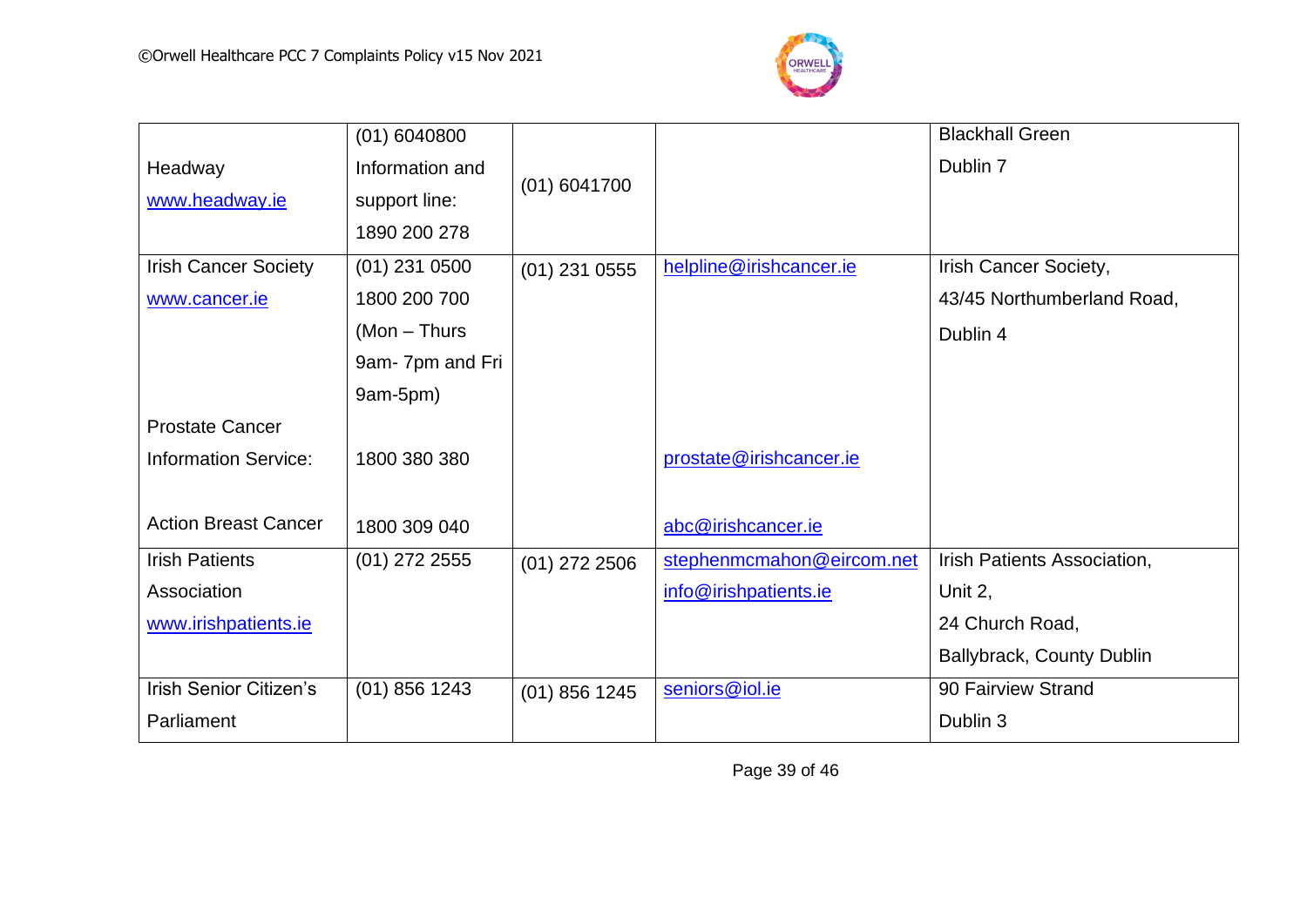

| <b>Mental Health Ireland</b> | $(01)$ 284 1166 | $(01)$ 284 1736 | info@mentalhealthireland.ie  | Mental Health Ireland,       |
|------------------------------|-----------------|-----------------|------------------------------|------------------------------|
|                              |                 |                 |                              | Mensana House,               |
|                              |                 |                 |                              | 6 Adelaide Street,           |
|                              |                 |                 |                              | Dun Laoghaire, County Dublin |
| Older and Bolder             | $(01)$ 8783623  | $(01)$ 8783624  | info@olderandbolder.ie       | Jervis House                 |
|                              |                 |                 |                              | Jervis St                    |
|                              |                 |                 |                              | Dublin 1                     |
| <b>Patient Focus</b>         | $(01)$ 885 1611 |                 |                              | Patient Focus,               |
|                              | $(01)$ 885 1617 |                 | support@patientfocus.ie      | Unit 9A Sky Business Centre, |
|                              | $(01)$ 885 1633 |                 |                              | Plato Business Park,         |
|                              |                 |                 |                              | Damastown, Dublin 15         |
| Senior Helpline              | 1850 440 444    |                 |                              |                              |
| Third Age                    | 046 955 7766    |                 | www.thirdageireland.ie       | Third Age Ireland            |
|                              |                 |                 |                              | Summerhill                   |
|                              |                 |                 |                              | Co Meath                     |
| <b>SAGE Support &amp;</b>    | 1850 71 94 00   |                 | info@sage.thirdageireland.ie | 24-26 Upper Ormond Quay      |
| <b>Advocacy Services</b>     | 8am to 10pm     |                 |                              | Dublin 7                     |
|                              | daily           |                 |                              |                              |
|                              | $(01)$ 536 7330 |                 |                              |                              |

Page 40 of 46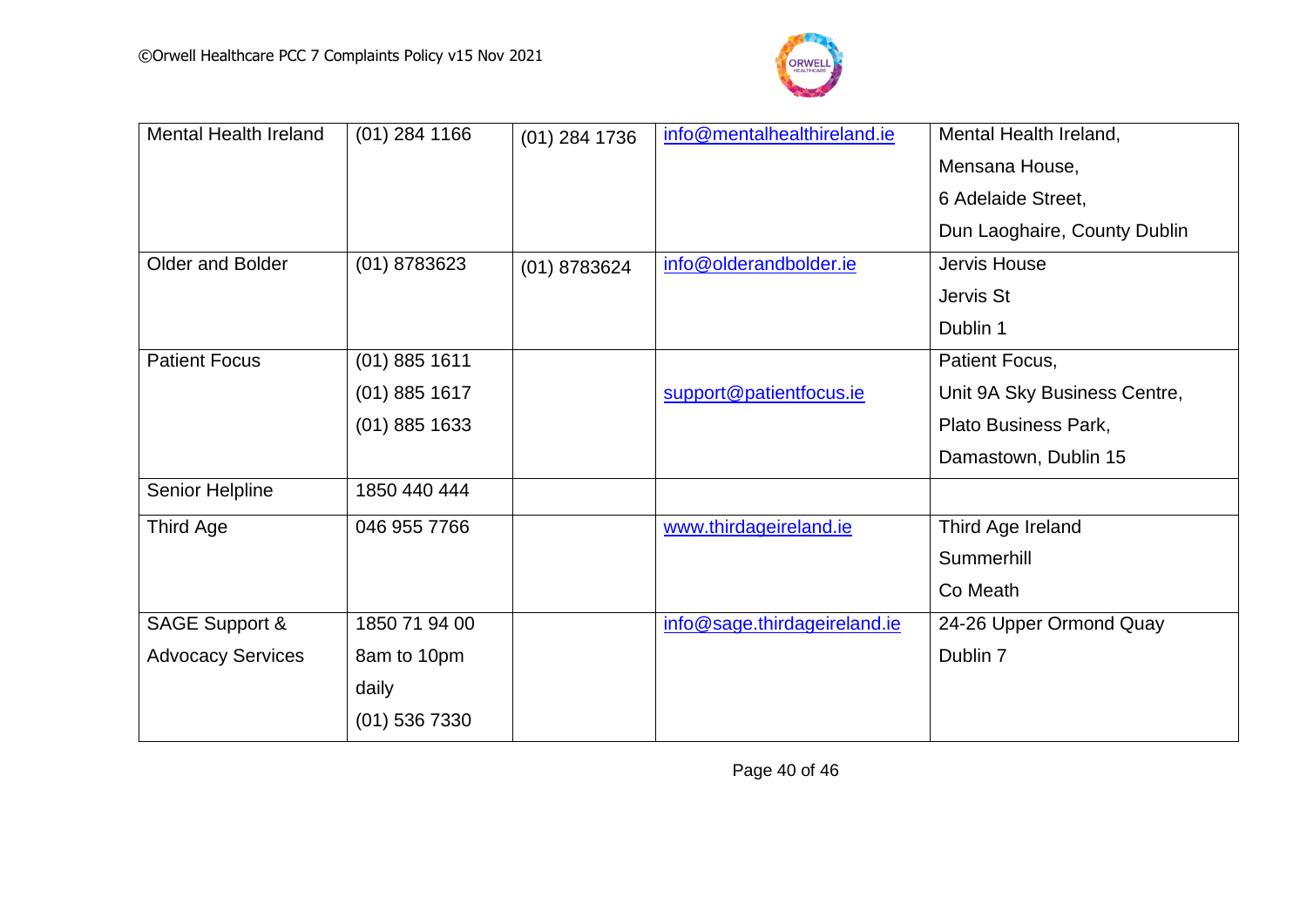

# <span id="page-40-0"></span>Appendix 7: Letter of Acknowledgement of **Complaint**

Ms./Mr./Mrs. By email:

Date:

Dear …………………,

I would like to acknowledge receipt of your complaint by (verbal, email, letter) which was (written, received) on (enter date), and received by my colleague (name of person receiving compliant) at Orwell Healthcare.

I have informed the Person in Charge and the Registered Provider of your complaint I would like to assure you that we deal with complaints in an open and honest way and in accordance with our complaints process.

Our aim is to resolve this matter to your satisfaction, if we got something wrong we will apologize and where possible we will try to put things right. We also aim to learn from our mistakes and use the information we gain to improve our services. I would like to confirm that we will communicate with you by email.

We ask complainants what outcome they are hoping for, in order to ensure we are both working towards the same resolution, if you could think about that and please get back to us.

We will aim to resolve your concerns within 30 working days, but we will let you know if it will take longer and give you regular updates.

If we do not succeed in resolving your complaint to your satisfaction or you are not

Page 41 of 46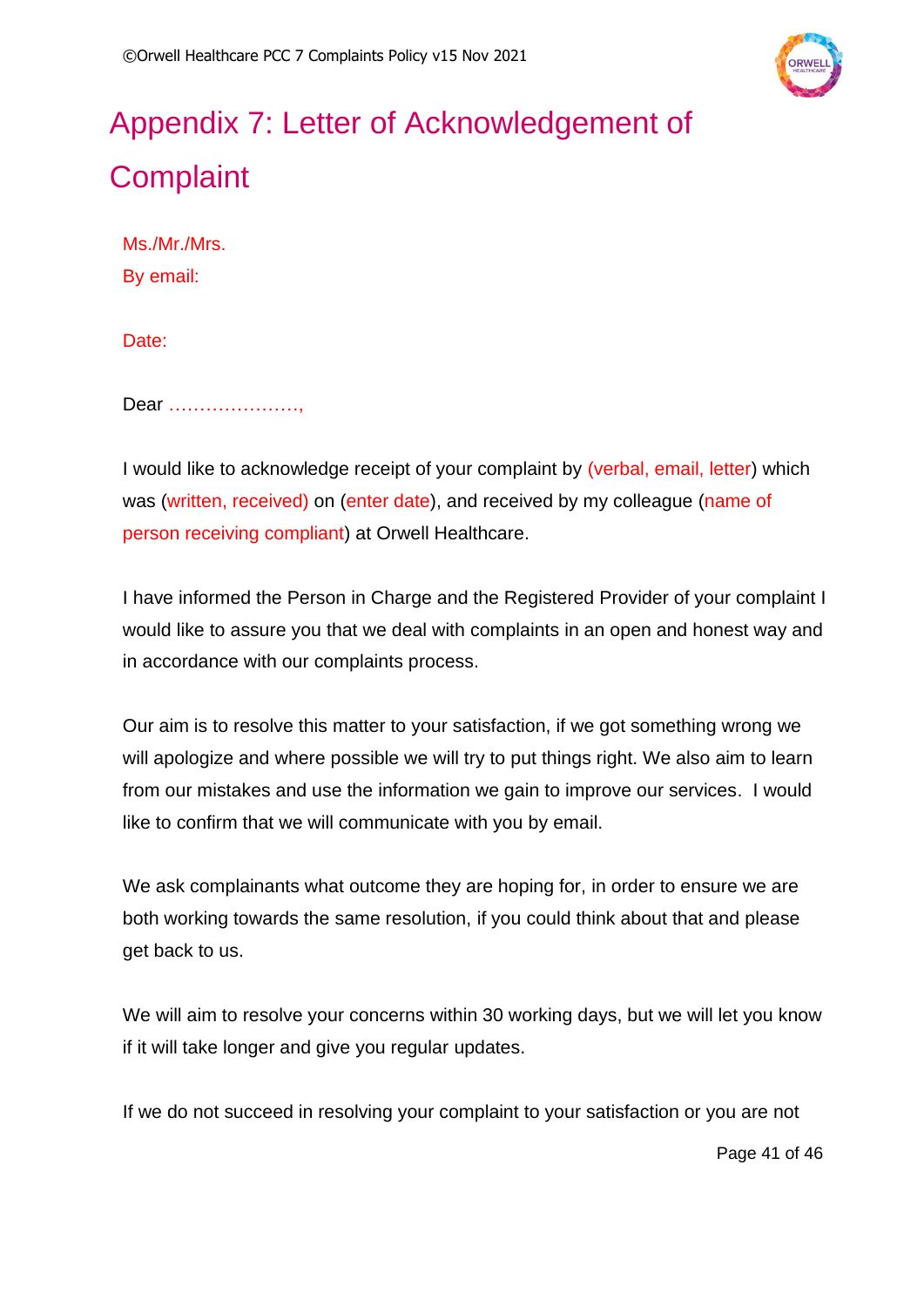

happy the outcome following our investigation you may appeal the outcome to our appeals officer Ms. Laura Dunne or you may complain to the Ombudsman.

The Ombudsman provides an impartial independent and free service, if you believe that you have been treated unfairly. The contact details for the Office of the Ombudsman is 18 Lower Leeson Street, Dublin 2. LoCall 1890223030 or 01 6395600 or you can make a complaint online [www.ombudsman.gov.ie](http://www.ombudsman.gov.ie/)

If you have any queries, please do not hesitate to contact me at 01-4999000 Ext 5003 or email me at [pa@orwellhealthcare.ie](mailto:pa@orwellhealthcare.ie)

Yours sincerely, *Jennifer Downey*

Jennifer Downey Complaints Officer

\_\_\_\_\_\_\_\_\_\_\_\_\_\_\_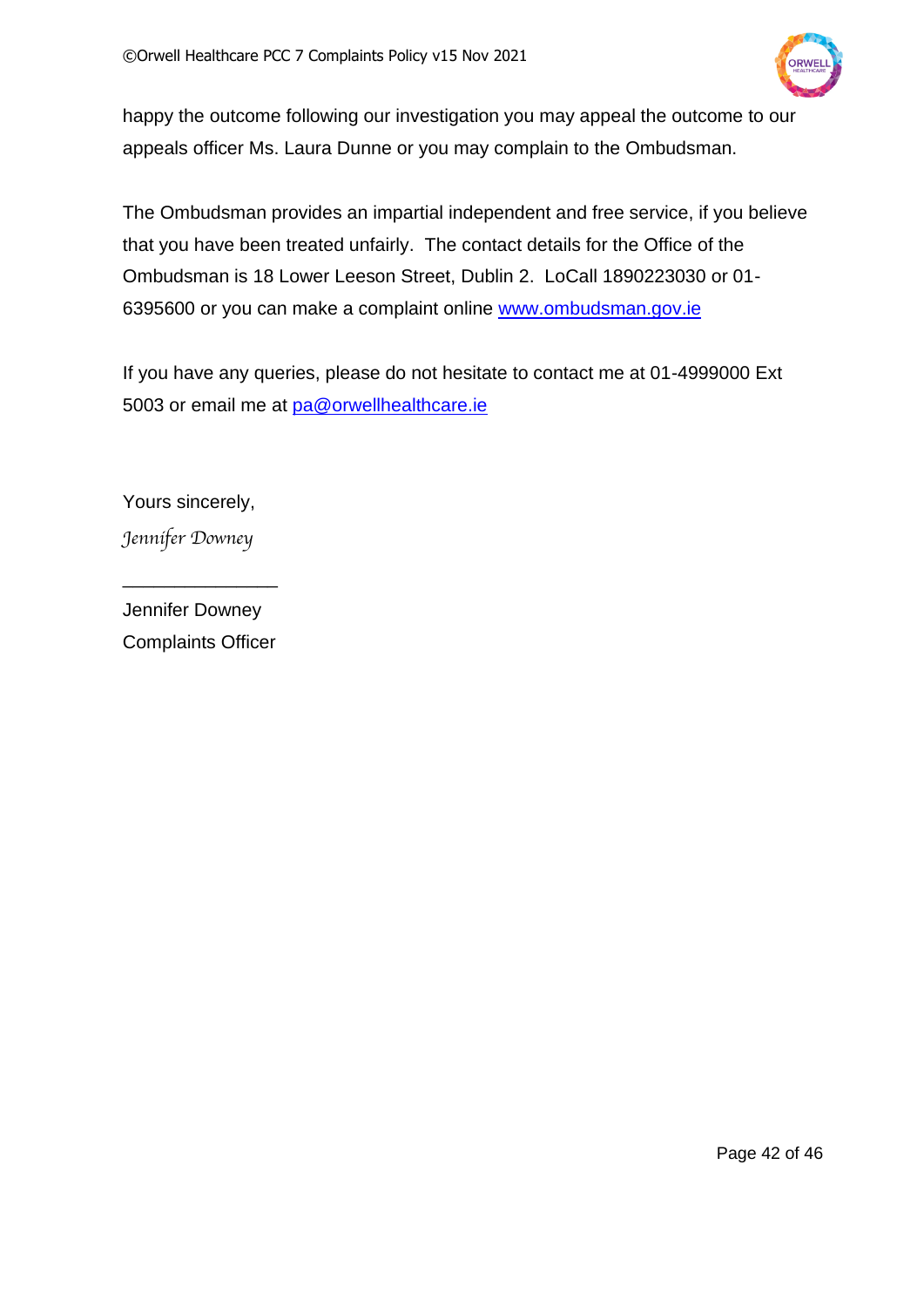

# <span id="page-42-0"></span>Appendix 8: Complaints Response Letter

Ms./Mr./Mrs. By email:

Date:

Dear ……….,

Further to your (verbal, written) complaint on the (enter date) concerning, (enter topic) I have discussed this complaint with various members of management, and the findings of our investigations are outlined below. (investigation details and findings to be detailed)

If we have not resolved your complaint to your satisfaction or you are not happy the outcome following our investigation you may appeal the outcome to our Appeals Officer, Ms. Laura Dunne, or you may complain to the Ombudsman.

The Ombudsman provides an impartial independent and free service, if you believe that you have been treated unfairly. The contact details for the Office of the Ombudsman is 18 Lower Leeson Street, Dublin 2. LoCall 1890223030 or 01- 6395600 or you can make a complaint online [www.ombudsman.gov.ie](http://www.ombudsman.gov.ie/)

If you have any queries, please do not hesitate to contact me at 01-4999000 Ext 5003 or email me at [pa@orwellhealthcare.ie](mailto:pa@orwellhealthcare.ie)

Yours sincerely *Jennifer Downey*

\_\_\_\_\_\_\_\_\_\_\_\_\_

Jennifer Downey Complaints Officer

Page 43 of 46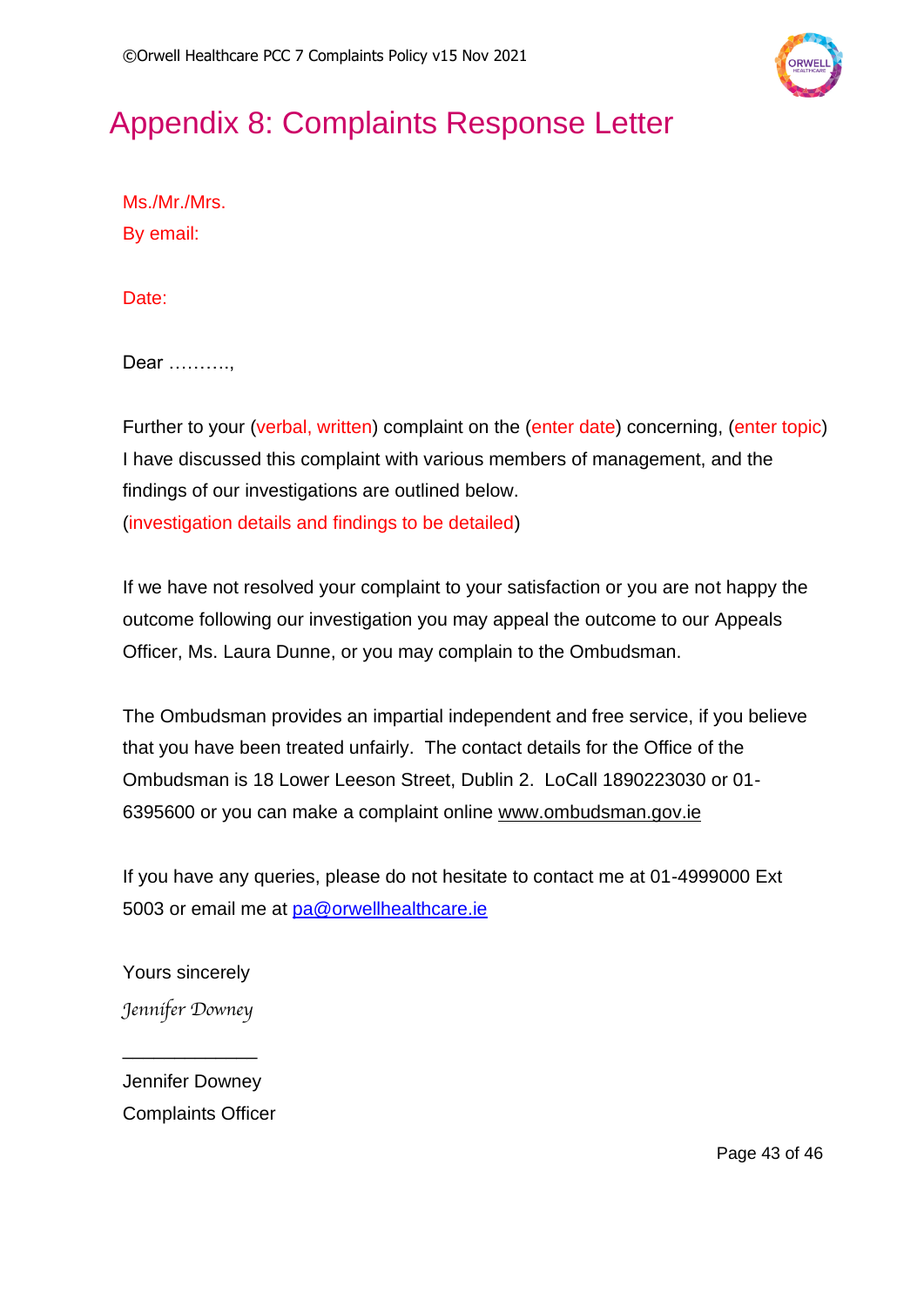

# <span id="page-43-0"></span>Appendix 9: Closing Letter

Ms./Mr./Mrs. By email: Date:

Dear…………………,

I am writing to you to follow up on my (letter, email) correspondence with you on (enter date). Within this (letter, email) I requested to close the complaint further to a copy of the investigation being sent to you on the (enter date). I have not heard further from you on this matter.

If we have not succeeded in resolving your complaint to your satisfaction or you are not happy with the outcome following our investigation you may appeal the outcome to our appeals officer Ms Laura Dunne, or you may contact the Ombudsman.

The Ombudsman provides an impartial independent and free service, if you believe that you have been treated unfairly. The contact details for the Office of the Ombudsman is 18 Lower Leeson Street, Dublin 2. LoCall 1890 223030 or 01- 6395600 or you can make a complaint online [www.ombudsman.gov.ie](http://www.ombudsman.gov.ie/)

If we do not hear from the Appeals Officer or Ombudsman regarding this complaint within the next 2 weeks, we will close the complaint on the (enter date)

If you have any queries, please do not hesitate to contact me at 01-4999000 Ext 5003 or email me at [pa@orwellhealthcare.ie](mailto:pa@orwellhealthcare.ie) For our part we are satisfied we have responded to your queries.

Yours sincerely *Jennifer Downey*

Jennifer Downey

\_\_\_\_\_\_\_\_\_\_\_\_\_\_

Page 44 of 46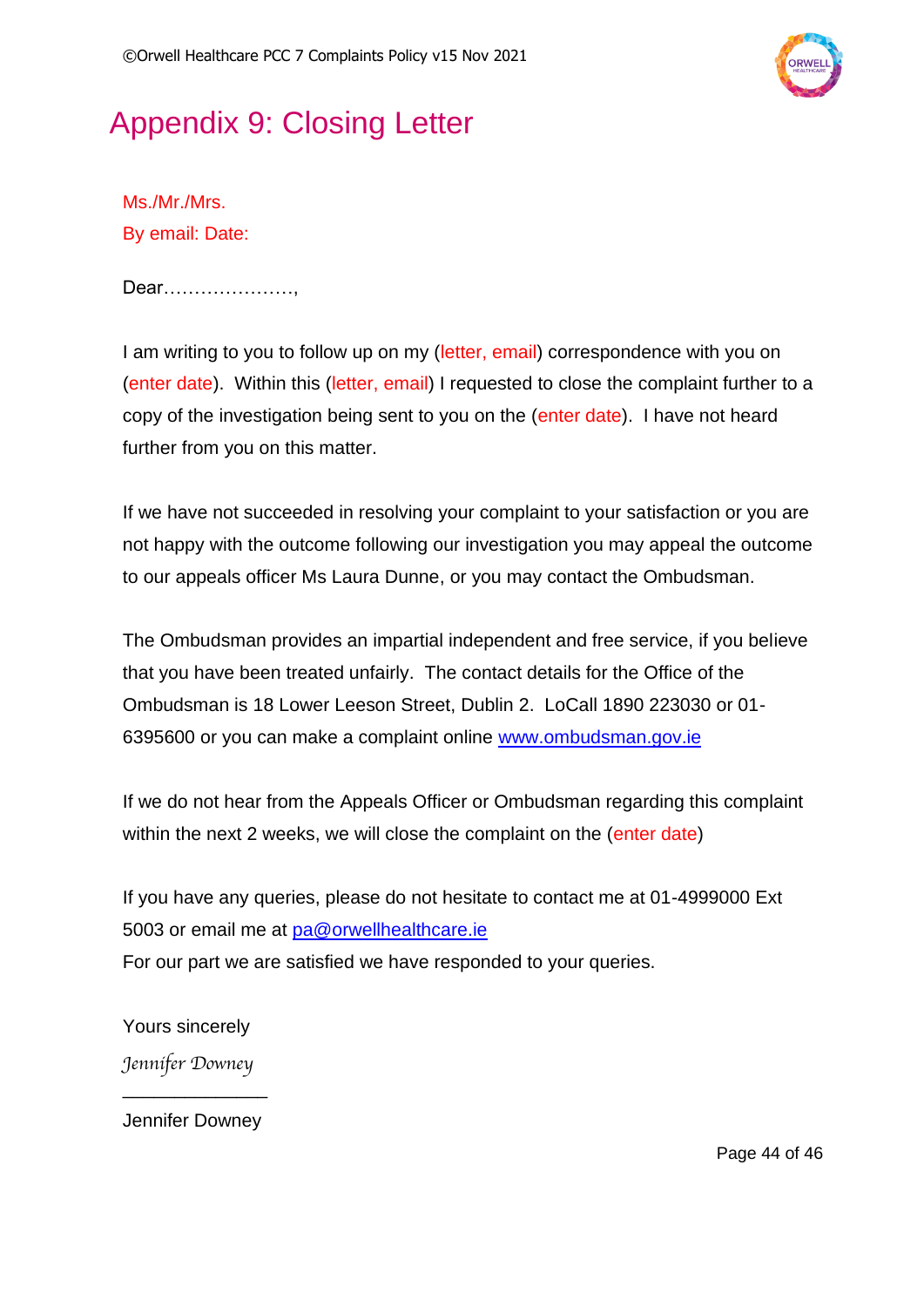

# <span id="page-44-0"></span>Key Points

After reading this SOP, you should know:

- $\ddot{*}$  What is defined as a complaint?
- What are your responsibilities regarding the reporting and management of complaints?
- What are the characteristics of good effective complaints management?
- ↓ What are the stages in the Complaints Procedure?
- Who is the Complaints Officer in Orwell Healthcare?